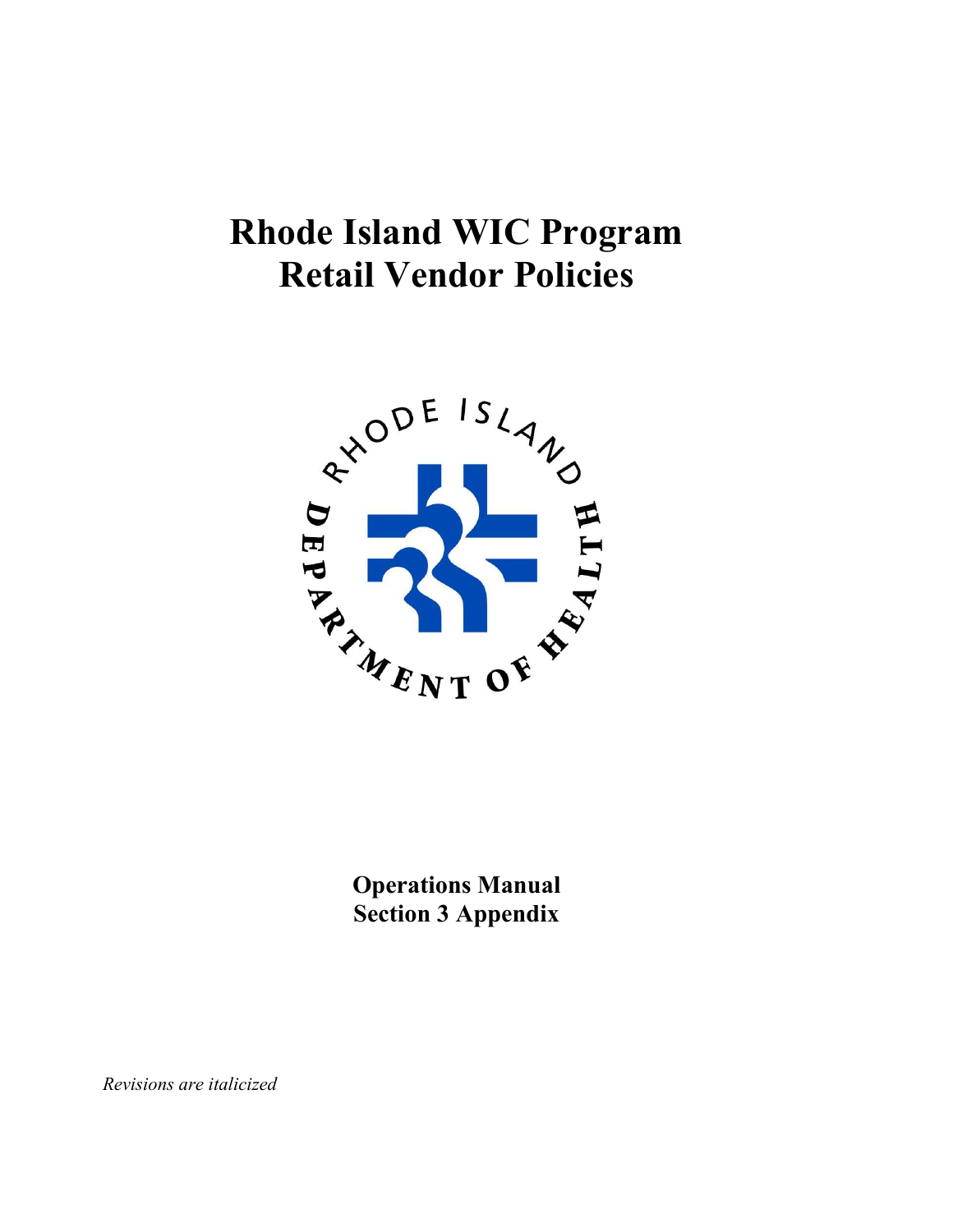# **Policy V-1: APPLICANT VENDOR SELECTION AND AUTHORIZATION**

GOAL

To ensure that only vendors which will be a benefit to the Rhode Island WIC Program are accepted and maintain their authorization.

#### PROCEDURE

- A. Retail grocers, food stores (known as grocers), and registered pharmacies (known as pharmacies) located in the State of Rhode Island may request initial participation as authorized vendors in the WIC Program throughout the year. An application will only be accepted from a grocery or pharmacy owner, partner or corporate officer acceptable to WIC. Mobile stores and home food delivery companies are not eligible to be WIC vendors. Persons or entities may also apply up to thirty days before commencing operations of a grocery or pharmacy.
- B. A Vendor Application portal is available online for new and existing vendors. All required materials will be available at RIDOH website.
	- a. Vendor Application
	- b. WIC Price List
	- c. WIC-Approved Foods list
	- d. Vendor Minimum Inventor
	- e. WIC Bulletins
	- f. Vendor Policy

The applicant vendor returns the:

- a. Vendor Application signature page from Online Vendor Application Portal
- b. Price Surveys,
- c. Proof of ownership,
- d. Annual reconciliation or Quarterly reconciliation tax forms for last four quarters  $(T 204)$  or T204CIG, both sides)
- e. Current copy of Health Department License, SNAP license and Permit to make sales
- f. Copy of a recent driver's license or other positive photo identification, and
- g. List names of stores, owner, partnership, manager, spouse, and clerk to WIC for review after completion by the vendor.

The establishment owner, partner or a corporate official (provided they have the authority to sign on behalf of the company) must sign the Vendor Application signature page. The applicant must provide evidence of ownership and/or control, satisfactory to the Rhode Island Department of Health (RIDOH) WIC Program, of the operations of the grocery or pharmacy at the location for which the application is being submitted.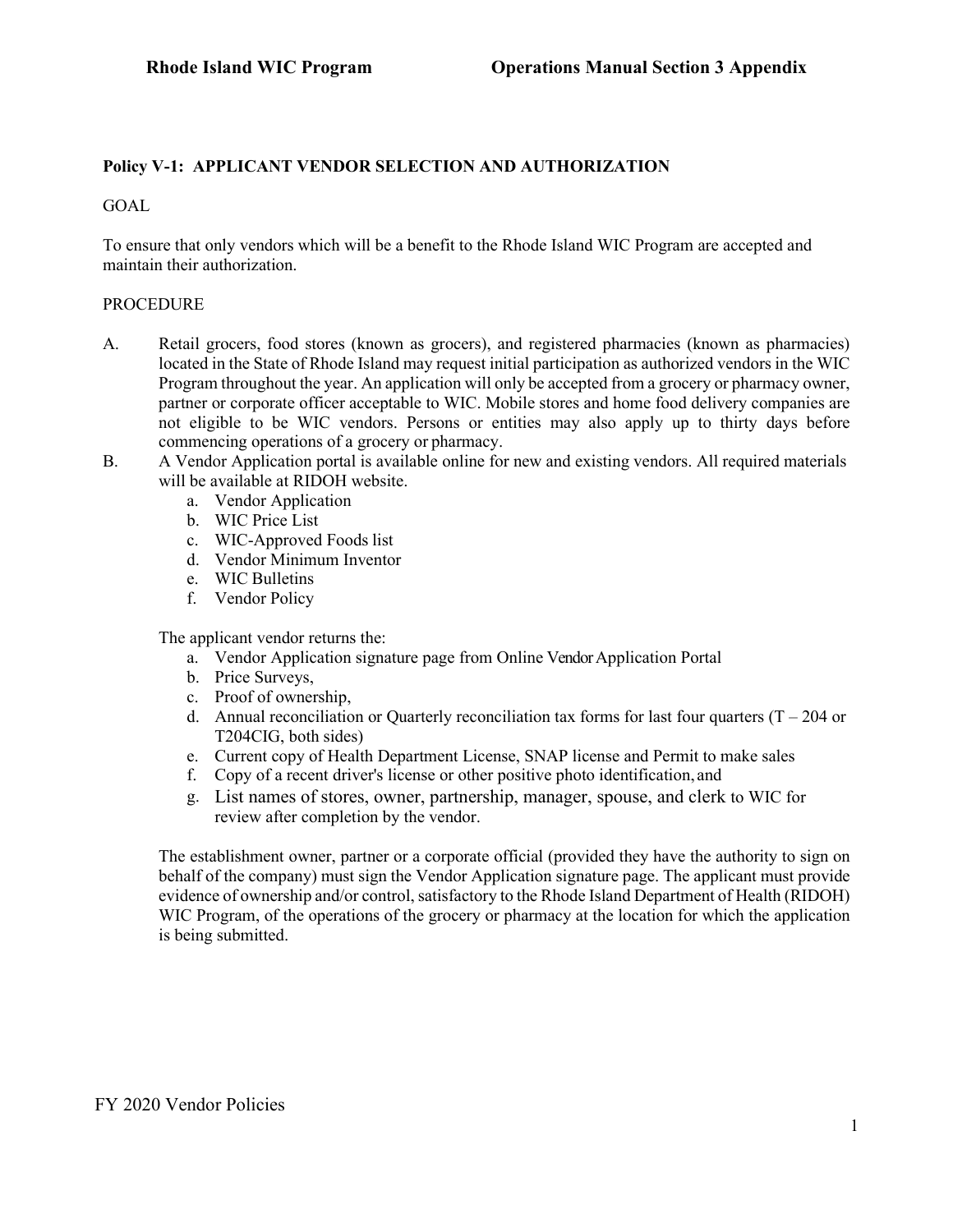- C. For the purposes of the RIDOH WIC Program the terms vendor, applicant or applicant vendor, except as described above, shall refer to the business and any person, firm, corporation, officer, owner or manager or any entity who/which has or has had a controlling or partnership interest in, or managerial control of the business with respect to the business' WIC vendor application or re- application for participation in the Program and in compliance with any Food And Nutrition Service (FNS) Program's rules, regulations or procedures.
- D. If the vendor has withheld, misrepresented or falsified any information required by the application process, the application will be denied and/or any subsequent Vendor Agreement relating thereto will be immediately rendered null and void, upon discovery.

If the vendor has participated in any actions which are violations of Program rules, the application will be denied and/or any subsequent Vendor Agreement relating thereto will be immediately rendered null and void, upon discovery.

The vendor may not be accepted if it has been debarred or suspended from participating in any transactions involving federal funds or other assistance with grantees and sub grantees of federal funds under the terms of 7 CFR Part 3017.

- E. A vendor will not be accepted if it shows potential for risk (see Policy V-2).
- F. FNS and WIC Compliance (Applies to Programs' Compliance in Rhode Island or in otherstates)
	- 1. Unless needed to serve an area (Section S, below), a grocery vendor will not be approved unless the vendor is authorized by the Supplemental Nutrition Assistance Program (SNAP) under the current ownership. If the Vendor is disqualified from the SNAP as a result of disqualification from the WIC Program, the Vendor may not reapply until SNAP authorization is reinstated
	- 2. (a) A vendor will not be approved if a vendor as a vendor owner, officer, partner, manager or individual:
		- (i) Has not paid in full any fiscal claim, penalty, or fine owed to any USDA or other Federal or State Program or if the Vendor has not corrected any previous violation.
		- (ii) Has committed or been convicted of any violation of or been found in violation of any of the laws and/or regulations, or rules of any USDA or other Federal or State Program, or the terms of any previous Vendor Participation Agreement.

The vendor will not be accepted for from one to six years from the time of the last violation committed, or from the time it was determined the violation had been committed, or prior to the end of any disqualification, sentence, or sanction imposed with respect to that violation; whichever last occurs.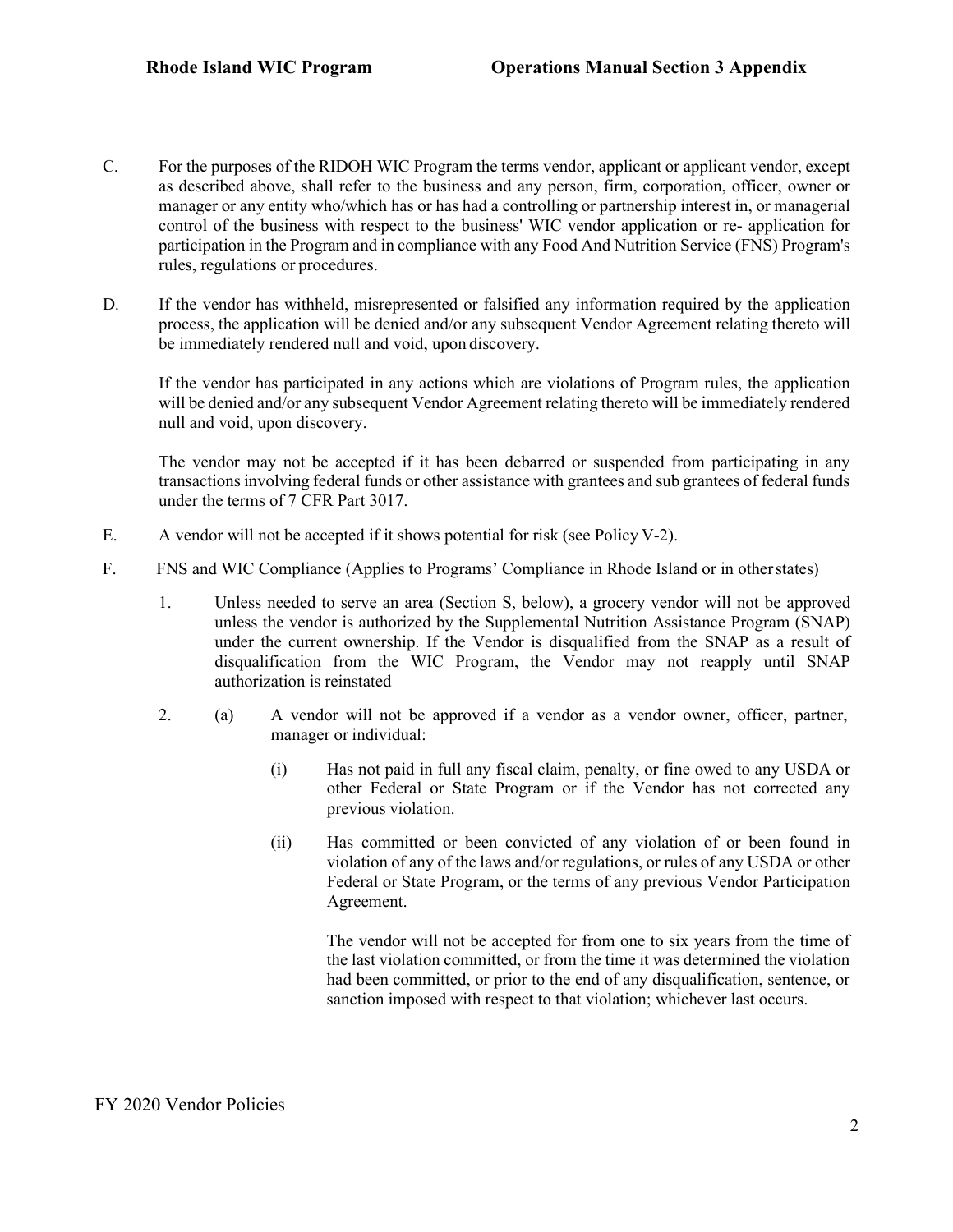If the sanction was a civil money penalty, or fine or other monetary settlement imposed in lieu of a disqualification or agreed to as part of resolution of a charge of violation of USDA rules, the vendor may not be accepted during the period of time the monetary penalty or settlement is in lieu of, beginning with the date the sanction was imposed.

Re-applicant(s) must serve this time under the WIC Program before they can be re-approved as a WIC Vendor or such term as consistent with the nature of the act and penalties for a similar act as set forth in Policy V - 4. The RIDOH WIC PROGRAM may accept such a vendor if it deems vendor would be a special benefit to the Program and acceptance to be in the best interests of the Program, and impose an alternative penalty and/or special conditions of participation in lieu of denial of participation.

- (iii) Is owned, in whole or in part, or is managed by any person who has committed or been convicted of any violation of or found in violation of the laws, regulations, or rules, of any above USDA Program in accordance with the above.
- (iv) Employs any person who has committed or been convicted of any violation of, or found in violation of, any of the laws, regulations, or rules of any USDA Program in accordance with the above, whether such violations occurred in relation to that applicant store while the store was under previous ownership, or any other store where such person committed such violations unless such person is under on-site supervision of a superior during all hours of WIC related activity and is not allowed to take part in any WIC transactions.
- (v) Has committed any violation of the laws, rules, or regulations of any USDA Program while under disqualification or other sanction by any USDA Program, or when not participating in such Program; in accordance with Policy V-4, Vendor Compliance.
- (vi) Where there is evidence of an attempt to circumvent, or assist in a circumvention of, a period of disqualification from any USDA Program or a civil money penalty imposed for violations of the rules or regulations of any USDA Program in accordance with Policy V-4 or Program vendor selection and authorization rules and requirements.
- (vii) Where there is likelihood that a former owner, who would not him/herself qualify, still retains direct or indirect ownership in, control over or interest in the business or its operations.
- (b) Re-application/Re- approval of Vendor Agreement When reliable evidence or likelihood exists of violations of the regulations, rules, or procedures of any USDA Program in accordance with (a), above or Policies V-2 or V-4, such evidence shall be grounds for denial of the WIC Vendor Agreement. The RIDOH WIC Program may deny vendor participation in the Program for a period in accordance with (a), above, or until such time as the vendor is no longer subject to, or under judicial,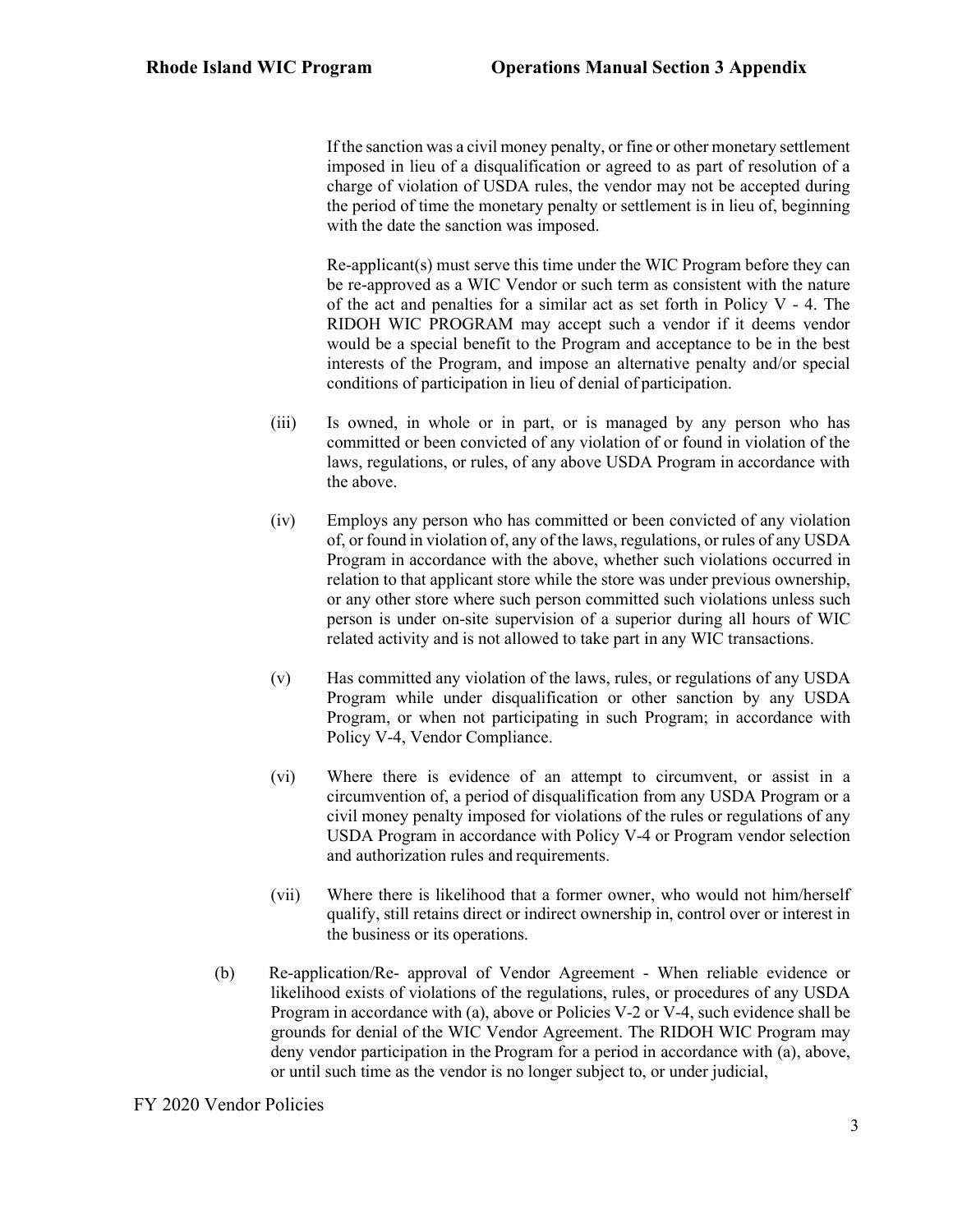administrative penalties, sanctions and/or sanction reviews, or other punishment, whichever last occurs. Any of the conditions of (a) above, shall constitute a violation for purposes of re-approval of a vendor even when it has been served under any USDA Program but not under the WIC Program. Applicant(s) or re-applicant(s) must serve this time under the WIC Program before he/she can be re-approved as a WIC Vendor.

- 3. The RIDOH WIC Program may, at its option, enter into a conditional Vendor Participation Agreement when a vendor is pending judicial or administrative finding, decision, or applicant sanction for an alleged violation, or being readmitted following an allegation of violation, or for special authorization needs as provided for in section O below.
- 4. Each applicant vendor, including re-applications, will be reviewed for compliance with any current or previous WIC Agreement for the past three years from the date of application or from the termination of the most recent Agreement.

A vendor will not be accepted or renewed if it meets any of the following criteria:

- (a) Is currently suspended or disqualified from any USDA Program for non- compliance, or is under threat of disqualification related to pending charges. This shall not be subject to administrative or judicial review under the WIC Program.
- (b) Committed three violations of WIC Program rules such as would be grounds for a 90 day or less disqualification under the provisions of Policy V-4: Vendor Compliance.
- (c) Committed two violations, and/or was issued two notices of violation, of a type described in Policy V-4: Vendor Compliance, as Violations and Sanction Types A, B, C, D, E, F; or committed serious, deliberate, or widespread violations described under I or J of that policy.
- (d) Received two disqualifications during the preceding three years. Such vendors shall not be renewed or approved for participation for from one to three years from the date of termination of their current or most recent Agreement, in accordance with Policy V-4.
- (e) Has been determined to be charging excessive prices, in accordance with Policy V-10.
- (f) If federal regulations for the WIC Program are adopted which change the maximum disqualification or standards for vendor authorization the RIDOH WIC Program may modify the terms of disqualification or non-approval for participation in accordance with the standards set forth in the new federal regulations.
- (g) If the WIC Program has reason to believe a change of ownership or control may have occurred and the vendor fails to furnish sufficient proof that a change has not o occurred.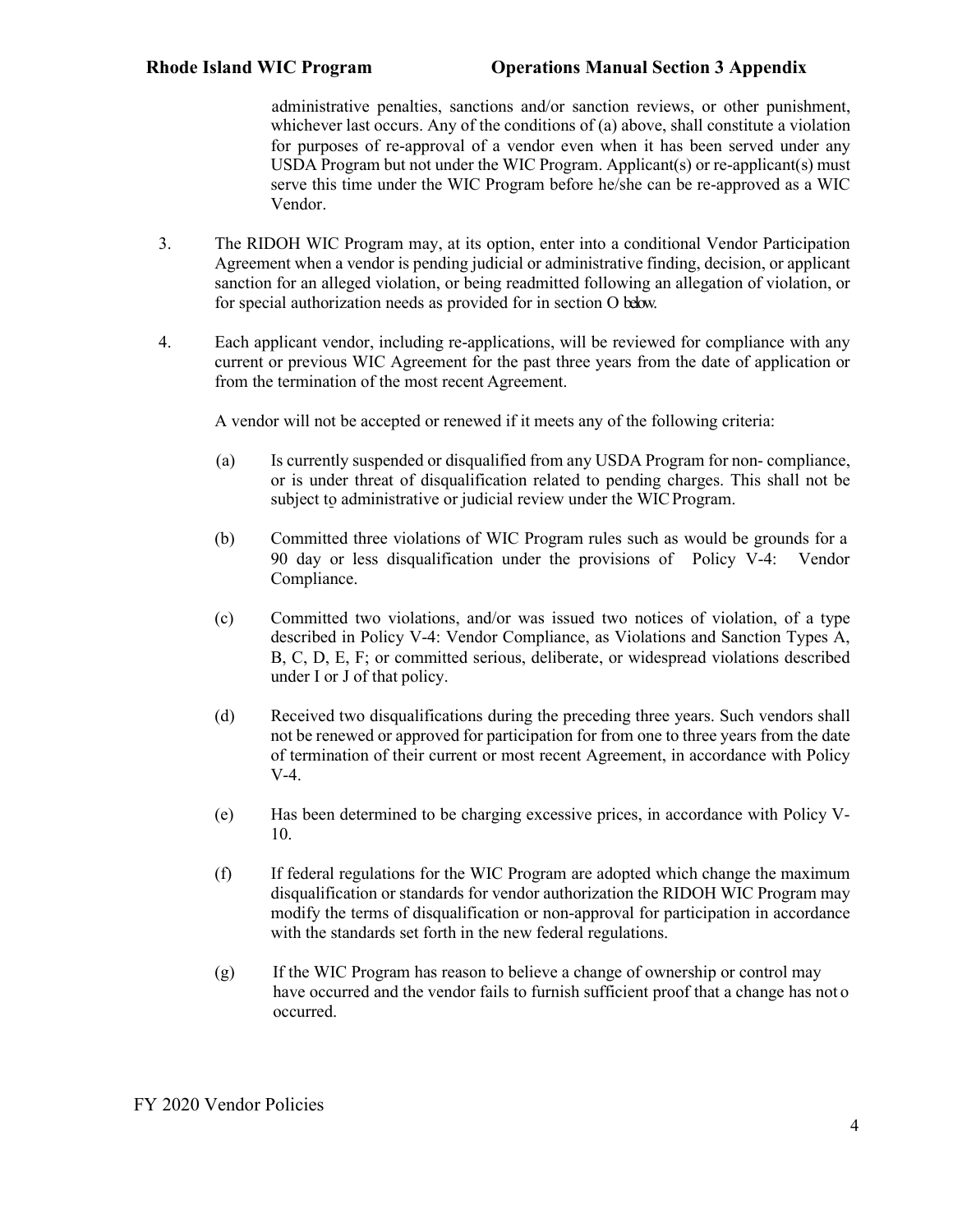#### G **If new WIC Vendor is determined to be an "Above 50% Vendor" (A50%V), they will not be authorized by WIC.**

The "potentially Above 50% Vendor" (PA50%V) peer group will be assigned to applicants who have the potential for total WIC sales to comprise more than 50% of their total food sales.

The "Above 50% Vendor" (A50%V) Peer group will be applied to those Vendors whose total WIC sales comprise 50% or more of their total food sales.

The redemption histories of all new WIC authorized grocery (i.e., non-pharmacy, non-farmers market) vendors will be reviewed during the application process. To identify a potentially Above 50% Vendor (PA50%V) the following information will be considered:

- (a) If the applicant is a new business with no redemption history
- (b) Recent Supplemental Nutrition Assistance Program (SNAP) redemption data for the applicant
- (c) Self-reported total gross food sales for the prior year
- (d) Recent State of Rhode Island Quarterly Reconciling for Monthly Filers Form (Form T- 204M-R)
- (e) Recent State of Rhode Island **"**Sales and Use Tax Return Annual Reconciliation" or "Profit Corporation Annual Report"
- (f) Projected WIC food sales based on WIC's analysis of peer group food redemption profiles.

A new vendor with no food sales history or SNAP sales history will be considered a potentially A50%V for the first six months of WIC authorization. A new branch of a national chain grocery store will not be considered as a potential A50%V.

During this six month period of time, the potential A50%V's redemptions will be monitored to ensure their reimbursements are no greater than the statewide average price of their peer group, or the maximum allowed price for their peer group (whichever is the lower amount).

The RIDOH WIC Program does not authorize A50%V. Newly authorized stores identified as potential A50%V, will be given a six-month probationary period. During this time, monthly redemption data will be reviewed to identify if, in fact, the probationary WIC vendor is an A50%V. If this is confirmed, they will be terminated from the WIC Program.

- H. Vendors must be in good standing with all other RIDOH units, such as Food Protection and Sanitation and Board of Medical Licensure & Discipline, as applicable.
- I. Applicants must document and provide proof upon request that infant formula available in their store has been purchased from the RIDOH WIC Authorized List of Infant Formula Providers. In addition, they must agree to only purchase infant formula from sources on this WIC authorized list.

The State maintains a list of State-licensed wholesalers, distributors, retailers and infant formula manufacturers registered with the Food and Drug Administration (FDA). WIC-authorized retail vendors are require to purchase infants formula only from sources on the list.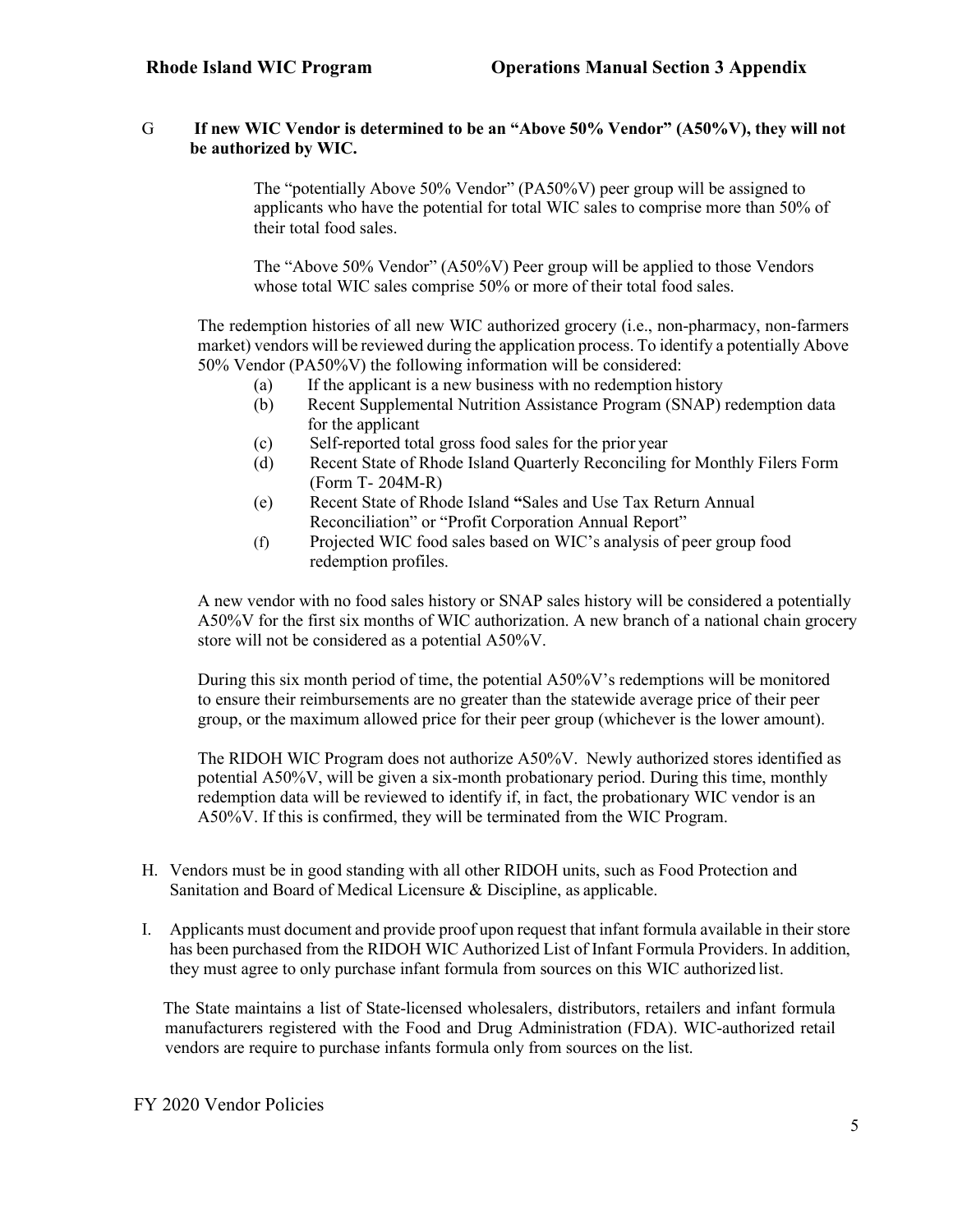- J. Prior to a site visit, the following items will be reviewed for completeness and acceptability in conformance with applicant selection standards and criteria:
	- 1. Application completed, WIC Price Sheet, proof of ownership, photoidentification
	- 2. USDA active authorization (required for grocery applicants)<br>3. No debarment or suspension
	- No debarment or suspension
	- 3. Prior USDA and prior WIC compliance
	- 4. Food Protection Licensure
	- 5. Acceptable prices
	- 6. No potential for risk
- K. If the vendor is acceptable according to the above criteria and if openings exist in accordance with section Q below, an on-site visit is conducted at the location of the applicant store using the Vendor Application Site Visit Form (WIC-32) including WIC food availability, eWIC readiness, willingness to cooperate in vendor monitoring, willingness to fulfill obligations of the Vendor Participation Agreement and prices.
- L. The Vendor applicant must demonstrate that inclusion of the store or pharmacy would prove to be a benefit to the program. The vendor must demonstrate cooperation with Program staff, participants and procedures as well as comprehension and acceptance of Program goals and objectives. A Vendor deemed to be a potential for risk (in accordance with Policy V-2) is not considered to be a benefit to the Program.
- M. The grocer applicant must stock a variety of staple foods for sale including fresh, frozen and/or canned fruits and vegetables, fresh, frozen and/or canned meats, dairy products, and grain products such as bread, rice and pasta and a minimum inventory and supply of WIC-Approved Foods at competitive prices.
	- 1. A minimum inventory shall be defined as the WIC Vendor Minimum Inventory Requirements in effect at the time:
		- (a) For a grocery or food store, the WIC-Approved Food Groups are milk, cereal, cheese, juice, eggs, infant formula, baby foods, beans, peanut butter, fruits and vegetables, whole grains, canned fish, yogurt and infant cereal. For the categories of milk and eggs, two types are preferred but not required. Contract brands are required for baby foods, formula and Infant cereal.

Stores authorized to redeem benefits for Special Infant Formula must maintain the minimum inventory for such products.

- (b) For a registered pharmacy, the WIC-Approved Food groups are exempt formulas and medical foods. The pharmacy is not allowed to accept WIC benefits for standard infant formulas or food items.
- (c) The registered pharmacy shall obtain and make available within two working days any exempt formula or medical foods requested by a WIC shopper and specified on a WIC benefit list in the amount, form, size and type specified on at least one months' worth of benefits, as presented, provided the product is available to retail pharmacies, at less than or equal to the maximum allowed price for the product.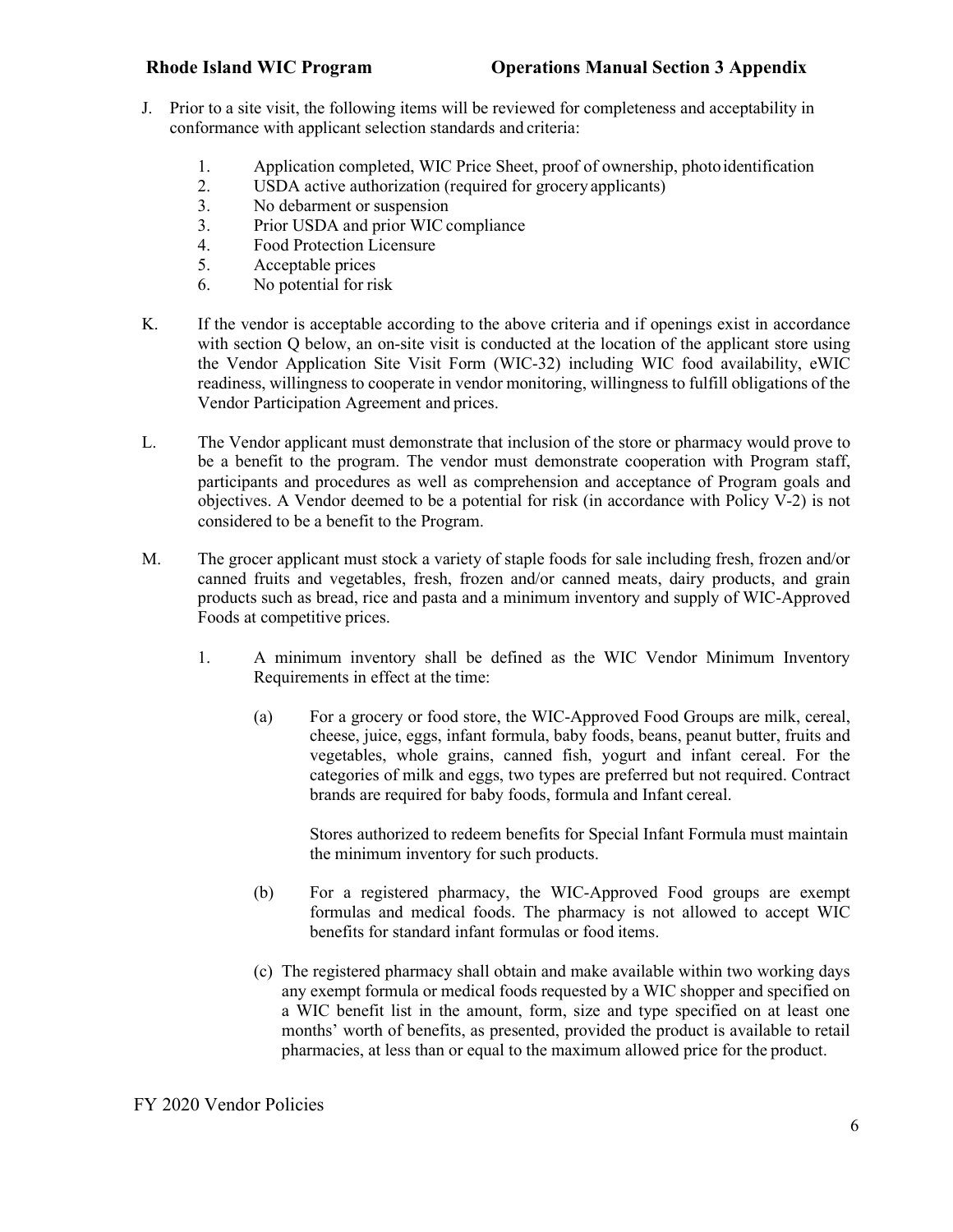The WIC Office, will make every effort to match food benefits to packing, but where this is not possible, Vendor must break package/case to complete the amount specified on the benefit list.

- (d) Stores with three or less cash registers are not required to carry contract Soy formula as part of minimum inventory. Those stores shall obtain and make available within two working days, the contract soy formula requested by a WIC shopper.
- 2. An applicant will not be approved if its shelf price(s) for any WIC-Approved food(s) is excessive as defined in policy V-10. An exception to this policy may be made when a clinic area has fewer than four full line WIC-Approved food vendors, or a city or town less than two, or if the vendor is, or would be, the lowest WIC price store in the area. A clinic area is defined as those census tracts in which a clinic has at least 25% of the participants or in which 10% of its participants reside.
- 3. Acceptance or denial of grocers will be predicated on a full consideration of the variety of staple foods, minimum inventory of foods, overall needs of the Program, FNS and WIC compliance, prices of WIC foods, need for additional vendors, application data, site visit, benefit to the Program, business integrity, eWIC readiness, other applicant vendor criteria and the impact of that store's acceptance on the Program's ability to effectively monitor or assess all applicant or authorized vendors.

Acceptance or denial of pharmacies will be predicated on a full consideration of the minimum inventory of foods, overall needs of the Program, FNS and WIC compliance, prices of WIC foods, need for additional vendors, application data, site visit, benefit to the Program, business integrity, other applicant vendor criteria and the impact of that store's acceptance on the Program's ability to effectively monitor or assess all applicant or authorized vendors

A vendor cannot be accepted or renewed if its potential or likelihood to violate the Program's rules would require special, burdensome or disproportionate monitoring efforts by the Program.

O. Combined Grocery/Liquor Establishments

A grocer vendor will not be accepted if the vendor also sells alcoholic beverages at the same location. In order to be considered as a separate location, any alcoholic beverages must be displayed and sold in a separate physical unit, with no direct in building access between the grocery and liquor sales units. Said units must have separate entrances, no shared entrance, a physical barrier between which prevents access, and registers for each unit and within each unit.

P. The WIC Program will review applicant vendors on a regular basis. Vendor monitors will plan part of each month, up to 20% of each month's total visits, to schedule applicant vendor site visits so that any applicant can expect an answer within a reasonable period oftime.

Applicant site visits may be curtailed from August to October at the discretion of the Program Chief to concentrate resources on the Agreement re-application process.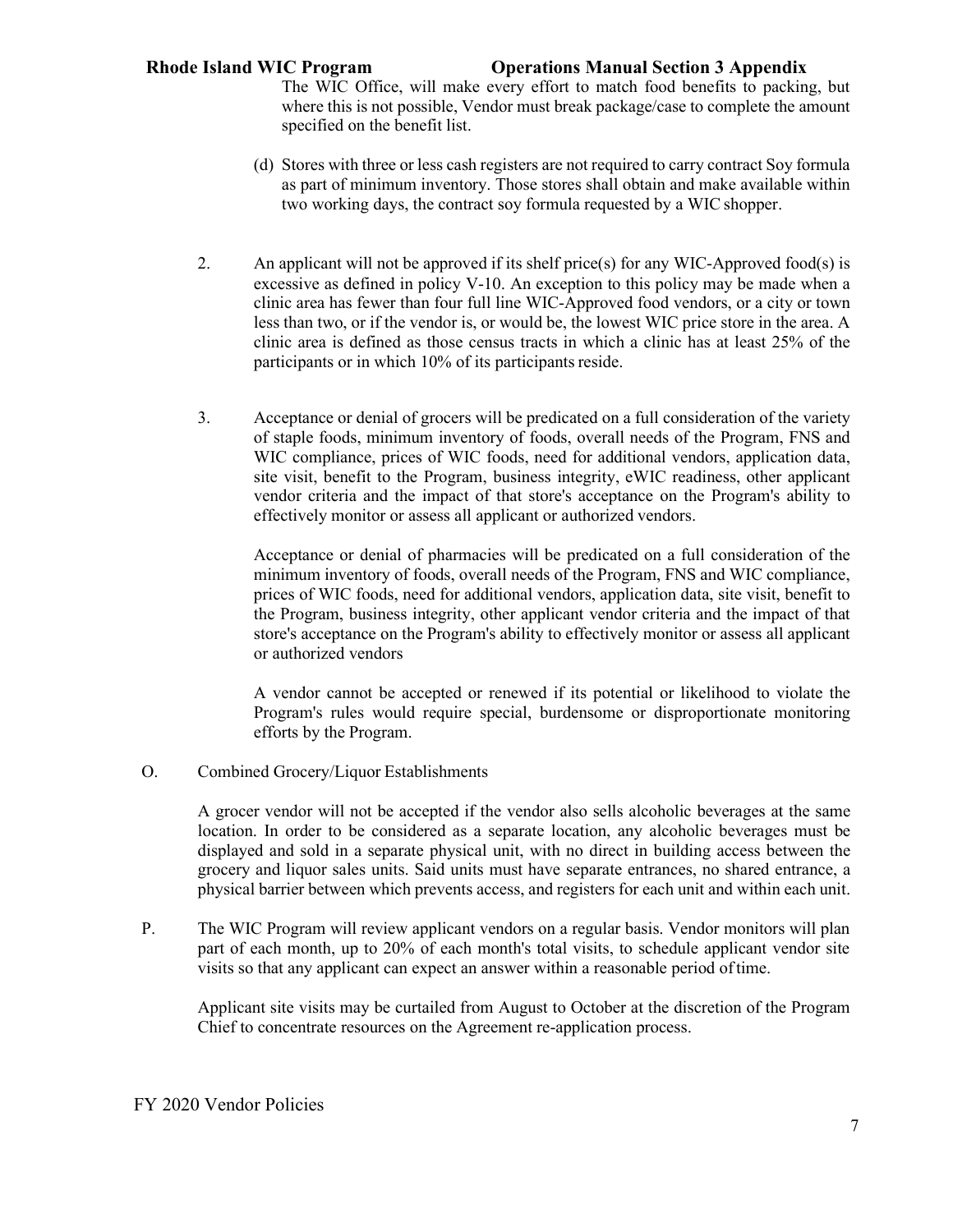- Q. The RIDOH WIC Program will review the records of existing vendors each year prior to Agreement re- application. The review will be based upon criteria used for applicant vendors, and information submitted by vendor on re-application forms or otherwise required by RIDOH WIC Program, other information received or acquired by RIDOH WIC Program and other reapplication criteria, including all criteria mentioned above. Only vendors who meet all criteria will be re-approved.
	- 1. Re-applications will also be denied if a vendor:
		- *a.* Redeems fewer than \$25 of WIC transactions in any one-month period on two or more occasions during the consecutive 12-month period preceding the reapplication review*.*
		- b. If the vendor's prices are or have been in excess of the maximum price standard (Policy V-10) twice during the consecutive 15-month period preceding the re- application review.
		- c. If the vendor's completed application and its requirements are not received within the allowed time period and/or due date.
		- d. If the vendor is determined to be in A50%V category for last two quarters.
	- 2. Neither the SNAP decision to impose a Civil Money Penalty (CMP) nor the RIDOH WIC Program's participant access determination shall be subject to administrative review under the WIC Program.
	- 3. At the sole discretion of RIDOH WIC PROGRAM, approximately one half of vendors not designated as potential for risk may have their Agreements extended for the Federal Fiscal Year. The other half of those not designated as potential for risk may be granted a two year Agreement.
	- 4. Vendors classified as potential for risk and Vendors whose current authorization has been in effect for less than twenty-four (24) consecutive months prior to July 1, in a given year, will be granted only up to a one year contract. At RIDOH WIC Program's sole discretion, new Vendors may upon review have their contracts extended for an additional year.
- R. Applicant Training
	- 1. Prior to approval/re-approval, all applicant vendors must undergo Vendor Training under the auspices of RIDOH WIC Program WIC Staff. Such training shall consist of at least an orientation to the purposes and goals of the WIC Program, its capped funding and impact on the number of people served, WIC-Approved Foods, Minimum Inventory requirements, eWIC transaction procedures, excessive price policies, and other Program vendor policies and procedures as are normally a part of formal vendor training sessions. RIDOH WIC Program may add such other topics it deems necessary.
	- 2. In general, these training sessions will take place at the RIDOH WIC Program, although RIDOH WIC Program has the prerogative to designate other locations where it deems training would be more efficient or effective.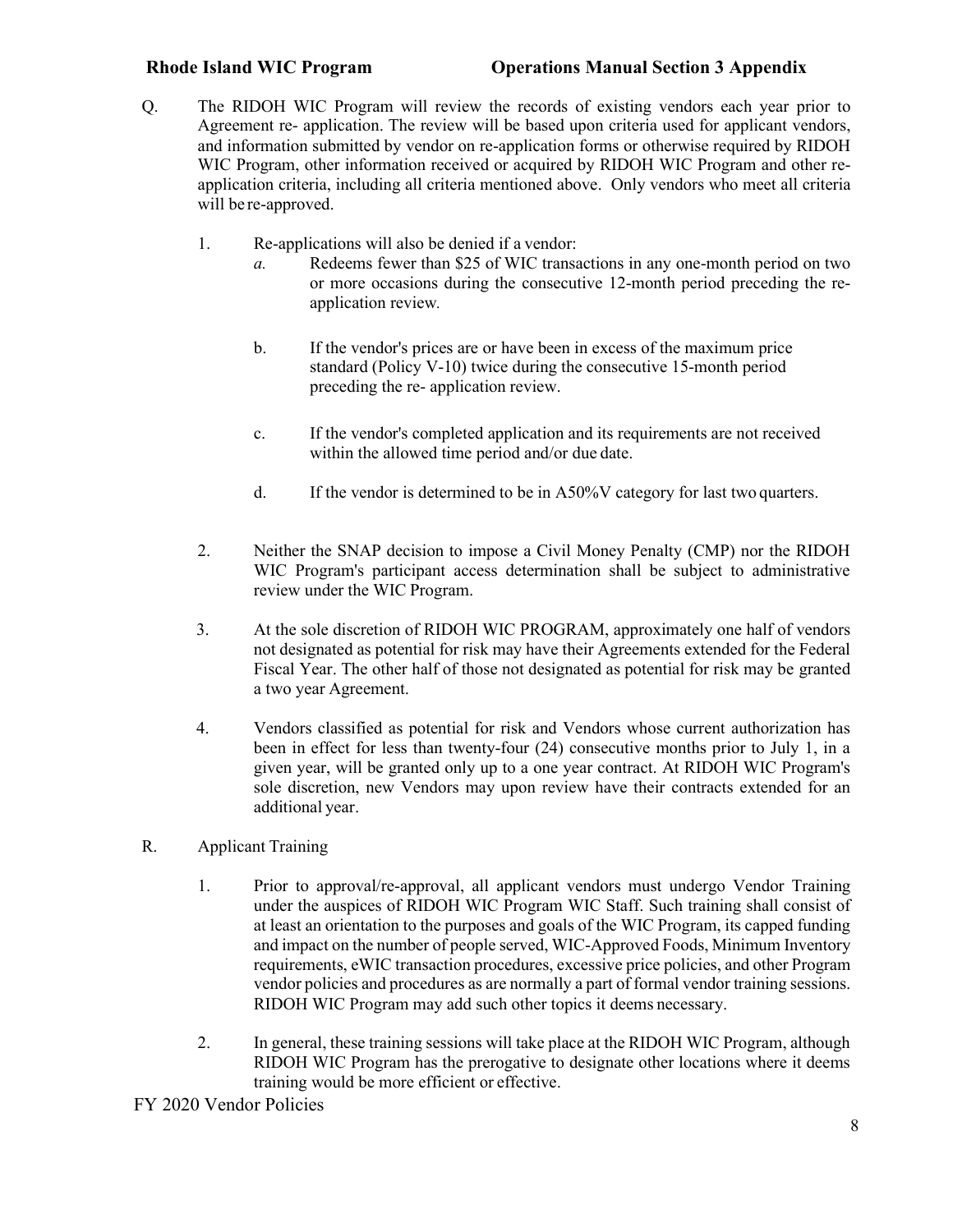- 3. Vendor application requires training and passing exam score in order to be approved as new vendor.
- S. Maximum Number of Authorized Vendors
	- 1. As a rule, the number of authorized retail grocer vendors may not exceed 250 and of pharmacies may not exceed 40. Pharmacy counters in WIC approved stores shall be counted as a pharmacy for the purpose of determining the maximum number of authorized vendors and pharmacy vendors, and whether an opening exists for an applicant.
	- 2. When it is in the interests of the effective and efficient administration of the Program, an exception may be allowed for a temporary period of time at the discretion of the RIDOH WIC Program. Such circumstances may include such conditions as the following:
		- a. The vendor would be the only grocer or pharmacy in a clinic area, or a city or town.
		- b. The vendor's prices are significantly below the state average for WIC-Approved foods and the vendor carries at least 75% of the allowed types or brands and usually has in stock sufficient quantities of foods to redeem more than two infant and two non-infant maximum food packages, in addition to the minimum inventory requirements.
		- c. In the case of pharmacies, the RIDOH WIC Program shall consider the following priority system, which is based on the relative price, ability to meet minimum inventory requirements, and participant shopping convenience in authorizing a pharmacy in excess of the maximum number:
			- (i) No store is authorized in an area and the store's prices are more than 10% below the statewide WIC average for special formulas and other WIC foods, the store meets the minimum inventory for all WIC food categories and types and the store stocks four or more special formulas.
			- (ii) No store such as in (i) is authorized in an area and the pharmacy carries four or more special formulas and its prices for special formulas and contract brand infant formulas are more than 10% below the statewide averages.
	- 3. As needed, the applicant vendors will be reviewed to bring the number authorized up to the maximum allowed level.
		- a. Except as provided for in section 2, above, and section b, below, and vendors being considered for contract re-approval or extension, the appropriate number of applicants will then be selected for authorization in order of lowest composite food prices for WIC foods, provided fully and correctly completed application and related items have been received by the state WIC office. Price information may be updated as needed, such as more recent redemption reports and vendor price lists.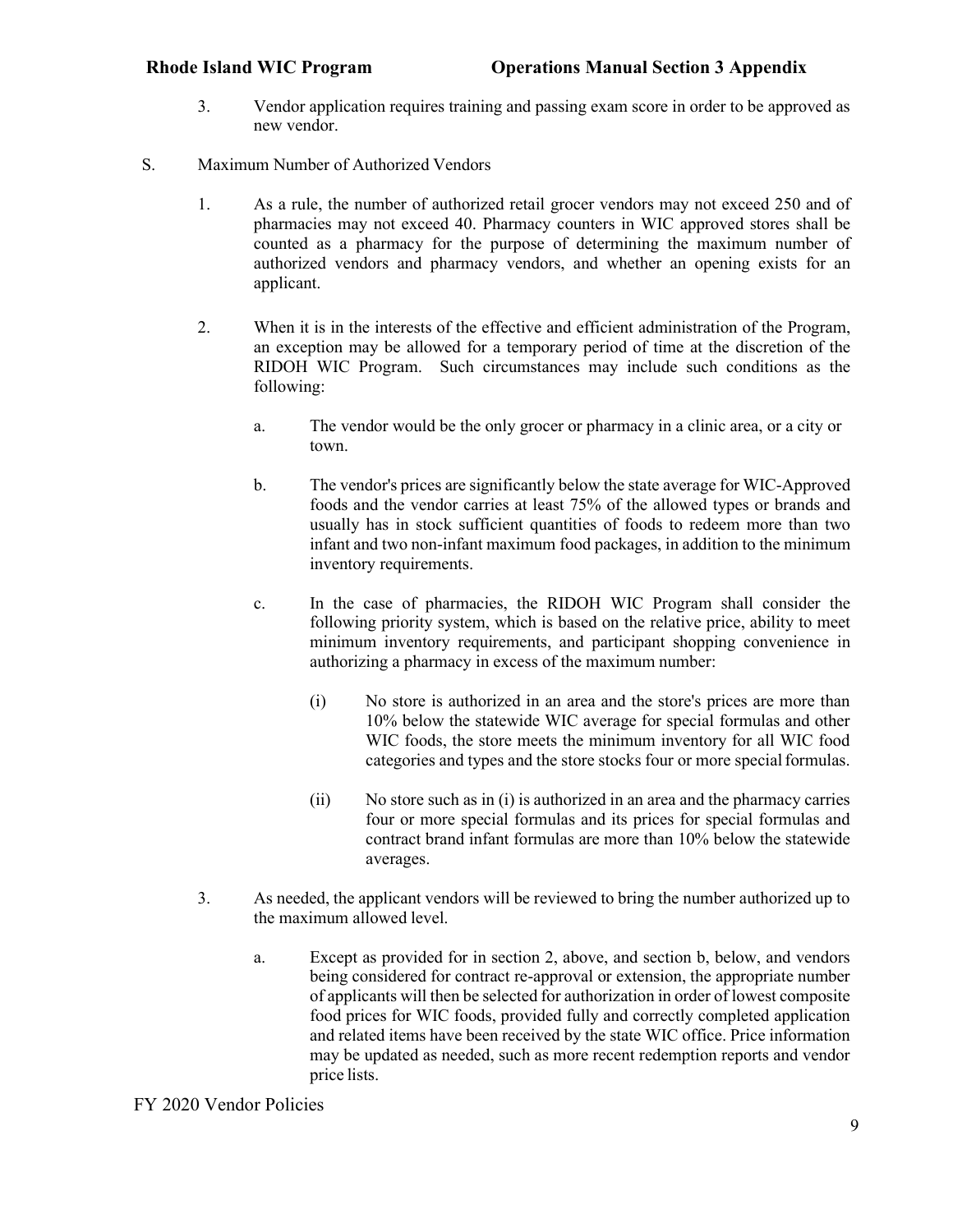- 4. The WIC Program reserves the right to further limit vendor participation, application and/or application review in order to ensure that effective vendor monitoring and education is maintained.
- T. A decision is then sent to the applicant vendor in writing. If acceptance is denied, the decision notice shall contain the causes for denial and an opportunity to appeal the action by requesting an appeal within 15 days of the date of the notice. Vendors who are denied may be reconsidered according to the following criteria:
	- 1. Vendors denied solely on the basis of sufficient vendors in the state or the local area shall be reconsidered when openings become available.
	- 2. Vendors denied on the basis of violations, sentence, or other sanctions imposed or pending may reapply after the stipulated period.
	- 3. Vendors denied on the basis of previous disqualification or other noncompliance with rules of any FNS Program, or WIC vendor agreement may reapply when the noncompliance sanction period is completed.
	- 4. A Vendor served notice that it does not meet criteria will be considered as a withdrawn application if it does not contact the State WIC office within 15 days of the date of the notice to claim conformance with the criterion. Such a vendor may not reapply for at least 90 days.
	- 5. A Vendor given a final decision of denial on its application may not reapply for at least six months from the date of the decision letter, or for such longer period of time commensurate with sanctions as set forth in policy V-4.
- U. Special Authorization
	- 1. The RIDOH WIC Program may solicit vendors to provide such services as are needed and review those who express an interest in authorization and may make a selection based upon the vendors' ability to provide needed services, lowest price, largest selection of foods, and such other indicators of benefit to the Program as are appropriate.
	- 2. Such selections may be made to provide service in a defined area where there is no authorized WIC grocer and/or pharmacy, where particular WIC foods are unavailable, and for other needs.
	- 3. If the number of participants in need of service in an area is twenty or less, the RIDOH WIC Program may limit the number of vendors selected to provide such service in such area to one. This selection may be reviewed at the time of re-application of the vendor agreement and revised selection(s) made, as benefit to the Programindicates.
	- 4. To meet special participant needs vendors may be authorized to provide all services or foods or only certain services or foods, as appropriate, when the need for special services is determined.
	- 5. For foods which are unavailable through retail vendors or which have an average retail price more than 15% above the average price for the food type (e.g., formula), the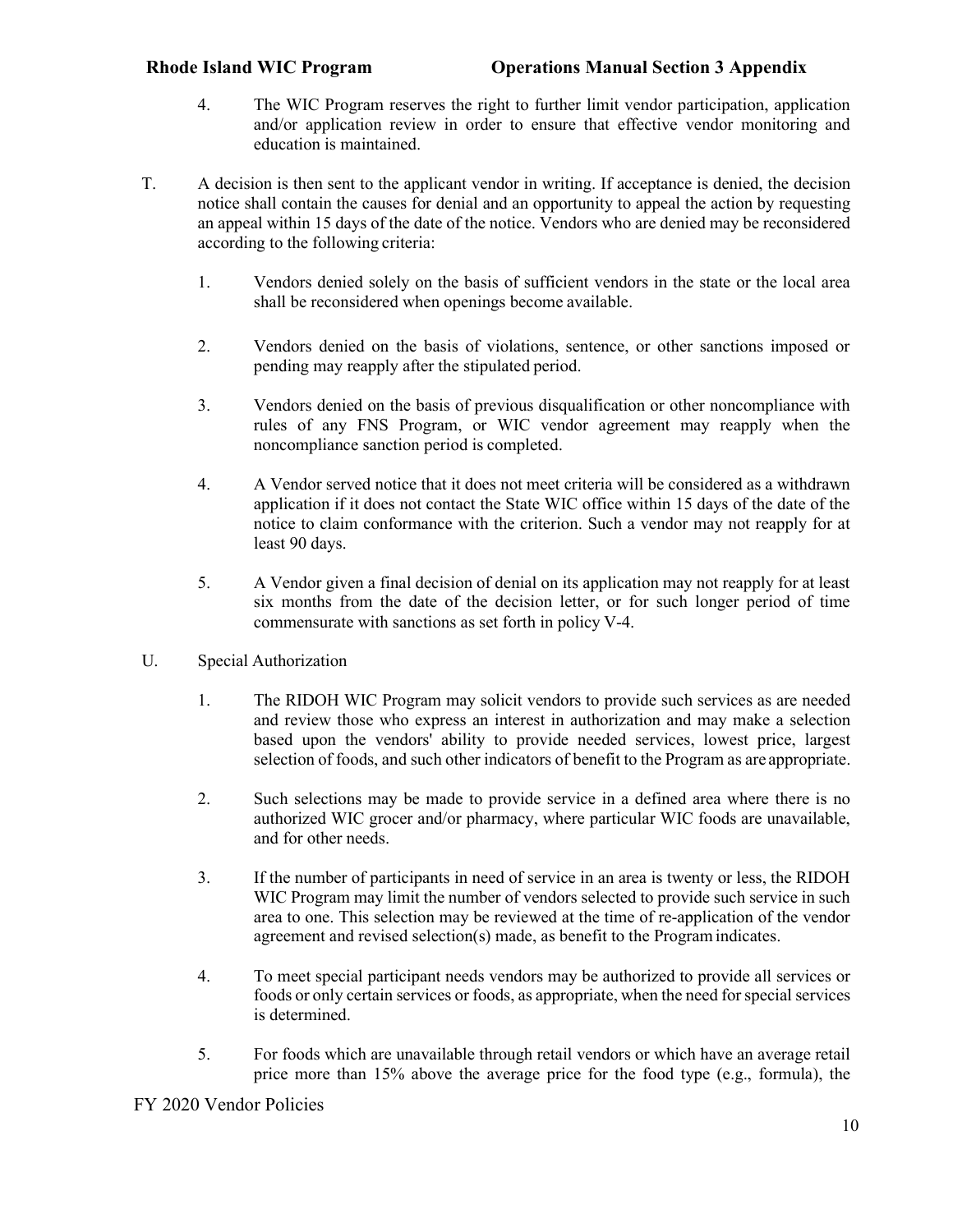Program may make such arrangements for the participant to obtain such foods through specialized providers (e.g., low priced retailers, hospital clinics or pharmacies, RIDOH WIC Program center clinics, RIDOH WIC Program, Formula warehouse, manufacturers, wholesalers/resellers etc.), based on price and accessibility.

- 6. The RIDOH WIC Program may offer temporary provisional authorization to prevent disruption of service to participants when an applicant is replacing a store which has recently been a high WIC volume vendor, the ownership and/or management is/are authorized at other locations and the agency determines that the vendor is likely to be and remain in conformance with the preponderance of vendor selection and performance criteria and that the vendor's prices for WIC foods are less than 95% of the statewide average according to RIDOH WIC Program analysis.
- 7. The RIDOH WIC Program may authorize a retail grocer to transact for a special formula product designated by the RIDOH WIC Program. If a WIC authorized store has a pharmacy counter (owned by the same company), it may be authorized to offer any approved WIC special formula. The decision to authorize shall include consideration of whether the store's price for the product is less than that charged by other vendors, using the statewide average or other price measures selected by the RIDOH WIC Program.
- 8. The RIDOH WIC Program may authorize such arrangements for the participant or go out to bid so that the Program may make available such foods through specialized providers (e.g., low priced retailers, hospital clinics or pharmacies, RIDOH WIC Program center clinics, RIDOH WIC Program, manufacturers, Formula warehouse etc.), based on price and accessibility. The foods would include, but not be limited to, specialty low volume formula.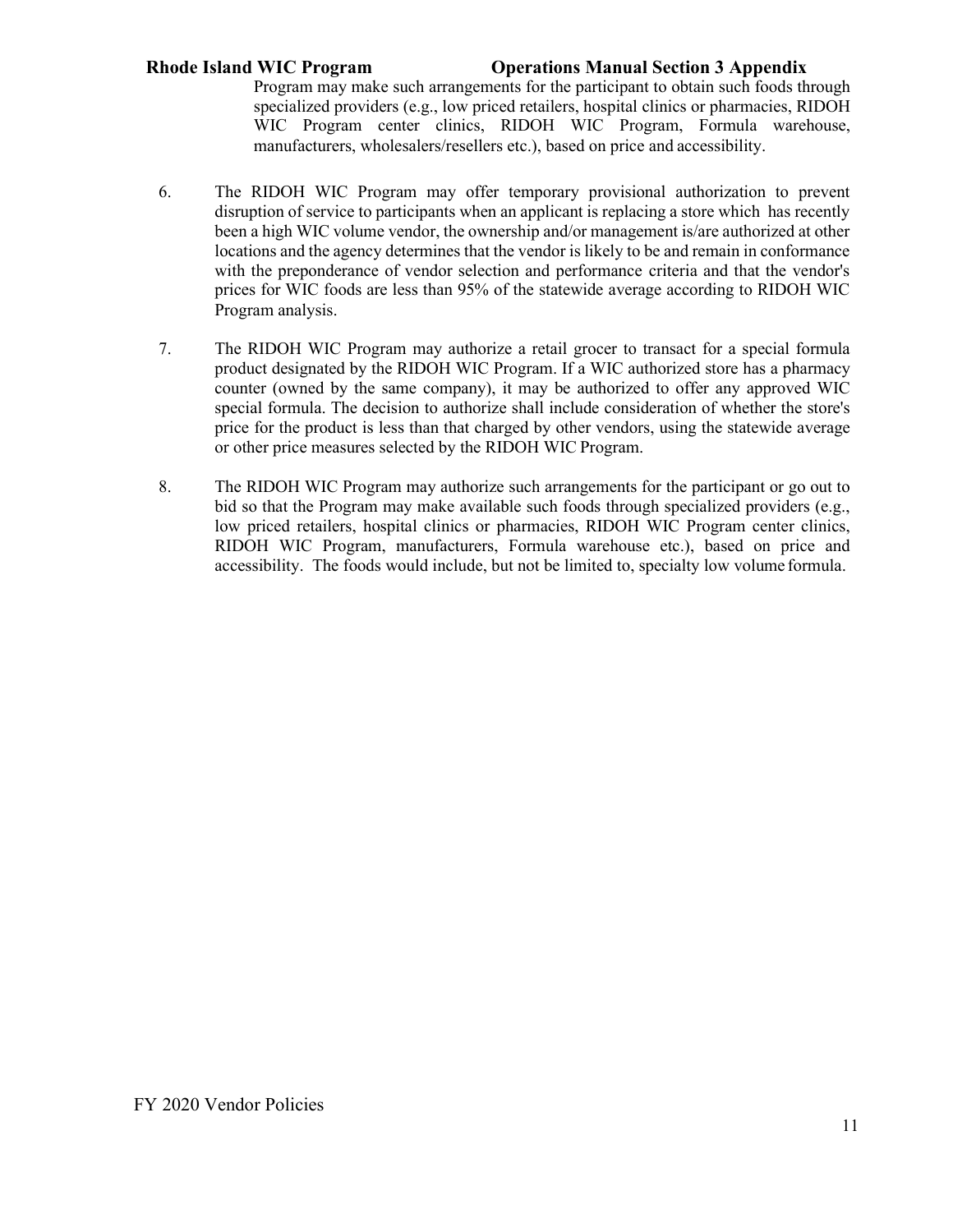### **Policy V-2: IDENTIFICATION OF POTENTIAL FOR RISK VENDORS**

Goal

To focus vendor monitoring efforts on those vendors with the greater potential or likelihood to abuse or err in complying with WIC Program requirements:

V. Indicators

Potential for risk vendors are those applicants or participating vendors who demonstrate or indicate the potential or likelihood to violate the Program's regulations, policies, or the terms of the vendor agreement in any manner. The Program will employ such procedures as may be helpful in identifying potential for risk vendors. Indicators of potential for risk or likelihood may include, but are not limited to, the following identifiable quantitative criteria:

- $\Box$  High or disproportionate volume,
- $\Box$  Questionable pricing patterns,
- $\Box$  High cost of redeemed food items,
- $\Box$  Sanction points assigned to vendor for violations of WIC rules.
- B. A history of errors, violations, warnings, notices or sanctions related to any USDA Program, including imposition of a SNAP Civil Money Penalty or bond requirement for approval to accept SNAP Benefits. Vendor, court and administrative records of the WIC Program and the Food and Nutrition Service (FNS) will be reviewed to determine thispotential.
- C. Violations of any state, federal or local business or food delivery or government ethics law, or regulation; or violation of any law where the unlawful conduct of the vendor relatesto:
	- a. The business, the operation thereof or the use of the business premises (including violations of laws or rules pertaining to food, RIDOH WIC Program and sanitation requirements, weights and measures, pricing, packaging, consumer protection, lottery and the like); or to
	- b. Criminal behavior related to violence, weapons or illicit drugs or to threat of or committing physical violence; or
	- c. Violation of government business conduct rules, or attempts to induce agents of state, local or federal agencies to violate ethics rules or to improperly influence the actions of such an agent; or
	- d. Where evidence exists of a likelihood of such behavior, actions or violations.
- D. High or other questionable prices or charges.
- E. Errors in eWIC transaction and redemption practices.
- G. Low inventory, especially in relation to level of redemptions.
- H. Complaints received from participants, local agencies, other vendors, or thepublic.
- I. Reports of vendor errors or violations received during participant surveys of vendor services, or interviews.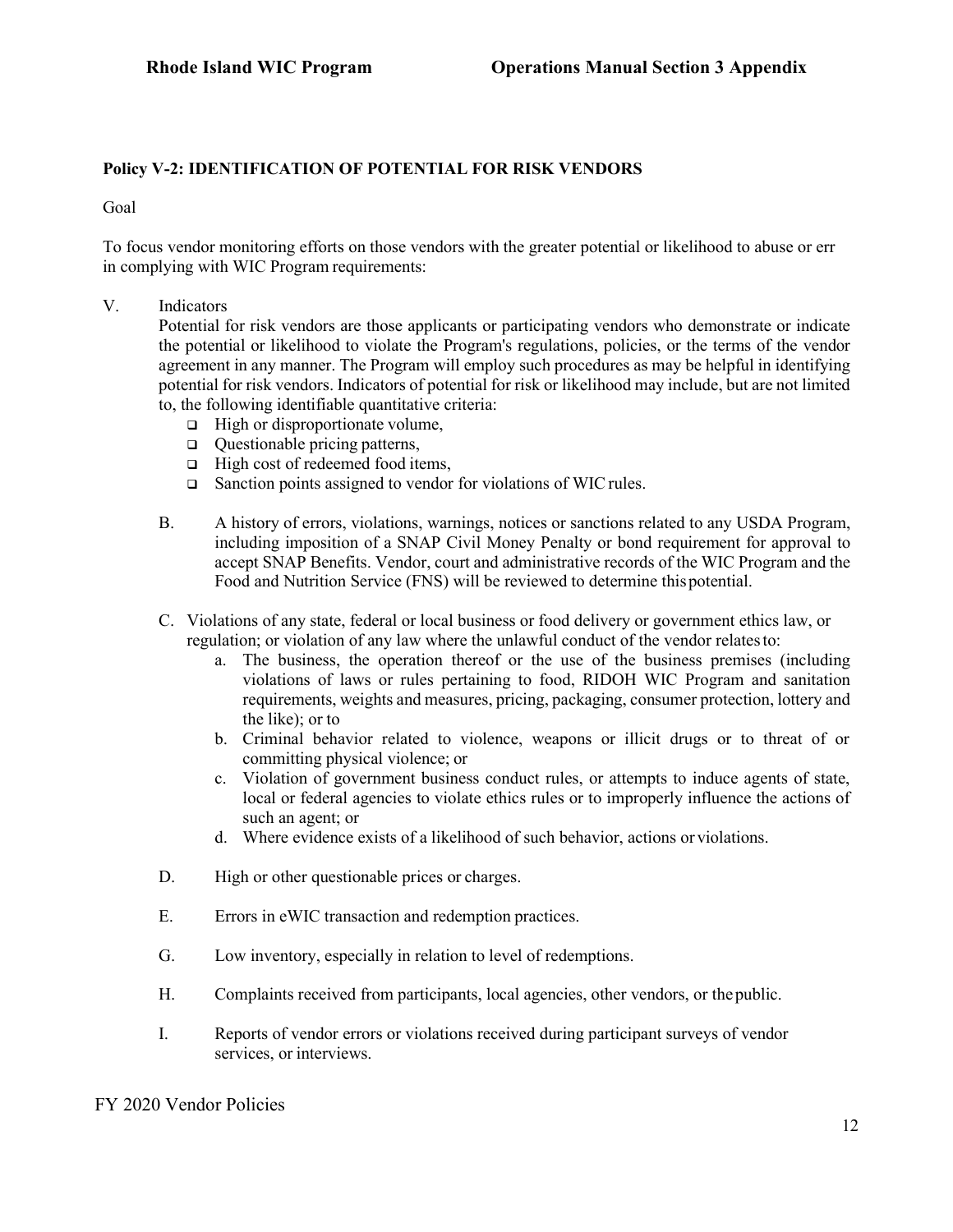- J. Actual violations, or circumstances leading to the likelihood ofviolations.
- K. Ineffective supervision of vendor employees.
- L. Lack of cooperation with vendor monitoring or vendor education.
- M. Lack of understanding or support of the purposes, goals or needs for the Program.
- N. Lack of knowledge or comprehension about program procedures or WIC-Approved foods.
- O. Lack of cooperation with Program participants, the RIDOH WIC Program, or the US Department of Agriculture.
- P. The business integrity and reputation of the vendor.
- Q. Vendor withdrawal from participation, or of an application, following written notification of violation, regardless of any settlement language between the vendor and RIDOH WIC Program, unless all RIDOH WIC Program charges are adjudicated as unjustified, unsubstantiated, unwarranted or improper.
- R. Failure to report involvement of any owner or management personnel of a store, or their immediate relatives, in the operating of any other WIC vendor.
- S. Failure to respond to the re-application offer by the designated due date for filing of all information.
- T. Such other relevant factors as may reasonably indicate the likelihood of vendorviolations.
- II. Review of Potential for Risk Vendors

When a vendor is identified as a potential for risk, priority is given to use of program resources for case review, monitoring, site visits, review of eWIC transaction procedures, investigation and other methods.

- A. If review of redeemed food items (as defined in Policy V-4,IA1a) reveals actual or suspected errors, overcharges, or other pricing violations or patterns associated with potential violations then appropriate investigative, sanction, claim or penalty procedures will be followed.
- B. Additional site visits may focus not only on all vendor procedures but also on specific actual or potential violation(s).
- C. Additional information may be sought from local agency staff, participants, or others and FNS may be contacted regarding any Supplemental Nutrition Assistance Program concerns.
- D. Review of vendor records related to inventory, redemption and fiscal operations with regard to the WIC Program.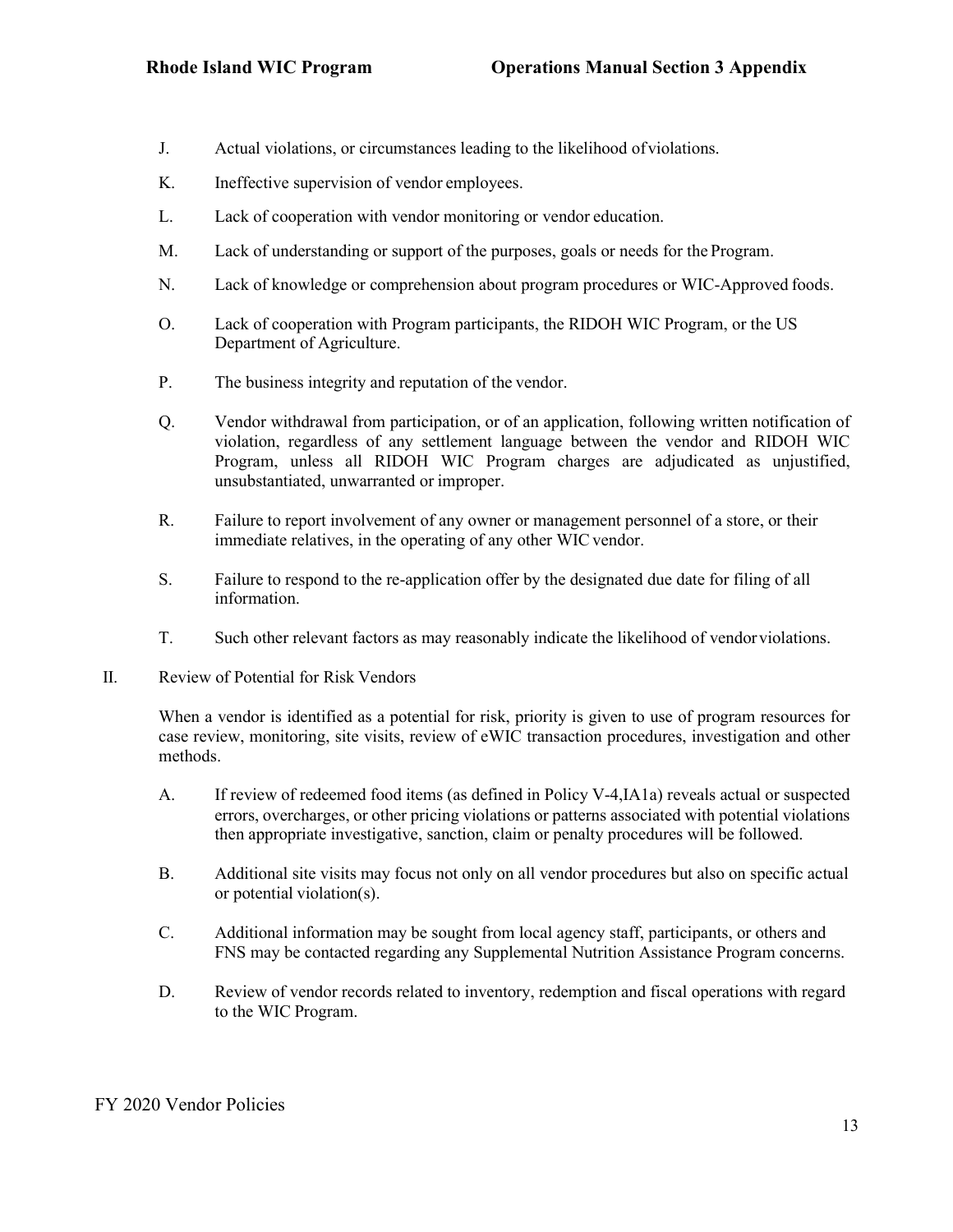E. Available resources for special investigative activities including compliance purchases may be utilized (see items following this Policy).

#### III. Follow-up Activities

The Potential for Risk vendor will be intensively monitored until such time as compliance with all program regulations and procedures is assured and/or sanctions are implemented. Steps to assure compliance or take sanctions may include but are not limited to the following:

- A. Special education and training at the RIDOH WIC Program, the vendor's location or any other location, given by vendor monitoring or program administrative staff, or other appropriate parties.
- B. Appropriate letters of notice describing the vendor's responsibilities and the penalties for noncompliance.
- C. A written compliance agreement may be required from the vendor for the purpose of the vendor's giving written assurance of future compliance, understanding of his responsibilities and understanding of the penalties for future violations.
- D. Sanction procedures may be instituted as set forth in the Vendor Compliance Policy V-4.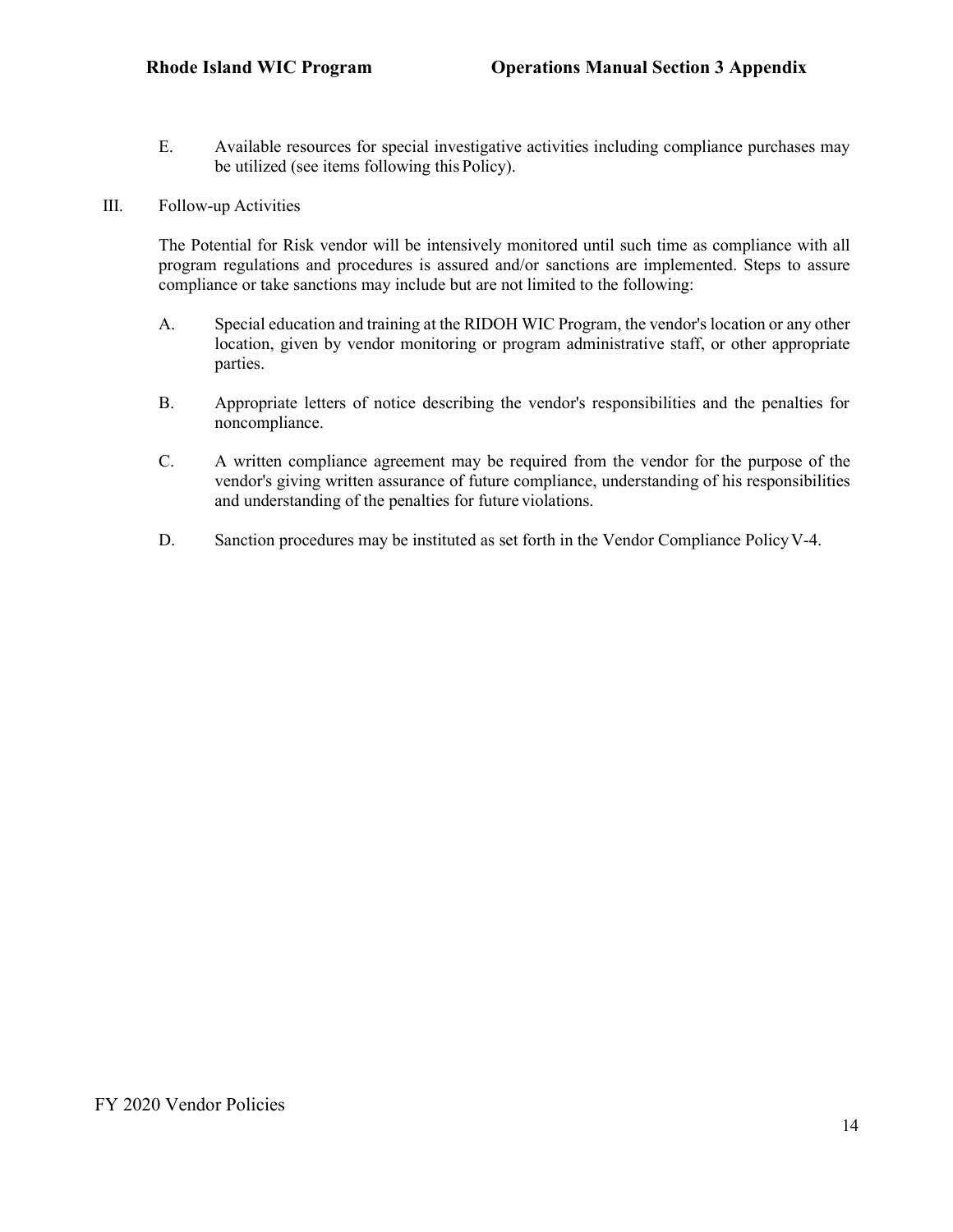# **Policy V-3: VENDOR EDUCATION AND TRAINING**

Goal

To delineate education and training, both initial and ongoing, of vendors.

Procedure

- A. When a store applies for the WIC Program, a copy of the Allowed Foods List, Redemption Terms, Applicant Minimum Inventory and the "WIC's Guide to Retailers" pamphlet is distributed. This provides basic orientation to the rules and operations of the Program.
- B. Before a vendor is accepted, the vendor owner, or management official acceptable to RIDOH WIC Program, shall attend a vendor training at a time and place designated by RIDOH WIC Program. Such training shall usually be at the RIDOH WIC Program, although another location may be designated.

Online Vendor Application training and passing exam score is required for new applicants.

- C. A vendor monitoring staff person will also visit the store to further explain the Program. This includes eWIC transaction and redemption procedures, allowed foods, provisions of the Vendor Participation Agreement, and minimum inventory requirements.
- D. As the allowed foods list changes, or any other vendor related aspect of the Programchanges, vendors shall be advised both in writing and during vendor monitoring visits.
- E. As determined by RIDOH WIC Program, vendors shall be required to attend training sessions at the RIDOH WIC Program Department. A vendor may request to be rescheduled up to two times for a particular session. Such request must be received during normal working hours on at least the day preceding a session. The Office of Supplemental Nutrition has the sole prerogative to grant or deny the request.
- F. Failure to attend a complete training session is grounds for termination, disqualification and/orother sanctions in accordance with the Vendor Agreement and Policy V-4.
- G. In their regular contacts with vendors, the monitors will provide additionaltraining.
- H. While investigating complaints or inquiries, or potential for risk, the monitors will educatevendors on an as needed basis.
- I. Written notices to vendors will be distributed as needed. These may include information about Program changes, procedural reminders, vendor sanctions, and education about WIC foods, nutrition, and RIDOH WIC Program. Vendors are required to maintain a file, book, or other readily accessible compilation of such notices.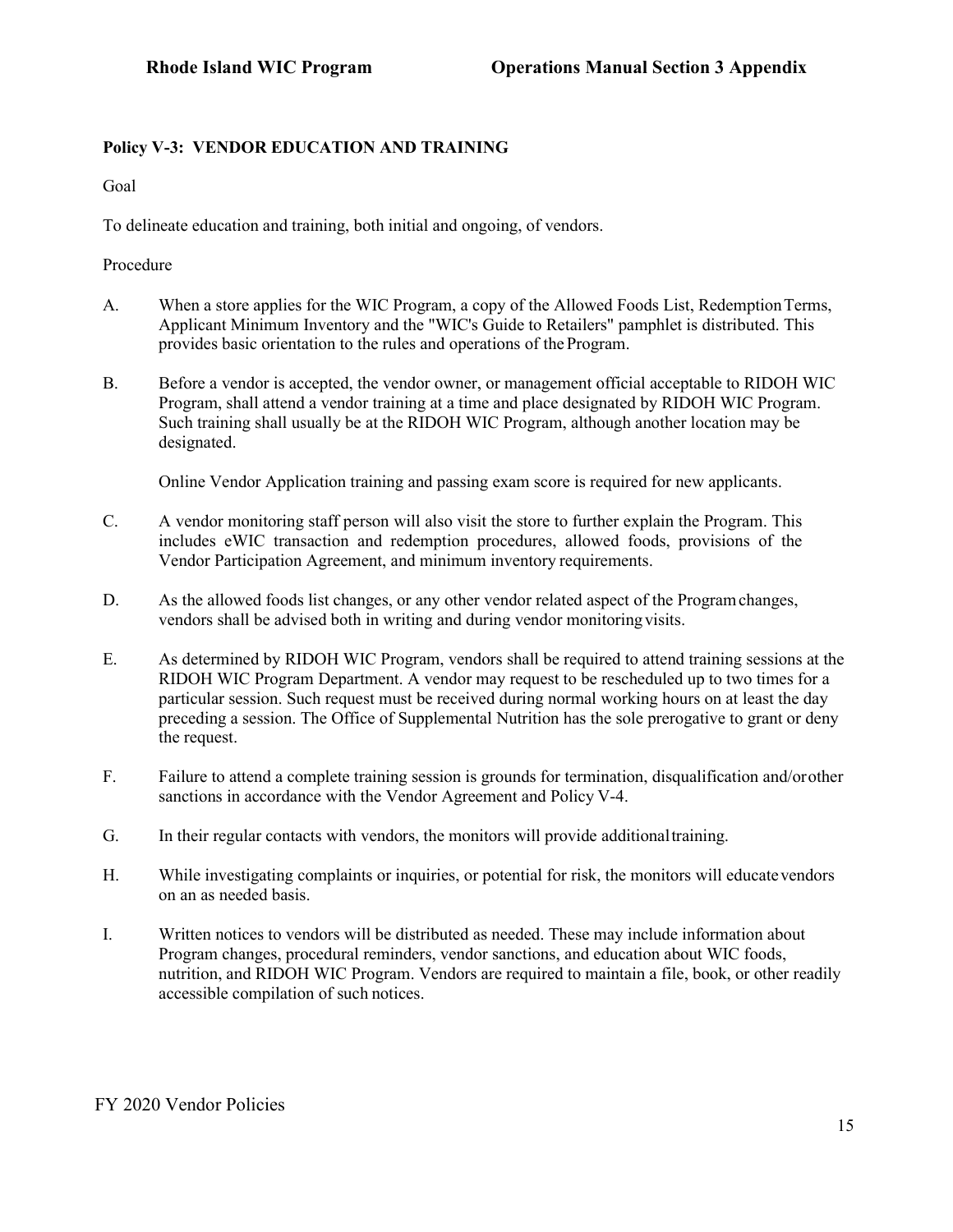### **Policy V-4: VENDOR COMPLIANCE**, **Violations and Sanctions**

#### GOAL

To ensure vendor compliance through a policy which provides the RIDOH WIC Program with administrative actions for dealing with WIC vendors (including applicants) or other persons or entities found to be in violation of contract requirements or Program regulations, rules, orprocedures.

#### PROCEDURE

#### I. GENERAL CONDITIONS

Potential high-risk vendors will be identified according to Policy 3. Based on that Policy's outlined criteria, authorized high-risk vendors will be ranked. Based on this prioritization, those ranked at highest risk will be investigated prior to those with a lower risk ranking. At a minimum, Compliance Investigations will be conducted at 10% of WIC authorized vendors on an annual basis, based on this prioritization.

When during the course of a single investigation, the RIDOH WIC Program determines that the vendor has committed multiple violations (which may include violations subject to RIDOH WIC Program sanctions), the RIDOH WIC Program shall disqualify the vendor for the period corresponding to the most serious violation or the total acquired sanction points. However, the RIDOH WIC Program shall include all violations in the notice of sanction. If a mandatory Federal sanction is not upheld on appeal, then the RIDOH WIC Program may impose a RIDOH WIC Program -established sanction.

The RIDOH WIC Program shall not accept voluntary withdrawal or use non re-approval of the vendor contract instead of disqualification, but shall enter the disqualification on the record.

Prior to imposing a disqualification, the RIDOH WIC Program shall determine, in its sole discretion, and document in the vendor file, whether the disqualification would result in inadequate participant access for all mandatory sanctions (except for conviction for trafficking / illegal sales). This determination will be based on the unavailability of other authorized vendors in the same area as the vendor under review and any geographic barriers to using such other vendors.

If the RIDOH WIC Program determines that a disqualification would result in inadequate participant access, then the RIDOH WIC Program shall impose a civil money penalty in lieu of disqualification, except for the third or subsequent violation [and conviction for trafficking / illegal sales]. The amount of a civil money penalty shall equal the average monthly WIC redemptions for the six month period [Explanation - The number of months must be at least six months, but may be more than six months] ending with the month immediately preceding the month during which the notice of sanction is dated, multiplied times 10% (0.10), and then multiplied times the number of months for which the vendor would have been disqualified, provided that the civil money penalty shall not exceed \$11,000 for each violation, and provided further that the civil money penalty in lieu of permanent disqualification shall be \$11,000. If multiple violations are revealed by a single investigation, the total civil money penalty shall not exceed \$49,000.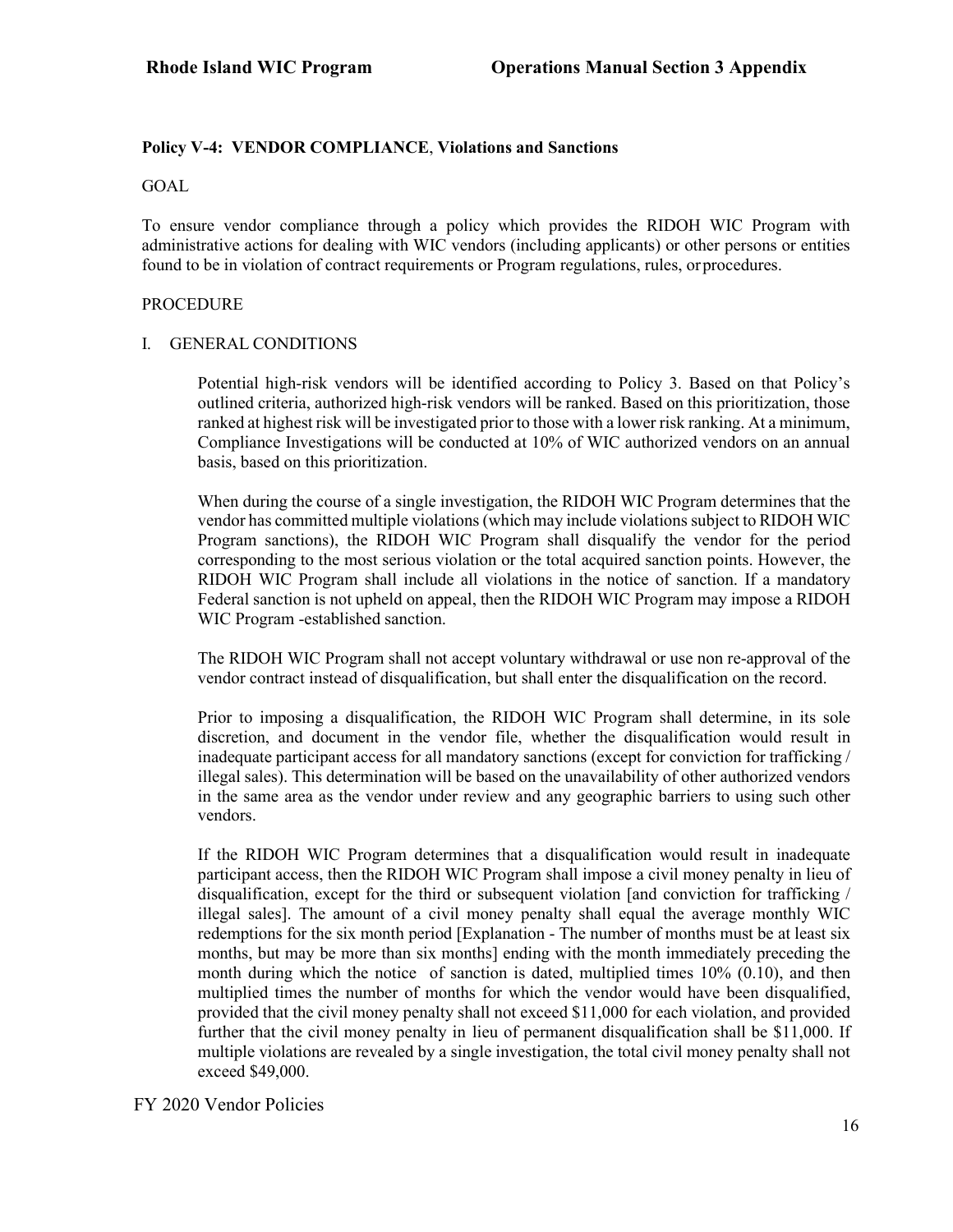If a vendor does not pay, only partially pays, or fails to timely pay a civil money penalty within 30 days of the notice of sanction or for the periods provided in an installment plan, subject to revision for good cause, the RIDOH WIC Program shall disqualify the vendor for the length of the disqualification corresponding to the violation for which the civil money penalty was assessed (for a period corresponding to the most serious violation in cases where a mandatory sanction included the imposition of multiple civil money penalties as a result of a single investigation).

When a vendor, who had previously been assessed a mandatory sanction [except for a conviction] for trafficking / illegal sales], receives another mandatory sanction for the same or other mandatory violations, the RIDOH WIC Program shall double the sanction for the second violation. Civil money penalties may only be doubled up to the previously noted \$11,000 / \$49,000 limits.

The State will notify vendors of initial violation, for violations that require a pattern of occurrences in order to impose a sanction, prior to documenting another violation. However, this notice may be waived if it is determined it would compromise an investigation

The State agency sanctions may no longer be based on a single violation. A pattern of violation incidences must be established in order to impose a State agency sanction.

II. Violations and Sanctions

WIC Program violations shall be determined by investigation, which includes on-site monitoring, transaction audits, inventory audits and undercover compliance buys conducted by the WIC Program, USDA staff, or their designees. The intent to commit a violation versus inadvertent human error is not a distinction that the WIC Program must establish in order to impose sanctions. Sanctions are imposed in order to protect the integrity and the nutritional goals of the WIC Program.

A point system to record vendor abuses has been developed. Each instance of a violation of Program rules has a set point value and a specific time period during which the points will remain on a vendor's record.

# **A.** USDA Mandatory Sanctions (WIC/ SNAP Vendor Disqualification Rule 7 CFR 246.12)

Mandatory Sanctions are those sanctions imposed due to non-compliance with federally mandated policies and procedures regarding the WIC Program, as designated by the USDA. Should a vendor be found in non-compliance of any of these policies, the vendor shall be immediately disqualified from the WIC Program.

"Incidence" refers to one "positive" compliance buy, or, in some instances below, to any single occurrence of a violation. "Number of incidences or occurrences" means the number of individual WIC items that result in a violation(s) during an investigation.

"Pattern" is defined as a minimum of two violations occurring within a six-month period.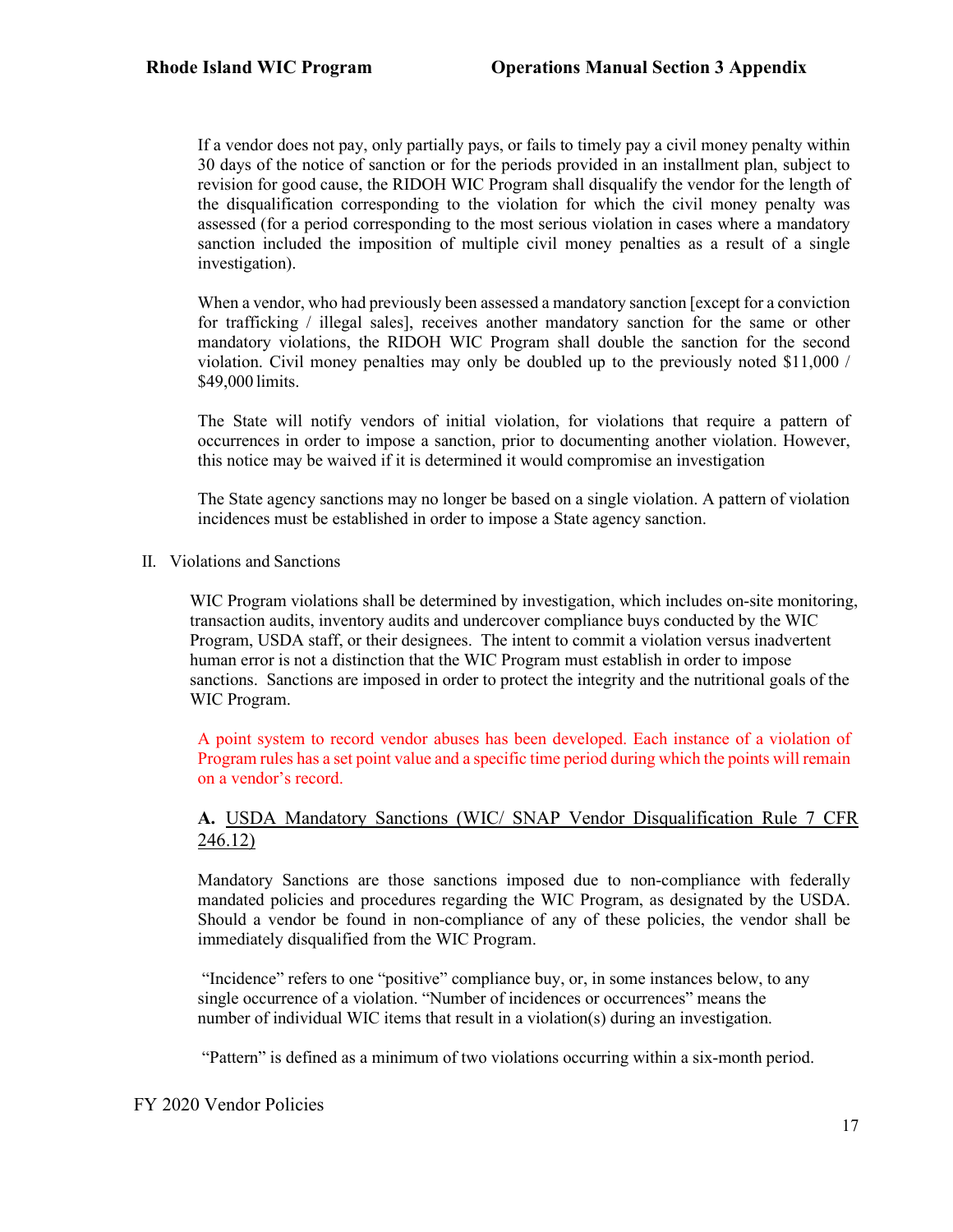# **1. Class 1 Violations - Permanent Disqualification (Federal, Mandatory)**

# a) Conviction for Trafficking / Illegal Sales

A vendor convicted in court for the crime of trafficking in food instruments or for selling firearms, ammunition, explosives, or controlled substances (as defined in section 102 of the Controlled Substances Act, 21 U.S.C. 802) in exchange for WIC benefits will be **permanently disqualified**, effective on the date of receipt of the notice of disqualification.

# **2. Class 2 Violations - Six Year Disqualification (Federal,Mandatory)**

# a) Buying or Selling Food Instruments for Cash (Trafficking) and IllegalSales

The State Agency will disqualify a vendor for six years for one incidence of trafficking or one incidence of selling firearms, ammunition, explosives, or controlled substances (as defined in section 102 of the Controlled Substances Act, 21 U.S.C. 802) in exchange for WIC benefits.

# **3. Class 3 Violations - Three Year Disqualification (Federal,Mandatory)**

# a) Sales of Alcohol or Tobacco in Exchange for Food Instruments

The State Agency will disqualify a vendor for three years for one incidence of the sale of alcohol or alcoholic beverages or tobacco products in exchange for WIC benefits.

# b) Sales Exceeding Documented Inventory

The State Agency will disqualify a vendor for three years for a pattern of claiming reimbursement for the sale of an amount of a specific supplemental food item that exceeds the store's documented inventory of that supplemental food item for a specific period oftime.

### c) Charging WIC Participants More Than Other Customer or Shelf / Contract Price (Overcharging)

The State Agency will disqualify the vendor for three years for a pattern of charging WIC customers more for supplemental food than non-WIC customers or charging WIC customers more than the current shelf or contract price.

d) Unauthorized Channels

The State Agency will disqualify the vendor for three years for a pattern of receiving, transacting, and/or redeeming WIC benefits outside of authorized channels, including the use of an unauthorized vendor and/or an unauthorized person.

e) Food Not Received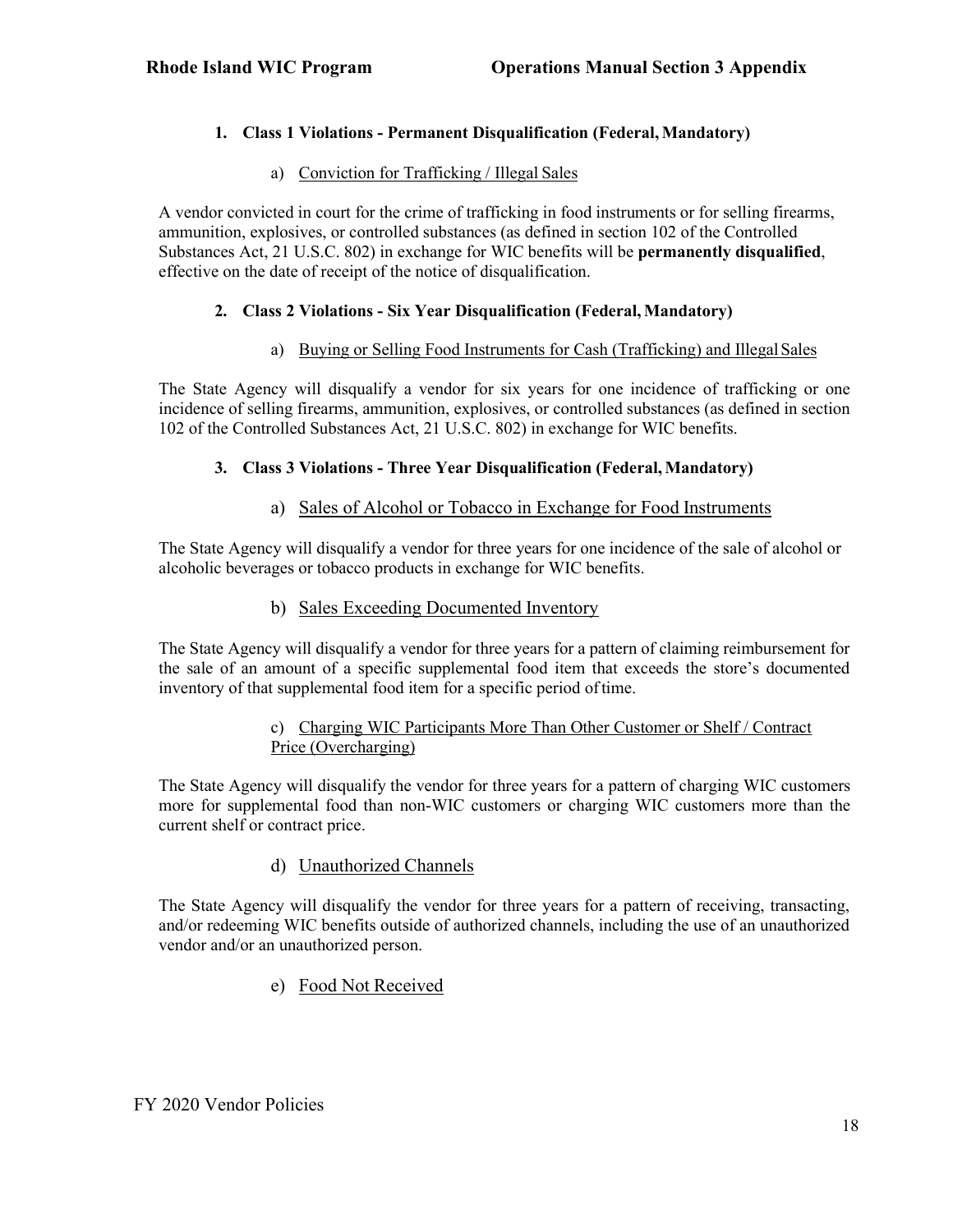The State Agency will disqualify the vendor for three years for a pattern of charging for supplemental food not received by the WIC customer.

### f) Credit and Certain Non-Food Items Exchanged for Food Instruments

The State Agency will disqualify the vendor for three years for a pattern of providing credit or nonfood items, other than alcohol, alcoholic beverages, tobacco products, cash, firearms, ammunition, explosives, or controlled substances as defined by section 102 of the Controlled Substances Act (21U.S.C. 802), in exchange for WIC benefits.

### **4. Class 4 Violation - One (1) Year Disqualification (Federal,Mandatory)**

### a) Unauthorized Food

The State Agency will disqualify the vendor for one year for a pattern of providing unauthorized food items in exchange for WIC benefits, including charging for food provided in excess of items listed on the benefit list.

### **5. Class 5 Violation - Variable Length Disqualification (Federal, Mandatory**

### a) Disqualification from the Supplemental Nutrition Assistance Program

The State Agency will disqualify a vendor, which has been disqualified from the Supplemental Nutrition Assistance Program (SNAP). The WIC disqualification will be for the same length of time as the SNAP disqualification and the WIC disqualification may begin at a later date than the SNAP disqualification.

The State Agency will disqualify a vendor who has been assessed a civil money penalty for hardship in SNAP under 7 CFR 278.6. The length of disqualification will correspond to the period for which the vendor would otherwise have been disqualified in SNAP. Such disqualification may not be imposed unless the State Agency has first determined that the disqualification would not result in inadequate participant access. If the State Agency determines that inadequate participant access would result, then neither a disqualification nor a civil money penalty in lieu of disqualification may be imposed.

The State will notify vendors of initial violations requiring a pattern of occurrences in order to improve a sanction, prior to documenting another violation. However, this notice may be waived if it is determined it would compromise an investigation.

# **B.** Class 6 Violations - State Agency-Established Vendor Sanctions

The State Agency will impose sanctions, including disqualification, civil money penalties, and fines for violations in addition to those listed under USDA Mandatory Sanctions.

A point system to record vendor abuses has been developed so that each instance of a violation of Program rules has a set point value and a specific time period during which the points will remain on a vendor's record.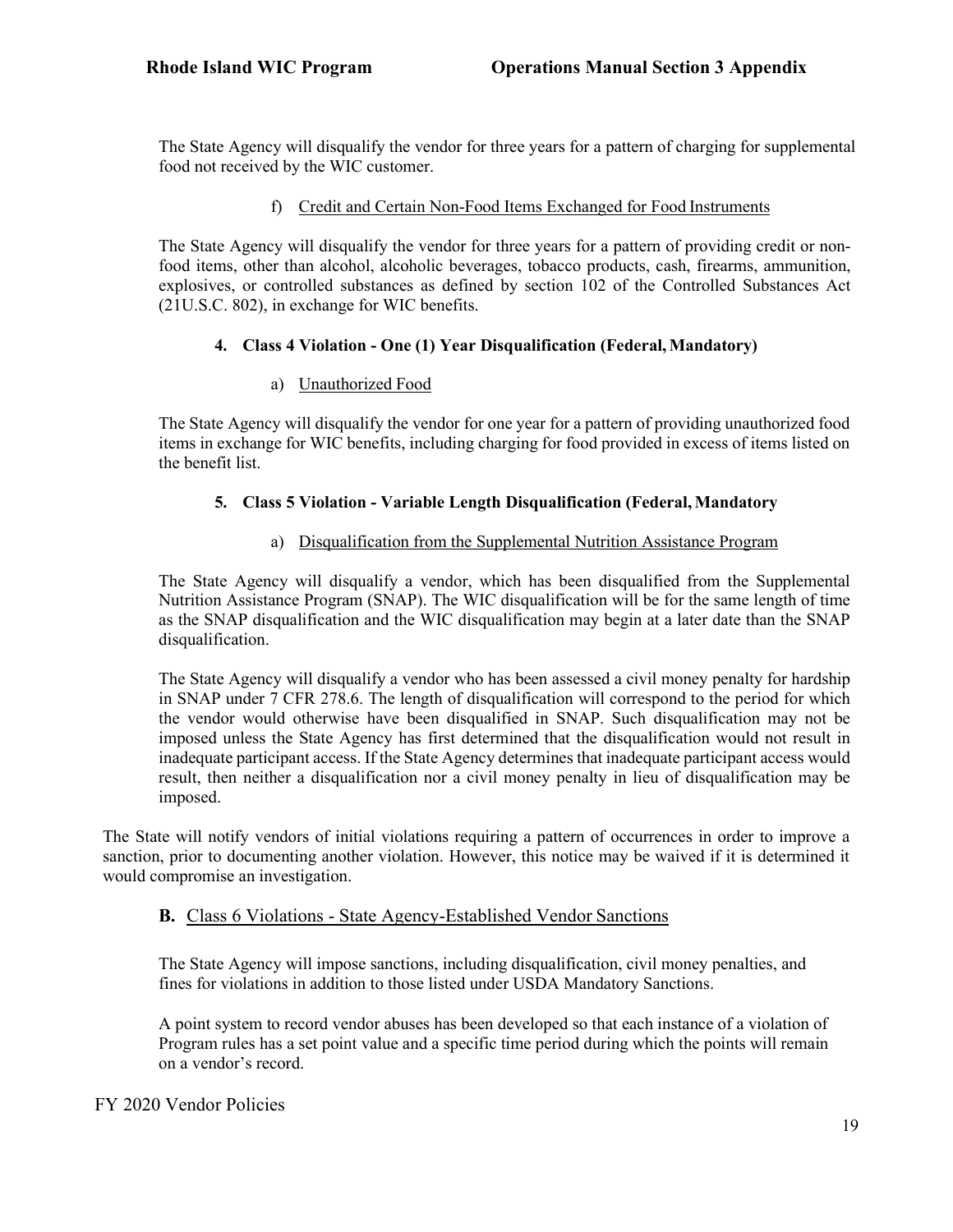The State Agency will impose a civil money penalty (CMP) in lieu of disqualification if, in the determination of the State Agency, inadequate participant access would result if the vendor were disqualified.

#### Class A violations:

One-year disqualification shall be assessed for each occurrence of any of the following violations in this class:

- Substitution of a WIC food item for another WIC food item not listed on the WIC benefit.
- Allowing a refund or an exchange for WIC or non-WIC food items.
- Scanning a UPC codebook or reference sheet. Scanning any UPC as a substitute, replacement or otherwise not actually affixed to the actual item being purchased.
- Not allowing the WIC customer to enter their own PIN on the PIN pad.

### Class B violations:

After issuance of one (1) warning letter for any violation in this class a two hundred fifty-dollar (\$250.00) fine shall be assessed for each occurrence of any of the following violations in this class. The WIC Program will not issue a warning for each separate violation. After issuance of the warning letter, upon accumulation of five (5) Class B violations within a twelve-month period, a one-year disqualification shall be imposed. The option to pay a fine shall not be available at that time.

- Not providing refunds or not paying fines by the due date as requested by the WIC Program.
- Limiting WIC customers in their choice of WIC products, (i.e. forcing a WIC customer to purchase only least expensive or store brands or the most expensive products).
- Not notifying the Rhode Island WIC Program within thirty (30) days of a conviction or civil judgement related to a lack of business integrity.
- Issuance of store credit, IOU, or similar receipt to a WIC customer for unavailable WIC product(s).

#### Class C violations:

After issuance of one (1) warning letter for any violation in this class, a one hundred fifty-dollar (\$150.00) fine shall be assessed for each occurrence of any of the following violations in this class. The WIC Program will not issue a warning for each separate violation. After issuance of the warning letter, upon accumulation of five (5) Class C violations within a twelve-month period, a one-year disqualification shall be imposed. The option to pay a fine shall not be available at that time.

- Allowing the sale of a WIC food item that is spoiled or is sold to WIC customers after the expiration date, "sell by", "best if used by", "manufacturer suggested", or other date limiting the sale or use of the food item.
- Allowing the return of any WIC purchases other than for identical WIC food items that are damaged, spoiled, or has exceeded its "sell by", "best if used by", "manufacturer suggested", or other date limiting the sale or use of the food.

# Class D violations:

After issuance of one (1) warning letter for any violation in this class, a one hundred dollar (\$100.00) fine shall be assessed for each occurrence of any of the following violations in this class. The WIC Program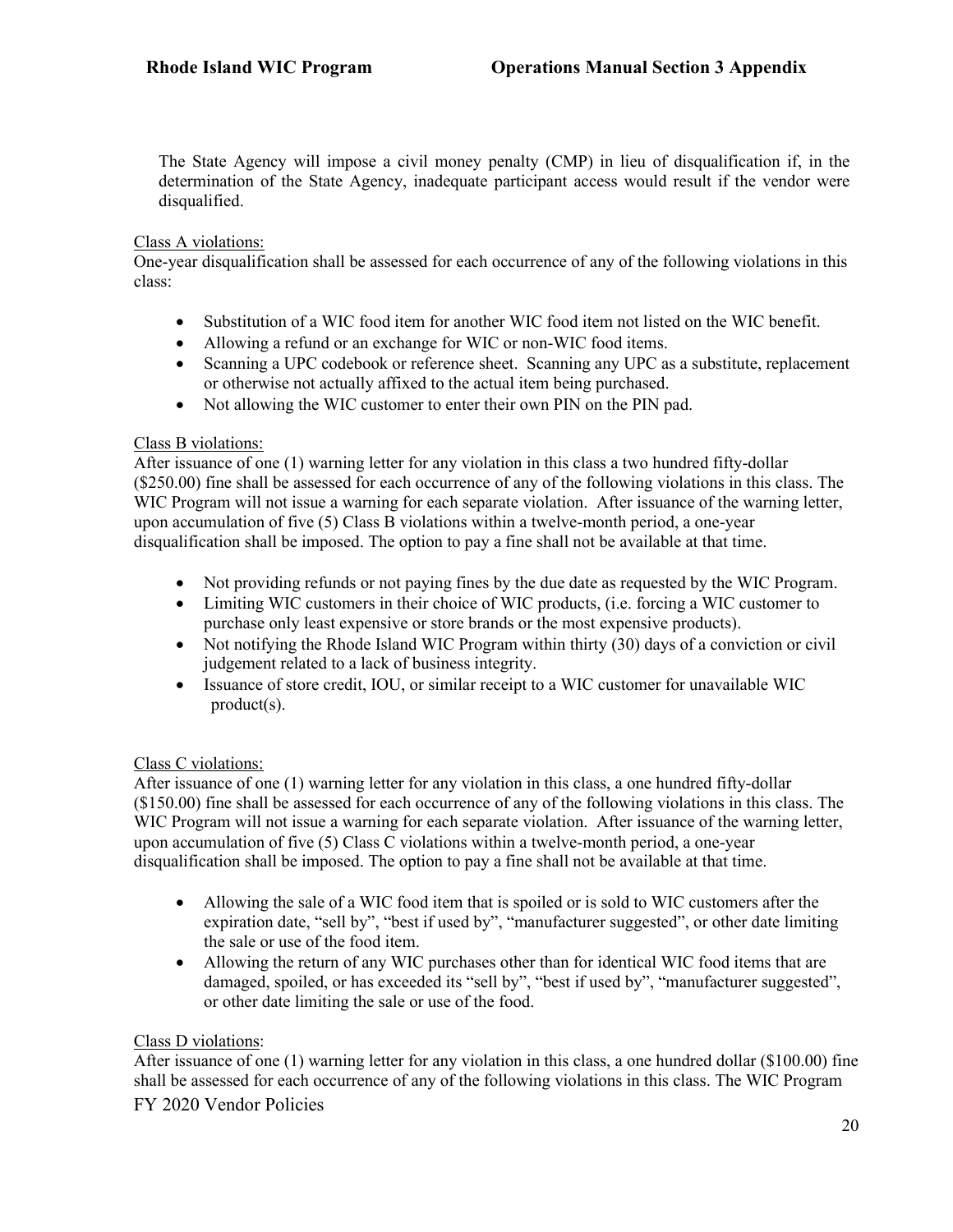will not issue a warning for each separate violation. After issuance of the warning letter, upon accumulation of five (5) Class D violations within a twelve- month period, a six-month disqualification shall be imposed. The option to pay a fine shall not be available at that time.

- Not providing savings to WIC customers through coupons or store offered promotions.
- Failure to provide any requested WIC approved food item within forty-eight (48) hours that is on the participant's benefits list
- Failure to provide a receipt at the end of the transaction showing the date of the transaction, product(s) purchased, and the remaining balance of available benefits.
- Failure to cooperate with Federal, State, and Local WIC Program personnel during announced and unannounced on-site vendor monitoring.

The WIC Program shall determine and document in the vendor file whether a disqualification based on state agency established sanctions would result in inadequate participant access. If the WIC Program determines that there shall be undue hardship for WIC participants if a vendor is disqualified based on a State Agency Established Sanction, the store shall be allowed to remain on the program until such time that undue hardship no longer exists. A fine of one thousand dollars (\$1,000.00) shall be paid by the vendor to continue to accept WIC benefits. A review may be requested to determine if the disqualification is warranted. At such time that the WIC Program determines that undue hardship for WIC participants no longer exists, the vendor shall be notified that the original disqualification shall be effective fifteen (15) days after receipt of the letter. The vendor may request a review for the sole purpose of arguing the issue of undue hardship for WIC participants.

A fine is payable fifteen (15) days from the receipt of the notice. If payment of the fine is not paid, only partially paid, or not timely paid, the WIC Program shall disqualify the vendor for the length of the disqualification corresponding to the violation(s) documented in the notice up to a maximum of one (1) year.

 If a vendor is assessed a settlement fine, or any other monetary penalty or fee relating to a disqualification from SNAP, a WIC civil money penalty shall be assessed the vendor equal to the FNS penalty.

State agency-established sanctions do not apply to vendors that do not meet selection criteria during an authorization, re-authorization or reassessment process.

The WIC Program shall not accept voluntary withdrawal or use non-renewal of the vendor agreement as an alternative to disqualification for state-agency established sanctions.

Warnings shall remain active for three (3) years from the date of the violation for the entire term of the store's ownership.

Payments must be made with a certified bank check or money order and payable to Treasurer – State of Rhode Island, Department of Public Health. Send to:

3 Capitol Hill, Room 302, WIC Program Providence, Rhode Island 02908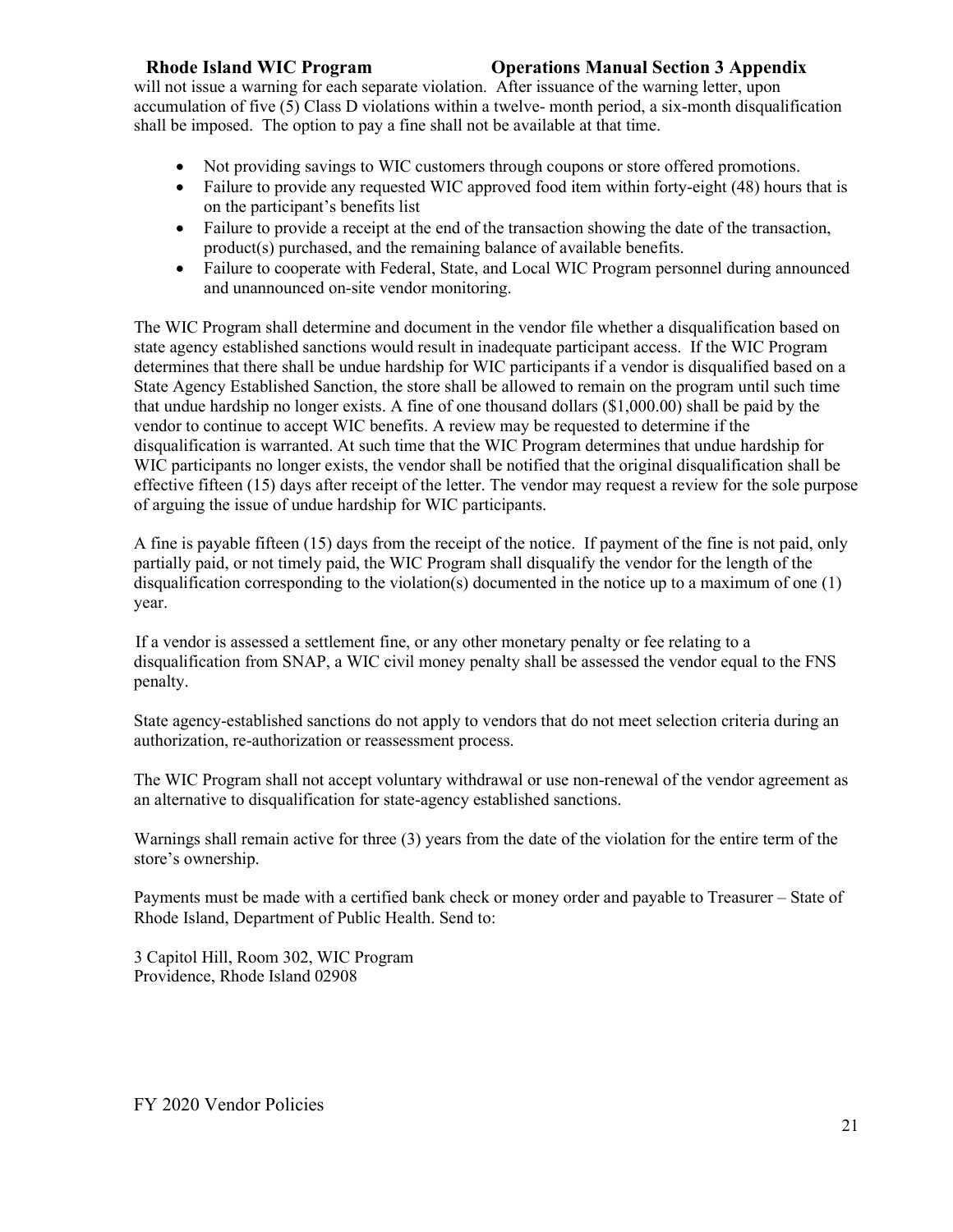| <u>Table 3A-1</u>                                                   |                                  |                                                  |                                        |  |  |
|---------------------------------------------------------------------|----------------------------------|--------------------------------------------------|----------------------------------------|--|--|
| <b>Monitoring or Simulated Shopper Visit</b><br><b>VIOLATION ID</b> | <b>SANCTION</b><br><b>POINTS</b> | <b>DESCRIPTION</b><br>WIC Sign not posted        | <b>Points Retained For</b><br>6 months |  |  |
|                                                                     |                                  | Prices not posted on shelf or foods (per item)   | 6 months                               |  |  |
| 3                                                                   | 7                                | Minimum stock not available                      | 1 year                                 |  |  |
|                                                                     |                                  | Expired dates on WIC Authorized items (per item) | l year                                 |  |  |
| 5                                                                   | 10                               | Evidence of discrimination                       | 3 years                                |  |  |
| 6                                                                   | $\overline{c}$                   | Poor sanitary conditions in store                | 6 months                               |  |  |
| 8                                                                   | $\overline{2}$                   | Unauthorized brands marked as WIC approved       | 6 months                               |  |  |
| 16                                                                  | 20                               | No Current SNAP Authorization                    | DQ                                     |  |  |
| 17                                                                  | 5                                | Violation of Sanitary Code                       | 1 year                                 |  |  |
| 20                                                                  | 20                               | Violation of Civil Rights                        | DQ                                     |  |  |
|                                                                     |                                  |                                                  |                                        |  |  |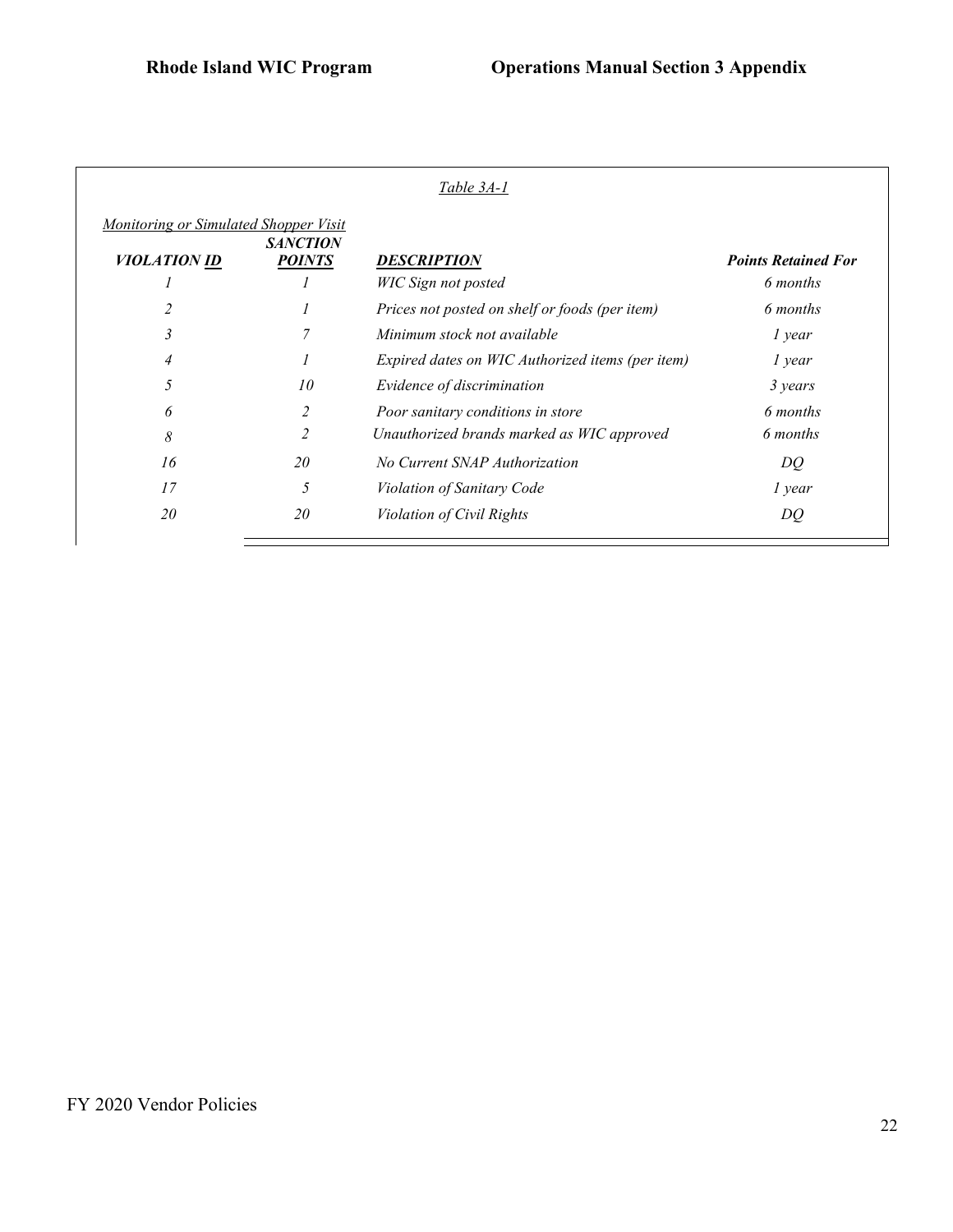| Table 3A-2<br><b>COMPLIANCE VISIT VIOLATIONS (State)</b> |                 |                                                               |                     |  |  |
|----------------------------------------------------------|-----------------|---------------------------------------------------------------|---------------------|--|--|
| <b>VIOLATION</b>                                         | <b>SANCTION</b> | <b>DESCRIPTION</b>                                            | <b>Points</b>       |  |  |
| $\underline{\mathsf{ID}}$                                | <b>POINTS</b>   |                                                               | <b>Retained For</b> |  |  |
| $\mathbf{1}$                                             | 1               | Expired dates on WIC Authorized items (per item)              | 1 years             |  |  |
| $\overline{2}$                                           | 1               | WIC Food Prices not posted (per item)                         | 6 months            |  |  |
| $\mathfrak{Z}$                                           | $\mathbf{1}$    | WIC Sign is not posted                                        | 6 months            |  |  |
| $\overline{a}$                                           | $\overline{2}$  | Failure to cooperate with Federal, State, and Local WIC       | 1 year              |  |  |
|                                                          |                 | Program personnel during announced and unannounced            |                     |  |  |
|                                                          |                 | on-site vendor monitoring                                     |                     |  |  |
| 5                                                        | $\overline{2}$  | Discourteous to participants                                  | 1 year              |  |  |
| 6                                                        | $\overline{a}$  | Refuses to accept manufacturer coupons or honor               | 6 months            |  |  |
|                                                          |                 | promotions for WIC foods                                      |                     |  |  |
| $\overline{7}$                                           | $\overline{2}$  | Does not maintain a clean and sanitary store                  | 6 months            |  |  |
| 8                                                        | $\overline{2}$  | Failure to provide a receipt at the end of the transaction    | 6 months            |  |  |
| 9                                                        | 5               | Fail to notify WIC Program within 30 days of a conviction or  | 1 year              |  |  |
|                                                          |                 | civil judgement related to a lack of business integrity       |                     |  |  |
| 10                                                       | 5               | Issues store credit, IOU, or similar receipt to a Participant | 18 months           |  |  |
|                                                          |                 | for unavailable WIC product(s)                                |                     |  |  |
| 11                                                       | 5               | Limiting participants in their choice of WIC products (i.e.   | 1 year              |  |  |
|                                                          |                 | forcing a WIC customer to purchase only least expensive or    |                     |  |  |
|                                                          |                 | store brands or the most expensive products)                  |                     |  |  |
| 12                                                       | 5               | Not providing refunds or not paying fines by the due date     | 1 year              |  |  |
| 13                                                       | 5               | Fails to attend state Vendor training                         | 1 year              |  |  |
| 14                                                       | 5               | Fails to maintain store business hours as specified on        | 6 months            |  |  |
|                                                          |                 | application                                                   |                     |  |  |
| 15                                                       | 10              | Does not allow Participant to enter their own PIN on the      | 18 months           |  |  |
|                                                          |                 | <b>PIN Pad</b>                                                |                     |  |  |
| 16                                                       | 10              | Scans a UPC codebook or reference sheet (Scans any UPC        | 1 year              |  |  |
|                                                          |                 | as a substitute, replacement or otherwise not actually        |                     |  |  |
|                                                          |                 | affixed to the actual item being purchased)                   |                     |  |  |
| 17                                                       | 10              | Substitute a WIC food item for another WIC food item not      | 1 year              |  |  |
|                                                          |                 | listed on the WIC benefit                                     |                     |  |  |
| 18                                                       | 10              | Allows a refund or an exchange for WIC or non-WIC food        | 1 year              |  |  |
|                                                          |                 | items                                                         |                     |  |  |
| 19                                                       | 10              | Discriminates against WIC participants (protected classes)    | 2 years             |  |  |
| 20                                                       | 10              | Fails to maintain minimum stock. (Pharmacies                  | 1 year              |  |  |
|                                                          |                 | fail to provide special formula within 48 hours)              |                     |  |  |
| 21                                                       | 10              | Fails to provide evidence of proof of purchase (invoices) of  | 2 years             |  |  |
|                                                          |                 | WIC foods                                                     |                     |  |  |
| 22                                                       | 10              | Provided Disallowed Incentive Item to WIC customer            | 1 year              |  |  |
| 23                                                       | 10              | Purchase infant formula from unauthorized sources             | 1 year              |  |  |
| 24                                                       | 10              | Seeks restitution from participants for WIC transactions not  | 1 year              |  |  |
|                                                          |                 | paid by the State agency or subject to non-payment by the     |                     |  |  |
|                                                          |                 | State agency                                                  |                     |  |  |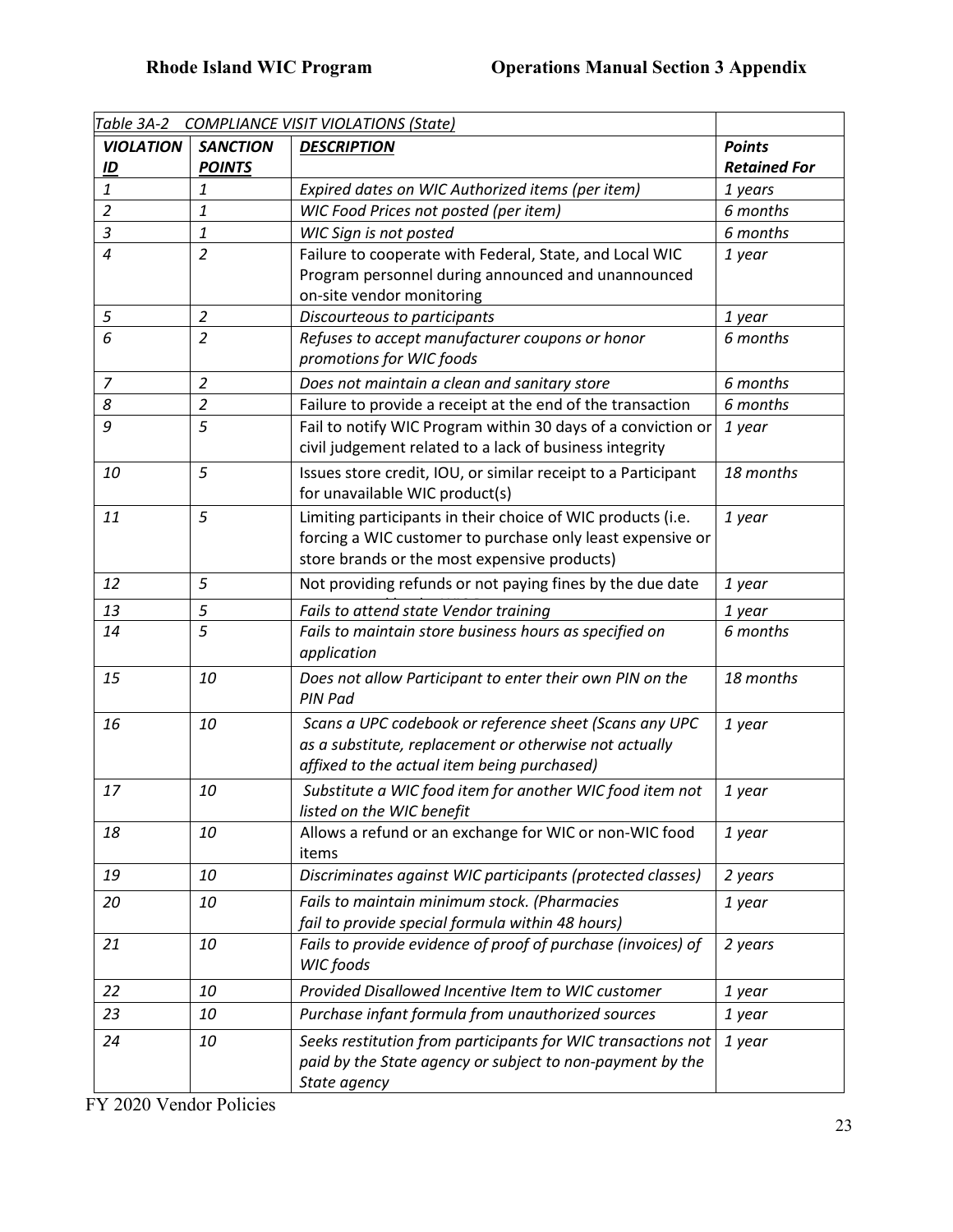| <b>COMPLIANCE VISIT VIOLATIONS (Federal) Table 3A-3</b> |                                                                                                                         |                                                                                                                                                                                                       |                                                            |  |
|---------------------------------------------------------|-------------------------------------------------------------------------------------------------------------------------|-------------------------------------------------------------------------------------------------------------------------------------------------------------------------------------------------------|------------------------------------------------------------|--|
| <b>VIOLAT</b><br><b>ION ID</b>                          | <b>Number of Incidences,</b><br><b>Occurrences or Pattern</b>                                                           | <b>DESCRIPTION of Violation</b>                                                                                                                                                                       | Length of<br><b>Disqualification</b>                       |  |
| 1                                                       | <b>One</b>                                                                                                              | Judicial conviction of trafficking in WIC benefits or selling<br>firearms, ammunition, explosives or controlled substances<br>in exchange for WIC benefits.                                           | Permanent                                                  |  |
| 2                                                       | <b>One</b>                                                                                                              | Administrative finding of buying or selling WIC<br>benefits for cash (trafficking) or selling firearms,<br>ammunition, explosives or controlled substances in<br>exchange for WIC benefits.           | 6 Years                                                    |  |
| 3                                                       | <b>One</b>                                                                                                              | Sale of alcohol or alcoholic beverages or tobacco products<br>in exchange for WIC benefits.                                                                                                           | 3 Years                                                    |  |
| 4                                                       | Shortfall of one WIC food in<br>three consecutive months<br>or shortfall of three or<br>more WIC foods in one<br>month. | Claiming reimbursement for the sale of an amount of a<br>specific WIC food that exceeds the store's documented<br>inventory of that WIC food for a specific period of time.                           | 3 Years                                                    |  |
| 5                                                       | Three or more                                                                                                           | Overcharging on WIC benefits.                                                                                                                                                                         | 3 Years                                                    |  |
| 6                                                       | Three or more                                                                                                           | Receiving, transacting and/or redeeming WIC benefits<br>outside of authorized channels, including the use of an<br>unauthorized vendor and/or unauthorized person.                                    | 3 Years                                                    |  |
| 7                                                       | Three or more                                                                                                           | Charging for WIC food not received by the WIC<br>participant.                                                                                                                                         | 3 Years                                                    |  |
| 8                                                       | Three or more                                                                                                           | Providing credit or non-food items, other than alcohol,<br>alcoholic beverages, tobacco products, cash, firearms,<br>ammunition, explosives or controlled substances in<br>exchange for WIC benefits. | 3 Years                                                    |  |
| У                                                       | Three or more                                                                                                           | Providing unauthorized food items in exchange for WIC<br>benefits, including charging for WIC food provided in<br>excess of those listed on the WIC benefits.                                         | 1 Year                                                     |  |
| 10                                                      | One                                                                                                                     | Disqualification from the Supplemental Nutrition<br>Assistance Program (SNAP) or a civil money penalty in lieu<br>of a SNAP disqualification when adequate WIC participant<br>access exists.          | Same as SNAP,<br>But does not<br>need to be<br>concurrent. |  |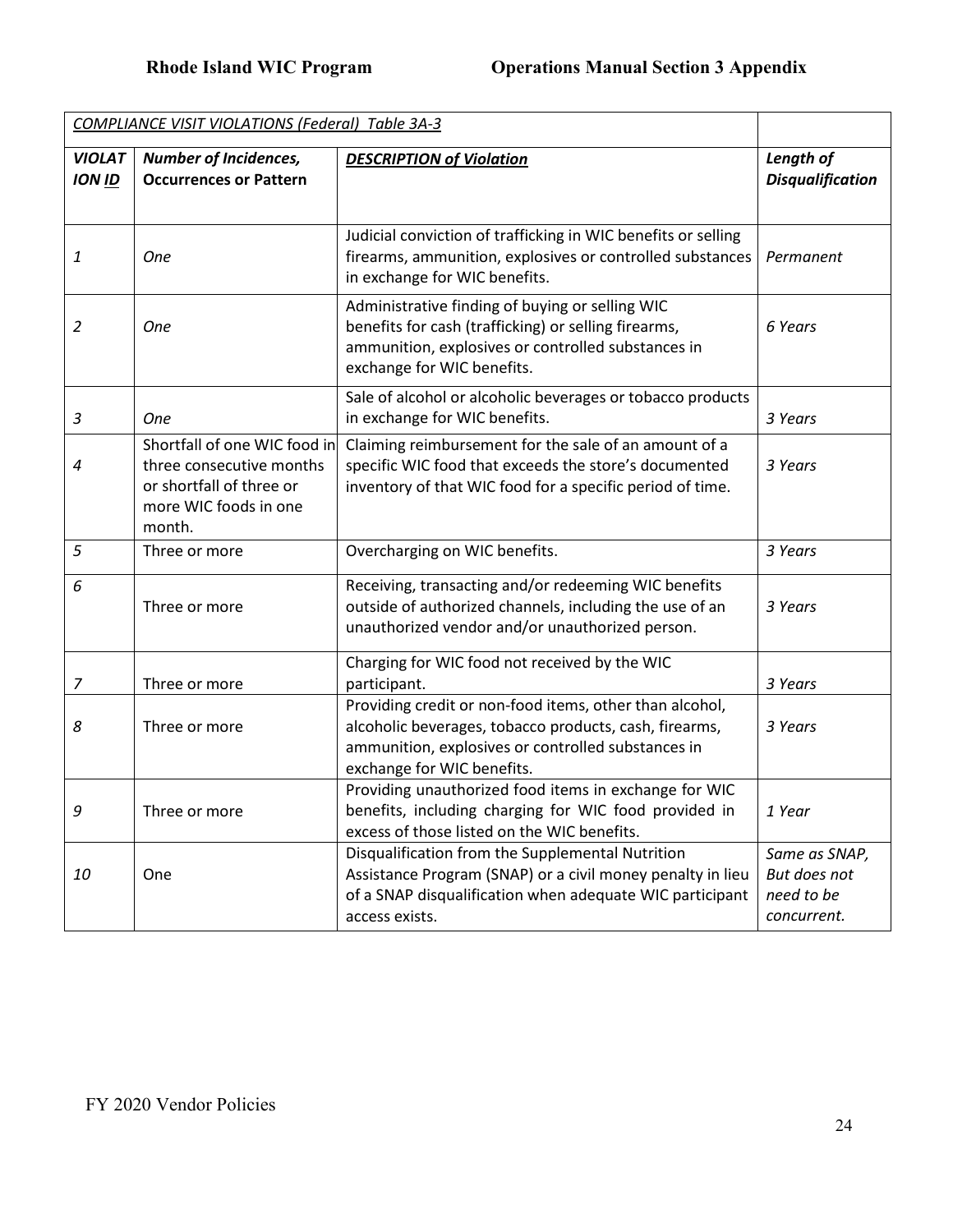#### *Other Disqualifications*

Additional items that can lead to or extend a disqualification period are:

- (1) The State Agency may disqualify a vendor that has been assessed a civil money penalty in lieu of disqualification by the Supplemental Nutrition Assistance Program for a mandatory vendor sanction.
- (2) If vendor derives more than 50 percent of their annual food sales revenue from WIC foods (A50%V) and provides incentive items or other free merchandise, except food or merchandise of nominal value, to Program participants or customers, unless the vendor provides the State agency with proof that the vendor obtained the incentive items or merchandise at no cost, the State agency must disqualify a vendor for one year for a pattern of an A50%V providing prohibited incentive items to customers.

A state agency may terminate an A50%V if a vendor falls under A50%V category in the last two quarters of a fiscal year.

#### **C.** Fiscal Claims Against Vendors

The RIDOH, WIC Program may make monetary claims against vendors that have committed certain types of redemption abuse in addition to any other sanctions applied against such vendors. Those include but are not limited to:

- Inventory audits when a vendor cannot support all of its redemptions.
- Any overcharges or errors made on WIC transactions discovered during undercover compliance buys.
- Transaction audit means a review of a vendor's redemptions to determine if the vendor has overcharged the WIC Program.

Payment of vendor claims does not preclude the WIC Program from assessing sanctions associated with the violations. Payment plans may be requested for an amount of \$500 or more on a case by case basis determined by the WIC Program.

When a review is requested by the vendor with respect to the monetary claim, the time period for payment shall not begin until after the date of the decision if the WIC Program's action is upheld.

All monetary claims must be paid within 30 days of the date of the notice. All remittances must be made with a certified bank check or money order and payable to Treasurer – State of Rhode Island, Department of Health. Send to:

3 Capitol Hill, Room 302, WIC Program Providence, Rhode Island 02908

The WIC Program may disqualify a vendor for failure to pay a monetary claim within the required period of time.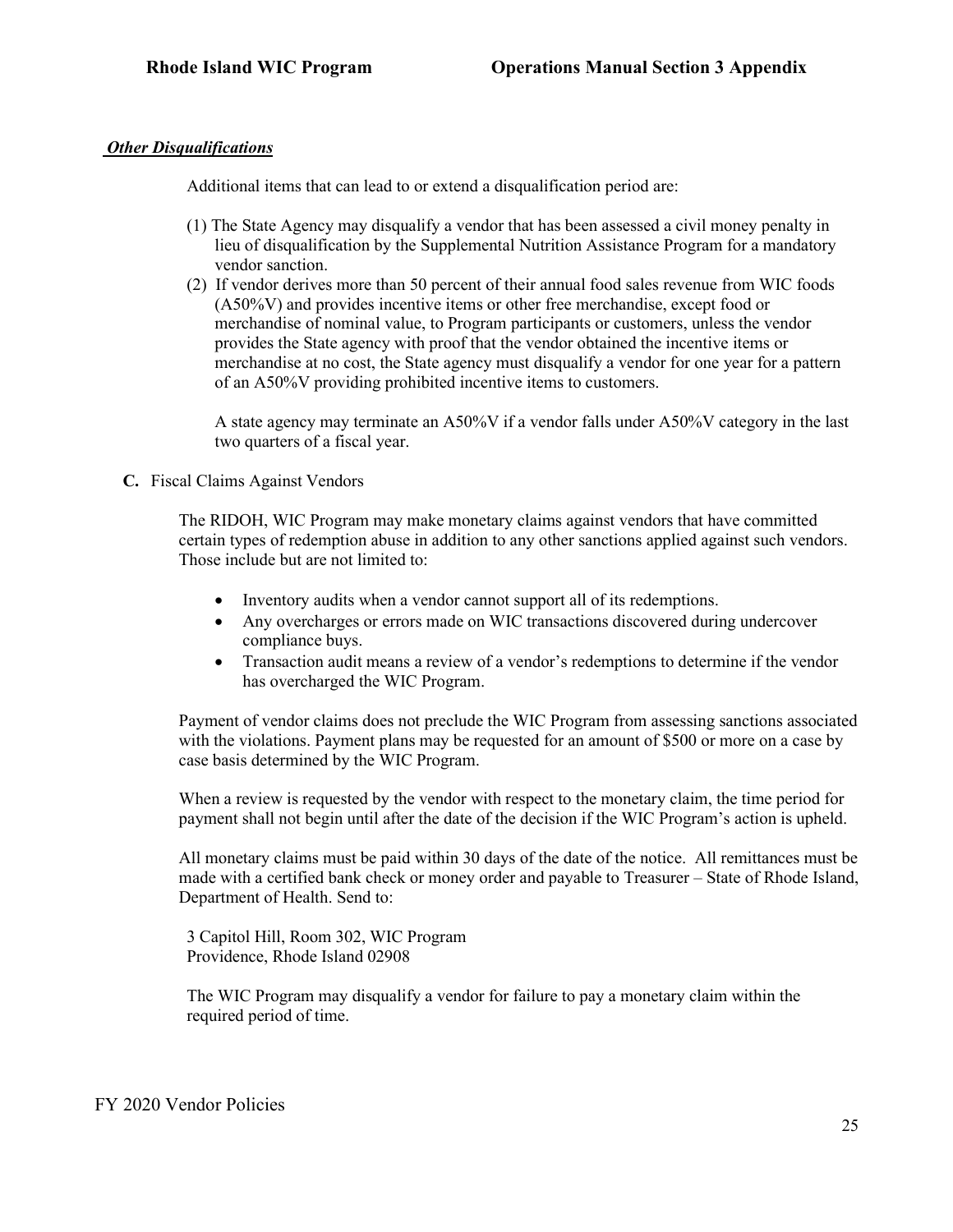**D.** Probation

A previously sanctioned vendor if subsequently authorized as a vendor shall serve a period of probationary authorization for a period equal to the most recent period of sanction, or one year, whichever is greater, and shall be subject to such special conditions imposed by RIDOH WIC Program such as termination for any offense with a 15 day warning or opportunity to correct, termination prior to hearing, additional monitoring, reporting and training requirements, price or volume restrictions, etc. This provision is subject to appeal.

**E.** Concurrent violations

Should a site visit, a complaint, investigation and/or an analysis determine two or more concurrent Class 1, 2, 3, 4 or 5 violations of WIC Program rules, the prescribed penalties as delineated above shall be to assess the most severe violation. Class 5 (state violations) shall be determined by the accumulation of sanction points.

**F.** For all Mandatory sanctions, the RIDOH WIC Program shall not accept voluntary withdrawal or use non re-approval of the vendor contract instead of disqualification but shall enter the disqualification on the record.

### III. GENERAL STATE CONDITIONS

- 1. The RIDOH WIC Program shall impose sanctions, including disqualifications, civil money penalties, and fines for violations for which there are not any mandatorysanctions.
- 2. A disqualification period shall not be less than one year for all of the violations investigated as part of a single investigation.
- 3. A civil money penalty or fine shall not exceed \$11,000 for each violation, and shall not exceed \$46,000 for all of the violations investigated as part of a single investigation.
- 4. The RIDOH WIC Program shall determine the amount of a civil money penalty or fine "in the same manner as for mandatory sanctions; see item 3 under the General Conditions for Mandatory Sanctions". Fines and civil money penalties shall become due for payment with "the same timing as for mandatory sanctions; see item 4 under the General Conditions for Mandatory Sanctions", and, if such payment is not made, the RIDOH WIC Program shall disqualify the vendor for the length of the disqualification corresponding to the violation for which the civil money penalty or fine was assessed.
- 5. The RIDOH WIC Program shall not impose a civil money penalty based on an SNAP civil money penalty.

#### IV. ADMINISTRATIVE ACTION

A. Evaluating the Violation and Sanction Term

When a vendor has committed more than one Class 1 through 5 violations for which this Policy stipulates different penalties the vendor shall be disqualified for whichever term is longest, in relation to the terms specified for the violation(s) committed.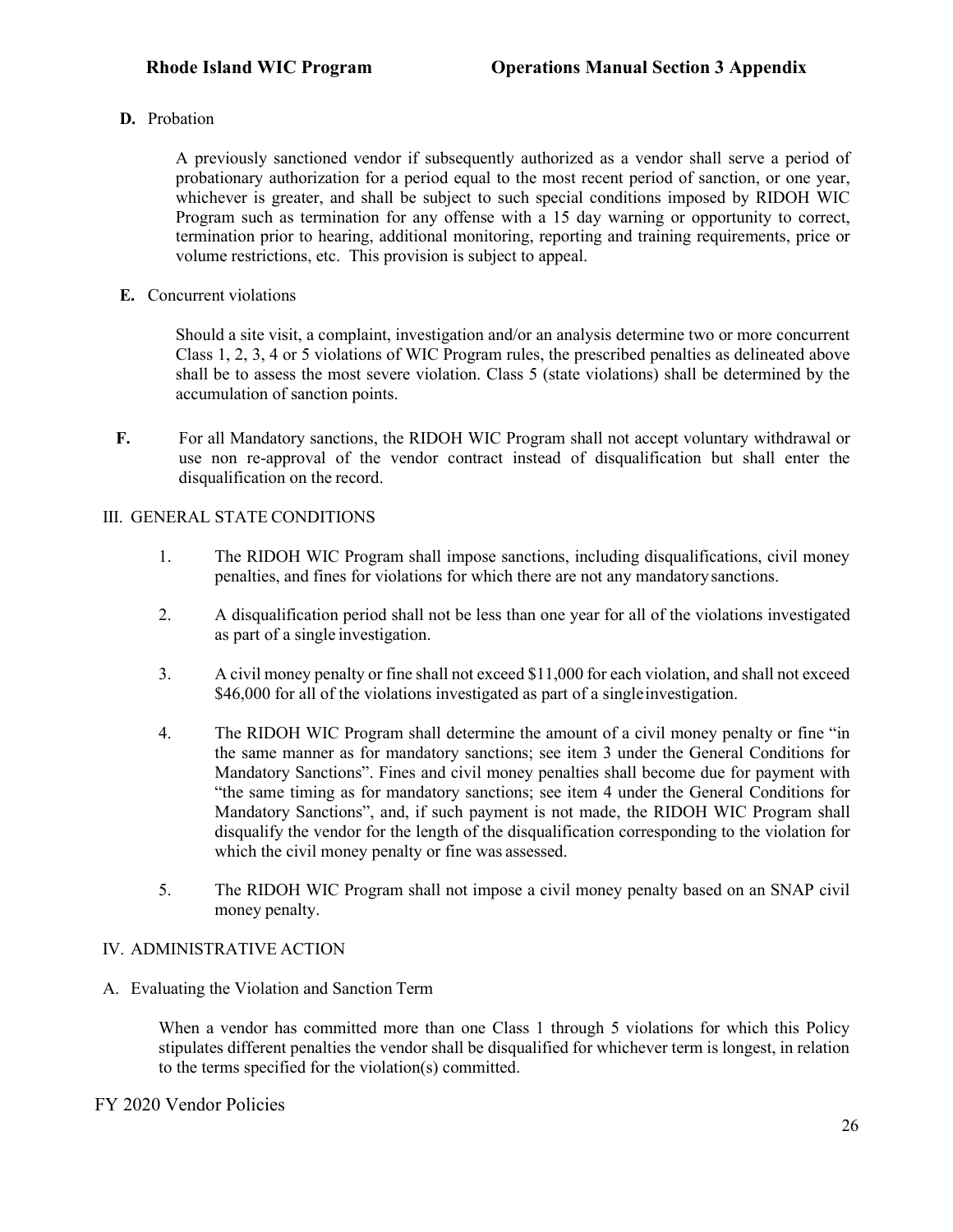Penalties based on Class 6 violations are determined by the total number of sanction points accumulated.

With respect to any sanction for which a specified term is set forth, the program administrator may make a determination other than the stipulated maximum term called for. In making this determination the administrator may consider factors that include, but are not limited to:

- 1. Whether the violation was an error committed or omitted in the performance of required procedural activities.
- 2. Previous sanctions If state sanctions have once or twice before been imposed, a third sanction, for any violation(s), non-mandatory sanctions, additive up to one year.
- 3. The extent of prior warning and opportunity for corrections of non-mandatory sanctions.
- 4. The extent of vendor education.
- 5. The extent of potential risk the practice holds for compromising the RIDOH WIC Program/nutritional effectiveness of the Program and/or its fiscalintegrity.
- 6. Except for Class 1 through 5 violations that carry mandatory sanctions, the number and severity of the violation(s) under review, including a pattern of violations, based on the current violations and/or a history of previous violations.
- 7. Vendor cooperation in the monitoring, education, investigation, sanction, or correction process; in responding to requests for action or information; both in the current instance as well as in the past; or willingness to comply in the future.
- 8. Hardship to participants if the vendor is disqualified (See section C, below).
- 9. Any other factors relevant to the efficient and effective administration of theProgram.
- 10. If the vendor continues to violate Program rules following notice of disqualification, the disqualification period shall be extended by the period of the time the vendor remains in violation or continues to violate Program rules, in addition to the sanction period stipulated in Violations and Sanction Types, above, for the additional violations.
- B. Sanction Steps
	- 1. Initial discovery takes place and if there is a problem, a notice of violation will be issued, sanction points will be assessed and a warning letter issued. The warning letter will include a time frame in which compliance is expected. An effort is made to provide educational assistance to the vendor to correct the problem.
	- 2. The vendor shall develop a plan of correction acceptable to RIDOH WIC PROGRAM at this time. The vendor is made aware that a subsequent review will be made to see if the problem has been resolved.
	- 3. The State will notify vendors of initial violations requiring a pattern of occurrences in order to impose a sanction, prior to documenting another violation. However, this notice may be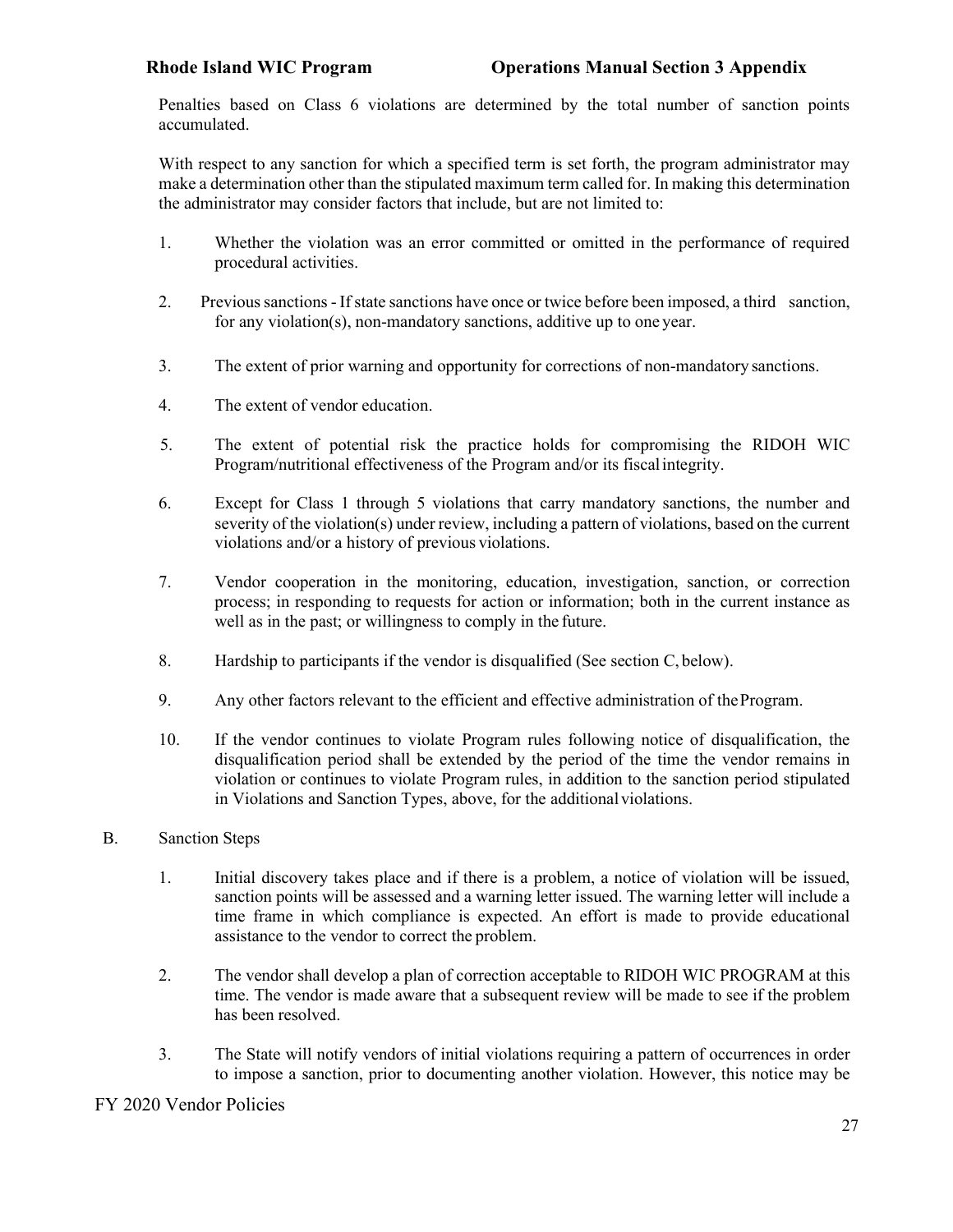waived if it is determined it would compromise an investigation

- 4. Sufficient or insufficient compliance by the vendor is determined at the end of the time period stated in the final warning.
- 5. If the subsequent review reveals that a problem still exists, sanction points will again be assessed. Based on the number of sanction points accumulated the appropriate sanction will be applied.
- 6. Based on the number of sanction points, the vendor may be disqualified from participation as a vendor.
- 7. The disqualification is implemented by notice to the vendor, and by notifying the eWIC processer not to honor WIC transactions by the disqualified vendor.

A minimum of 15 days advance notice of the effective date of the action shall be provided to the vendor. Notice shall be in writing and contain notice of the action and the causes for and the effective date of the action, and notice of the opportunity to appeal the actions (if applicable) and the time period for requesting an appeal.

Exempt from the above notification requirement are permanent disqualifications based on convictions for trafficking and/or illegal sales; in those two instances, the disqualification is effective upon the vendor's receipt of the disqualification notice.

8. Disqualification of one year or less - At the end of the disqualification period, the vendor must notify the RIDOH WIC Program that the vendor is in compliance with all requirements. Upon verification of vendor compliance by the RIDOH WIC Program, the vendor may be restored to participating status if the time period is within the same fiscal year. If this does not occur until the following fiscal year, the agreement will terminate and vendor will be required to reapply.

If the vendor fails to demonstrate compliance at the end of the disqualification period, disqualification shall be extended by the period of time set forth under Violations and Sanction Types, above, up to a period not exceeding one year.

- 9. Disqualification of more than one year The vendor's Participation Agreement shall be terminated, and the SNAP Program Field Office notified of such. The vendor shall not be reinstated until after he reapplies and is found by the RIDOH WIC Program to meet all applicant vendor criteria. Depending on the nature of the violation (particularly a mandatory disqualification), WIC Program disqualification may result in a SNAP disqualification up to the same period and not subject to SNAP administrative and judicial review (Section 278.6(e)(8) of SNAP Regulations).
- 10. The vendor may be required to immediately refund or pay any related claim (see K., 2, above), separate and apart from any other warning or sanction activities. Failure to immediately pay the claim shall be grounds for disqualification of up to one year, in the absence of review and/or appeal, or following a review and/or appeal deciding in favor of a claim.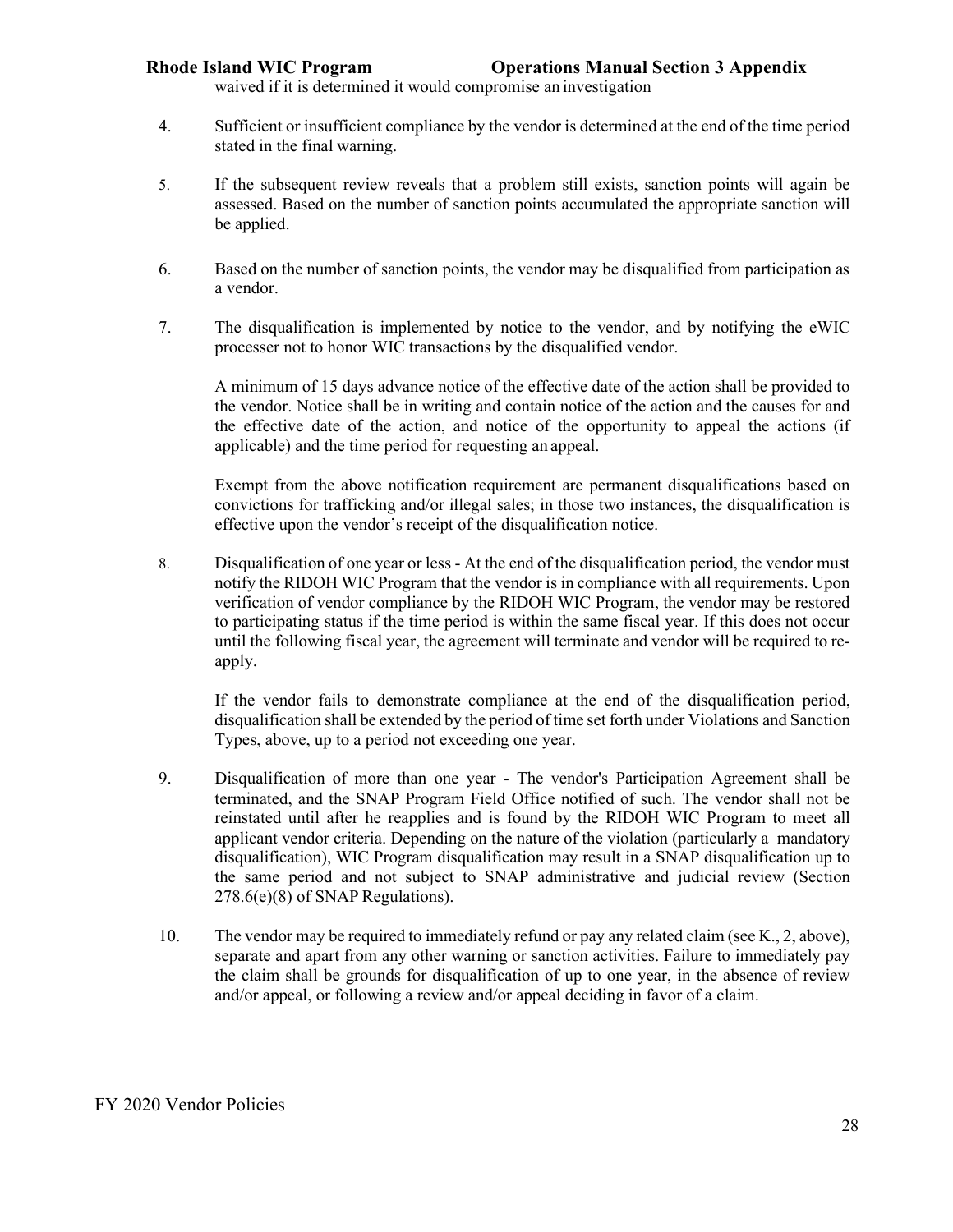C. Inadequate Participant Access

Prior to disqualifying the vendor, the RIDOH WIC Program shall determine, in its sole discretion, and document in the vendor file, whether the disqualification would result in inadequate participant access for all mandatory sanctions (EXCEPT IN THE CASE OF A THIRD VIOLATION OF A MANDATORY SANCTION OR ITEMS LISTED IN IA, PERMANENT DISQUALIFICATION, ABOVE,). This determination will be based on the unavailability of other authorized vendors in the same area as the vendor under review and any geographic barriers to using such other vendors. Any determination of participant access shall consider the following and such additional factors as may be relevant:

- 1. Whether there are other vendors in the area who can provide the WIC-Approved foods as described in Policy V-1 Vendor Applicant Selection.
- 2. Whether the access is no less than the access or inconvenience the affected participants experience in securing any other essentials or non-essentials of life.
- 3. Since it is likely that vendors who violate the Program are not providing participants with the appropriate nutritional benefits of the Program, or are diverting funds from other needy persons, the period of disqualification set forth in this policy is the preferred sanction, unless the conclusive weight of evidence is to the contrary.
- 4. That the violators divert legitimate WIC related business from those vendors who adhere to Program regulations.
- 5. That when the violation is such that it also involves participation by participants/payees, the RIDOH WIC Program and nutritional benefits and the integrity of the Program itself are severely compromised.

If the RIDOH WIC Program determines that a disqualification would result in inadequate participant access, then the RIDOH WIC Program shall impose a civil money penalty in lieu of disqualification, except for the third or subsequent violation [and conviction for trafficking / illegal sales]. The amount of a civil money penalty shall equal the average monthly WIC redemptions for the [six] month period [Explanation - The number of months must be at least six months, but may be more than six months] ending with the month immediately preceding the month during which the notice of sanction is dated, multiplied times 10% (0.10), and then multiplied times the number of months for which the vendor would have been disqualified, provided that the civil money penalty shall not exceed \$11,000 for each violation, and provided further that the civil money penalty in lieu of permanent disqualification shall be \$11,000. If multiple violations are revealed by a single investigation, the total civil money penalty shall not exceed \$46,000.

a. If a vendor does not pay, only partially pays, or fails to timely pay a civil money penalty within 30 days of the notice of sanction][the periods provided in an installment plan, subject to revision for good cause, the RIDOH WIC Program shall disqualify the vendor for the length of the disqualification corresponding to the violation for which the civil money penalty was assessed (for a period corresponding to the most serious violation in cases where a mandatory sanction included the imposition of multiple civil money penalties as a result of a single investigation).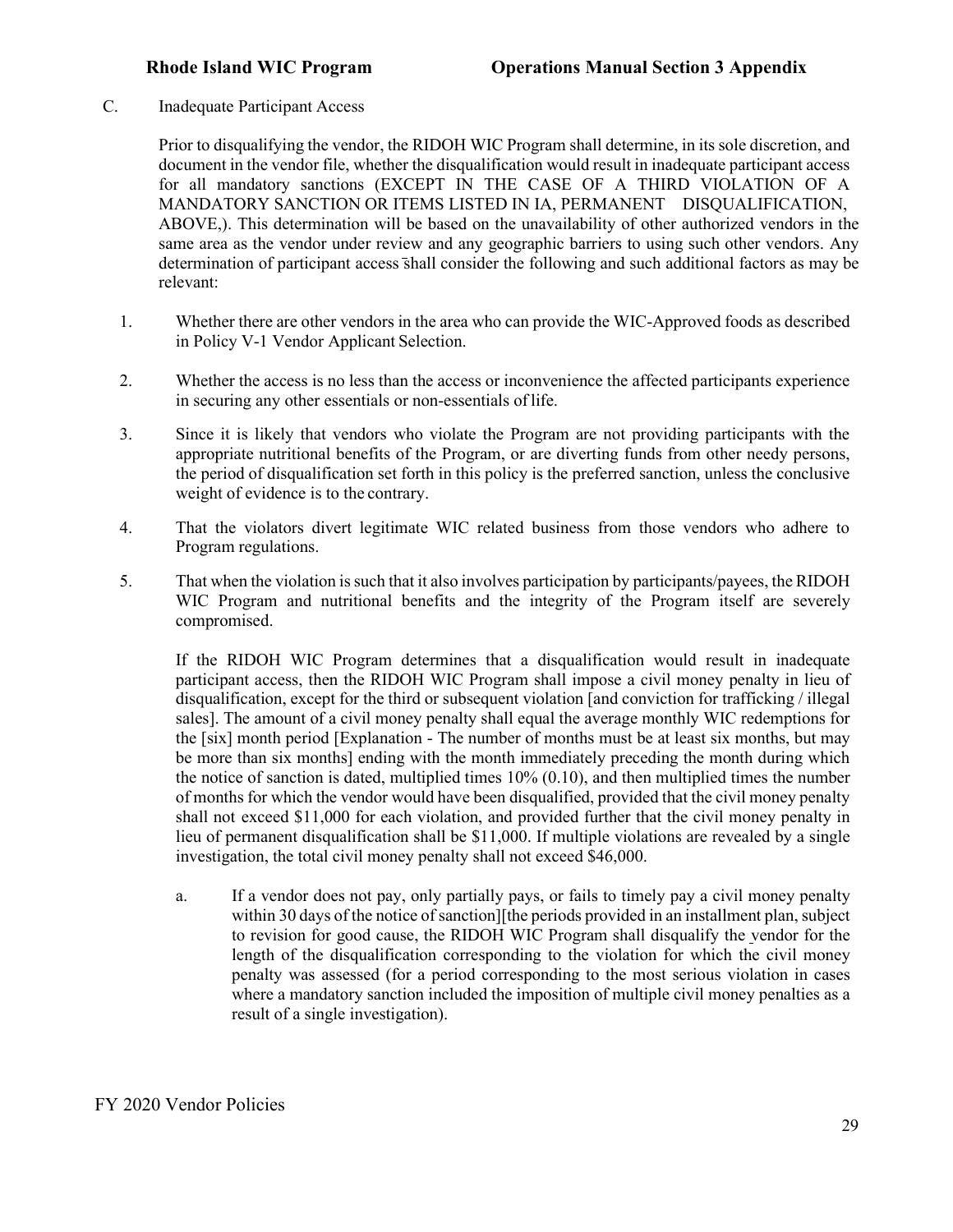- b. When during the course of a single investigation, the RIDOH WIC Program determines that the vendor has committed multiple violations (which may include violations subject to RIDOH WIC Program sanctions), the RIDOH WIC Program shall disqualify the vendor for the period corresponding to the most serious mandatory violation. However, the RIDOH WIC Program shall include all violations in the notice of sanction. If a mandatory sanction is not upheld on appeal, then the RIDOH WIC Program may impose a RIDOH WIC Program-established sanction.
	- c. When a vendor, who had previously been assessed a mandatory sanction [except for a conviction for trafficking / illegal sales], receives another mandatory sanction for the same or other mandatory violations, the RIDOH WIC Program shall double the sanction for the second violation. Civil money penalties may only be doubled up to the previously noted \$11,000 / \$46,000 limits.
	- d When a vendor, who had previously been assessed two mandatory sanctions [except for a conviction for trafficking / illegal sales], receives another mandatory sanction for the same or other mandatory violations, the RIDOH WIC Program shall double the sanction for the third violation. The RIDOH WIC Program shall not impose a civil money penalty in lieu of disqualification for the third mandatory violation. A fourth or subsequent violation shall be treated in the same manner as the third; the sanction for the fourth or subsequent violation shall be doubled and civil money penalties shall not be substituted for disqualification.
	- e. The RIDOH WIC Program shall notify the vendor of initial incidents of violation unless providing such notice will compromise an ongoing investigation.
- D. Prosecution

A vendor who commits fraud or abuse of the Program is subject to prosecution under applicable federal, state, or local laws.

E. Delegation

The RIDOH WIC Program may delegate, refer, or assign activities related to prosecution, collection of claims, monitoring, or investigation of vendors to any other party qualified and or/empowered to perform such activities.

F. Appeal of Sanctions

#### Federal Appeal Conditions

- 1. The vendor may appeal the denial of an application for authorization or if, during the course of a contract, the vendor is disqualified or any other adverse action is taken, except that expiration of the contract and the RIDOH WIC Program's participant access determination for a mandatory or RIDOH WIC Program violation shall not be subject to administrative appeal.
- 2. Disqualification of a vendor from SNAP may result in disqualification from WIC. Such disqualification from WIC shall not be subject to administrative or judicial appeal under the WIC Program. A WIC disqualification based on an SNAP civil money penalty is subject to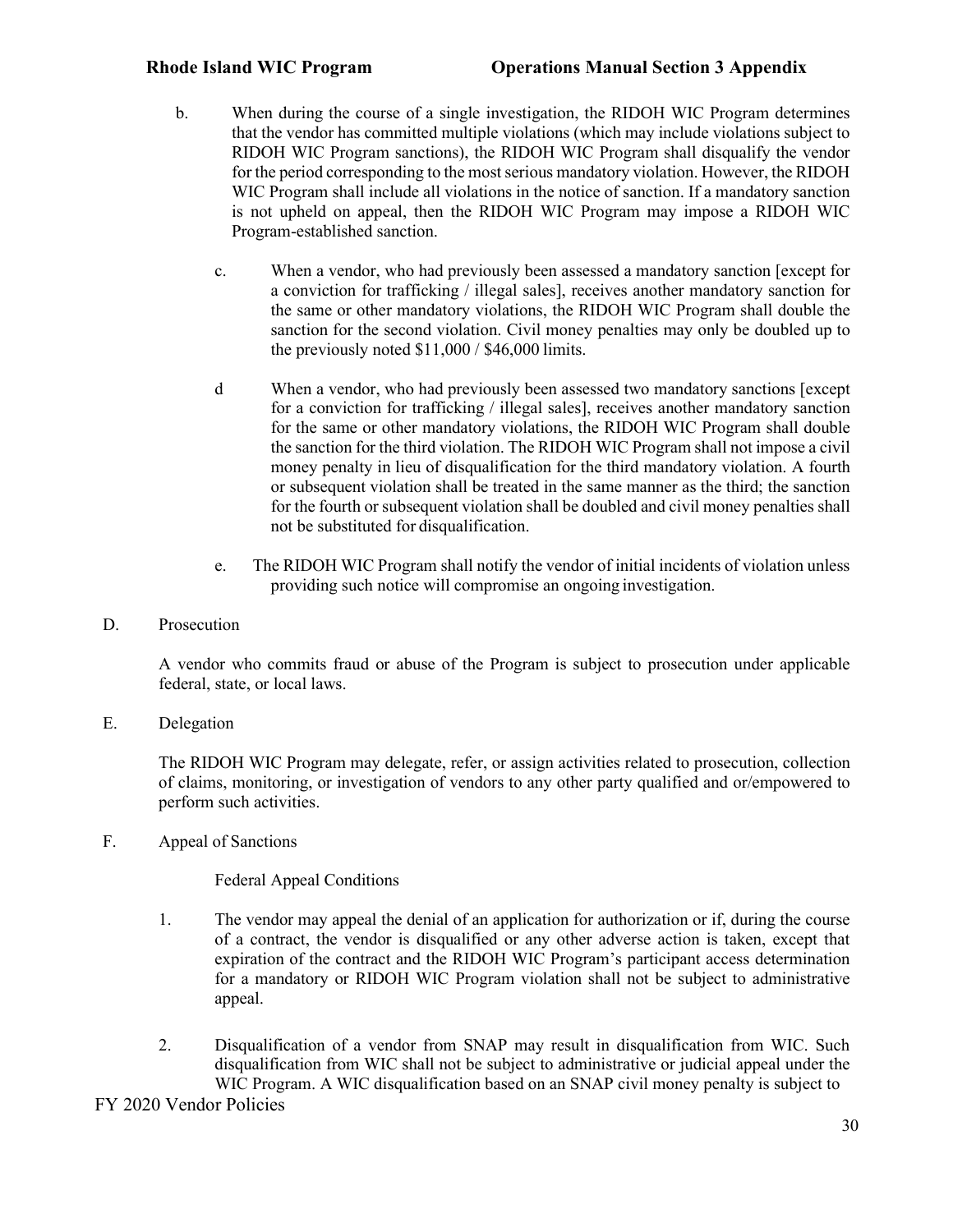appeal, although not with respect to the participant access decision; also, the appeal of the reciprocal WIC disqualification may not challenge the SNAP decision to impose the civil money penalty.

- 3 Disqualification from the WIC Program may result in disqualification as a retailer in the SNAP Program. Such disqualification may not be subject to administrative or judicial review under the Supplemental Nutrition Assistance Program.
- 4. Except for disqualifications based on convictions for trafficking / illegal sales, which shall be effective on the date of receipt of the notice, the RIDOH WIC Program may take adverse action against the vendor 15 days after the RIDOH WIC Program provides the vendor with written notice.

When a food vendor's participation is adversely affected by any other RIDOH WIC Program action it may appeal the action under the provisions of policy A-2 Administrative Appeal to RIDOH WIC Program Decisions.

As noted above, except for disqualifications based on convictions for trafficking or illegal sales, which shall be effective on the date of receipt of the notice, the RIDOH WIC Program may implement the sanction or other adverse action following the fifteen day notification period, and not postpone the action until a hearing decision is reached. The State may consider such factors as participant inconvenience, potential for continuing harm to the program, vendor history of violations, previous decisions in similar cases, information provided by vendor and other factors the state considers relevant to the case.

The RIDOH WIC Program may at its option offer the opportunity for a vendor so affected to meet with the RIDOH WIC Program in informal conference, separate and apart from any appeal procedure. At such a conference a vendor may have the opportunity to present any information that the decision was in error, that there were extenuating circumstances, or that there are additional factors to be taken into consideration in determining or reversing the sanction. Such requests or convening of such informal conference shall not impede or delay any administrative appeal process unless such delay is determined to be in the interests of the Program by the RIDOH WIC Program.

- G. Once the sanction is upheld, the Regional Office and the SNAP Program shall be notified within 15 days.
- H. Administrative Review Procedure
	- Vendors will be provided with written notification whenever an adverse action is taken. The notification will include the procedure to follow to obtain an administrative review, the time period in which to appeal, and the cause for and the effective date of the action. When a vendor is disqualified due in whole or in part to a Federal Mandatory Sanction violation numbered 1 through 10 in Section 3 Appendix under Vendor Policies, Table 3A-1, such notification shall include the following statement: "This disqualification from WIC may result in disqualification as a retailerin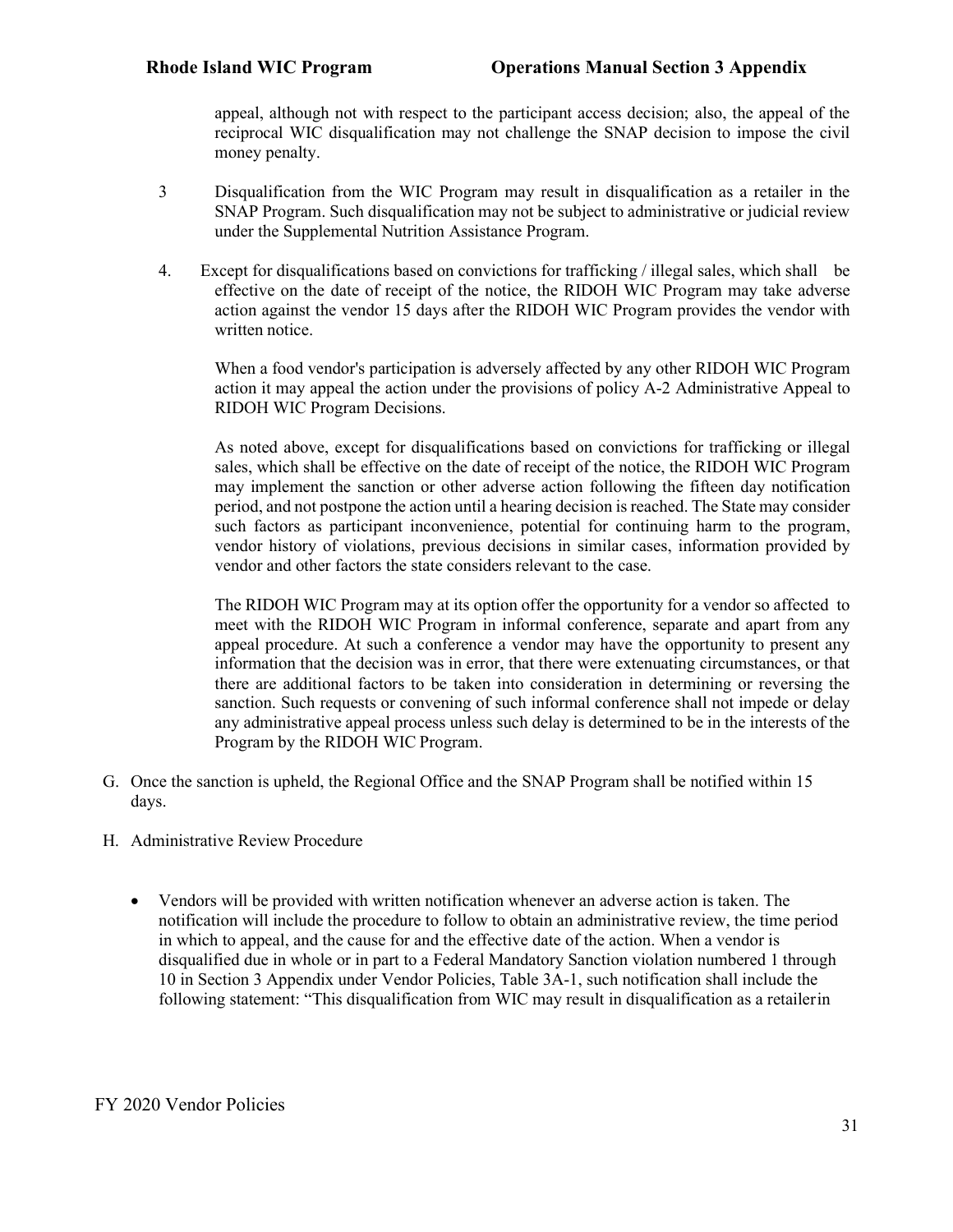the Special Supplemental Nutrition Assistance Program. Such reciprocal disqualification by the SNAP may not be subject to administrative or judicial review."

- Requests for review must be received by the department within 15 days of receipt of the adverse action letter.
- A vendor that appeals an adverse action for non-selection or disqualification will not be permitted to continue Program operations while its appeal is in process.
- The vendor will be provided with adequate advance notice of the time and place of the administrative review to provide all parties involved sufficient time to prepare for thereview.
- The vendor will have up to two opportunities to reschedule the administrative review date upon specific written request.
- The vendor will have the opportunity to present its case and to cross-examine adverse witnesses. When necessary to protect the identity of WIC Program investigators, such examination may be conducted behind a protective screen or other device to conceal the investigator's face andbody.
- The vendor will have the opportunity to be represented by counsel at any review proceeding.
- Prior to the review, the vendor will have an opportunity to examine the evidence upon which the WIC Program's action is based. The review record will be sent to the vendor at least 10 days prior to the review date.
- An impartial Hearing officer will be assigned to the appeal. The Hearing officer's determination is based solely on whether the WIC Program has correctly applied Federal and State statutes, regulations, policies, and procedures governing the Program, according to the evidence presented at the review.
- Written notification of the review decision, including the basis for the decision, will be issued within 90 days from the date of receipt of a vendor's request for an administrative review. This timeframe is only an administrative requirement for the State agency and does not provide a basis for overturning the WIC Program's adverse action if a decision is not made within the specified timeframe.
- If the adverse action under review has not already taken effect, the State agency shall make the action effective on the date of receipt of the final decision by the vendor.
- If the final decision upholds the adverse action against the vendor, the State agency shall inform the vendor that it may be able to pursue judicial review of the decision.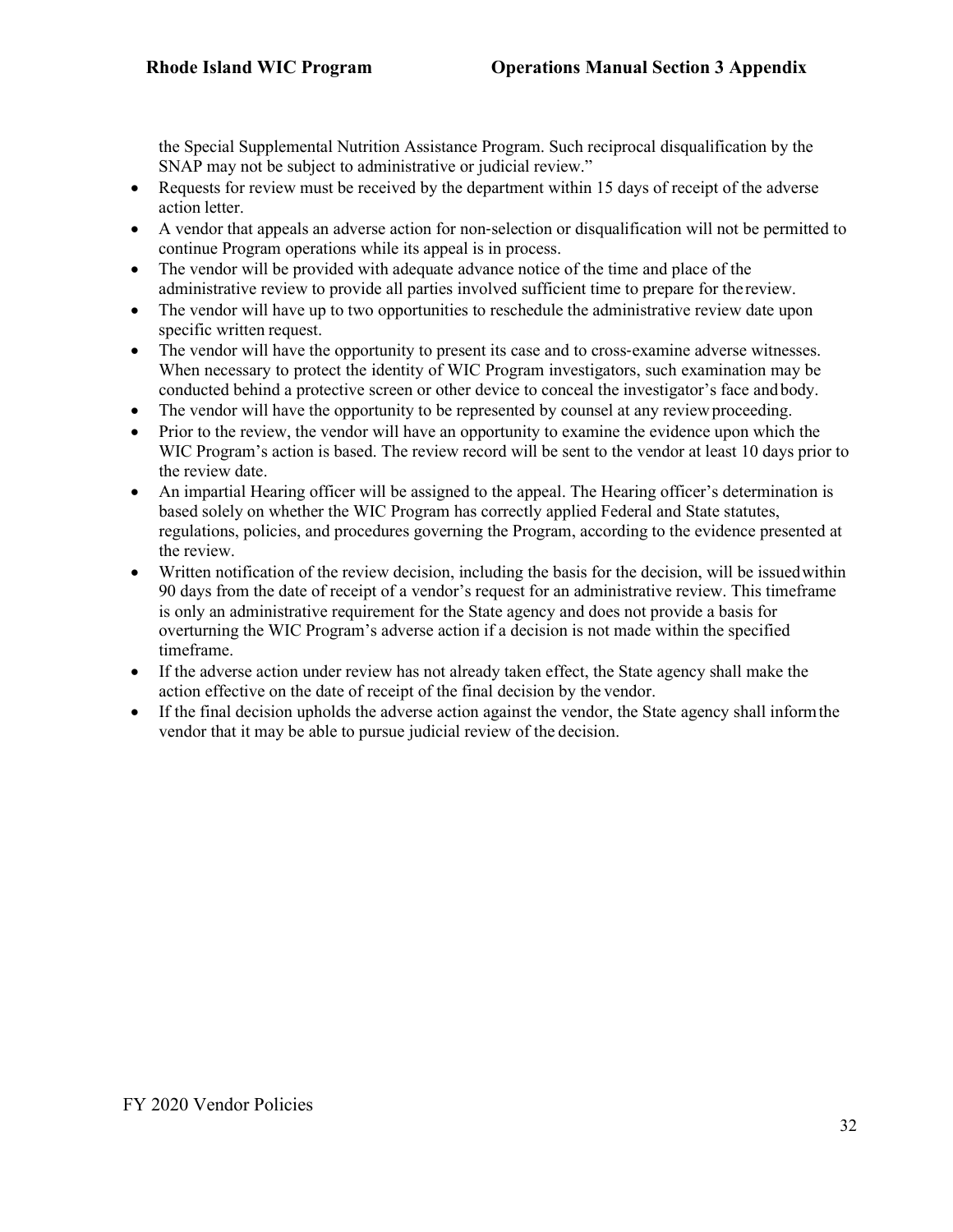# **Policy V-5: VENDOR MONITORING VISITS**

Goal

To provide a regular pattern of visits to vendors to monitor their compliance with the laws, rules and procedures of the WIC Program.

### Procedure

- I. Regular Visits
	- A. The vendor monitoring staff shall regularly schedule monitoring visits each week.
		- 1. Primary emphasis shall be on potential for risk visits.
		- 2. A list of vendors needing monitoring visits will be drawn up based on V-2, Selection of Vendors for Monitoring, and other considerations and time since last visit.
	- B. All visits shall be recorded on a Vendor Site Visit Report.
	- C. If needed, review WIC-related inventory, pricing, redemption, transactions or other records to establish the facts about any possible violation.
	- D. At each visit, the availability of WIC allowed foods shall be recorded on a Vendor Inventory Review.
	- E. Any problems noted shall be discussed with the vendor at the conclusion of the visit. The Vendor and the WIC representative shall develop a plan of correction. A time frame shall be stipulated for compliance.
	- F. Any complaints about a particular vendor shall be discussed during any monitoring contact.
	- G. Any failure to comply shall be noted and brought to the attention of the Assistant RIDOH WIC Program Administrator.
	- H. Each day, the Assistant RIDOH WIC Program Administrator shall review all vendor contact record forms and discuss necessary follow-up with Monitoring Staff.
	- I. All forms shall be retained in the vendor's file.
	- J. Site visits for applicants shall be regularly scheduled, up to 20% of each month's site visits. If feasible, visits should be made within two weeks of the receipt of a correctly completed application and recorded on a vendor Application Site Visit Form.

Applicant site visits may be curtailed during August, September and October at the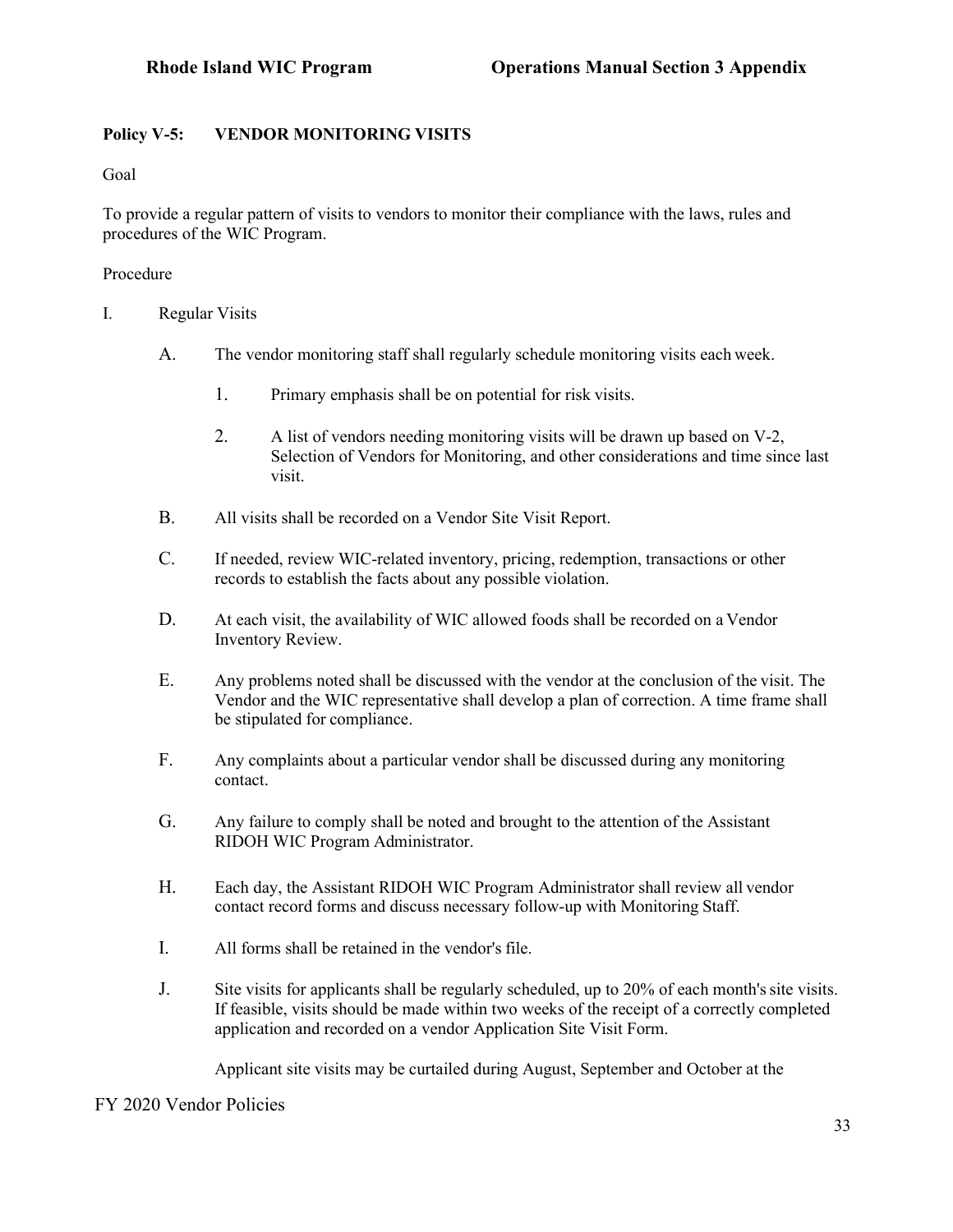discretion of the Program Chief to concentrate resources on the Agreement renewal/reapplication process.

## K. Documentation

- 1. All visits shall be noted on the Vendor Monitoring Log during the visit and signed by the vendor staff person and the person in charge of the store at the time. The following codes will define the type of visit:
	- S Periodic site visit or education visit.
	- CB Call back; to follow-up on questions arising from a site visit.
	- P Problem; additional visits related to complaints, possible deficiencies or violations, or other problems.
	- A Application visits related to the store's request to be a WIC authorized vendor.
	- O Other; miscellaneous visits to deliver or pick up materials or items, answer minor questions.
- 2. On the first working day of each month, total that month's visits.

### II. Additional Investigations

Any probable violations should be followed up with, as appropriate, such activities as:

- 1. Review of WIC transactions.
- 2. Interviews or surveys of participants, local agency staff, other vendors, or other parties.
- 3. Follow-up on-site visits.
- 4. Compliance investigations.
- 5. Review of minimum stock.

Such activities may be conducted by state agency staff; independent consultants, investigators, or aides; or referred to other agencies of the RIDOH WIC Program or to other state agencies, as appropriate and available.

During routine monitoring the vendor staff will review the following:

- Minimum stock requirements: Minimum required stock amounts must be available at the store at all the times.
- Non-WIC staple food stock: The vendor is required to carry Non-WIC staple food items along with WIC approved food items.
- Training issues: State staff will provide basic training at site as needed during a visit.
- Formula: State staff will make sure formula location is accessible to WIC clients and will also cross reference formula receipts with the authorized wholesaler list.
- Prices: State staff will make sure food prices are posted and will compare prices of WIC items to similar non-WIC items to see if WIC-authorized items have inflated prices.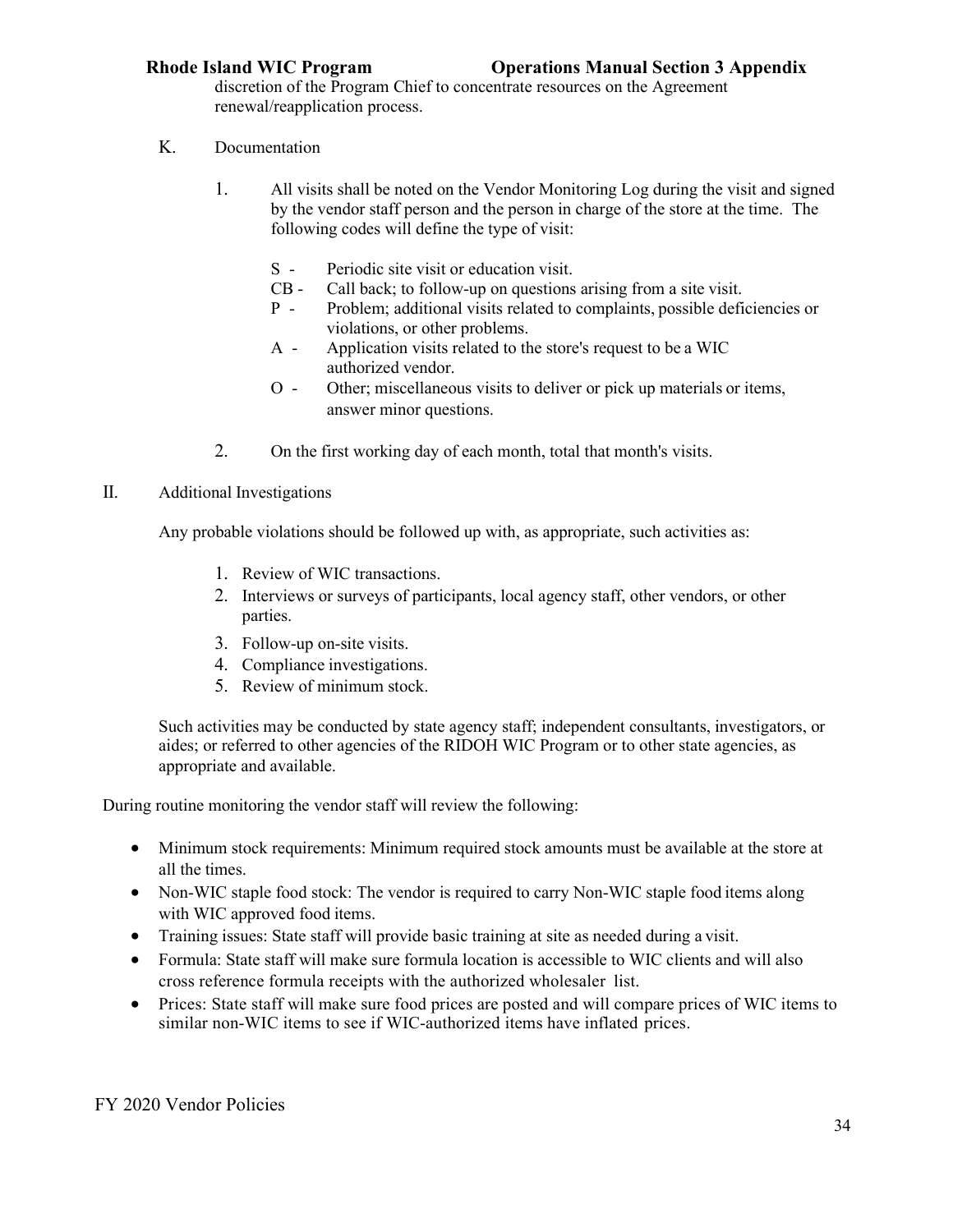### **Policy V-6: PARTICIPANT OR LOCAL AGENCY COMPLAINTS REGARDING VENDORS**

Goal

To provide a mechanism to transmit and respond to complaints about vendors.

### Procedure

A. Any complainant or complaint, except from another vendor, shall be referred to the RIDOH WIC Client Services Unit. Local agencies should complete and forward a Vendor Question/Complaint Form with full details, including how to contact the complainant. The local agency may call in addition to sending the form.

Obtain as much of the following as possible:

- 1. Date, what occurred, store staff involved.
- 2. Checks involved, if any
- 3. Signed statement by complainant (i.e., ask complainant to sign completed form.)
- B. The Client Services Unit shall forward the complaint form to the Vendor Unit Supervisor. The Supervisor shall assess the merits of the complaint and plan follow-up with vendor monitors.
- C. If a complaint is verified the vendor and vendor monitoring staff person will immediately develop a plan of correction. All occurrences shall be noted in Vendor Record.
- D. Failure to comply with the plan of correction may result in a warning letter or a sanction.
- E. A pattern of complaints may also be considered by the state agency as grounds for a warning letter or sanction.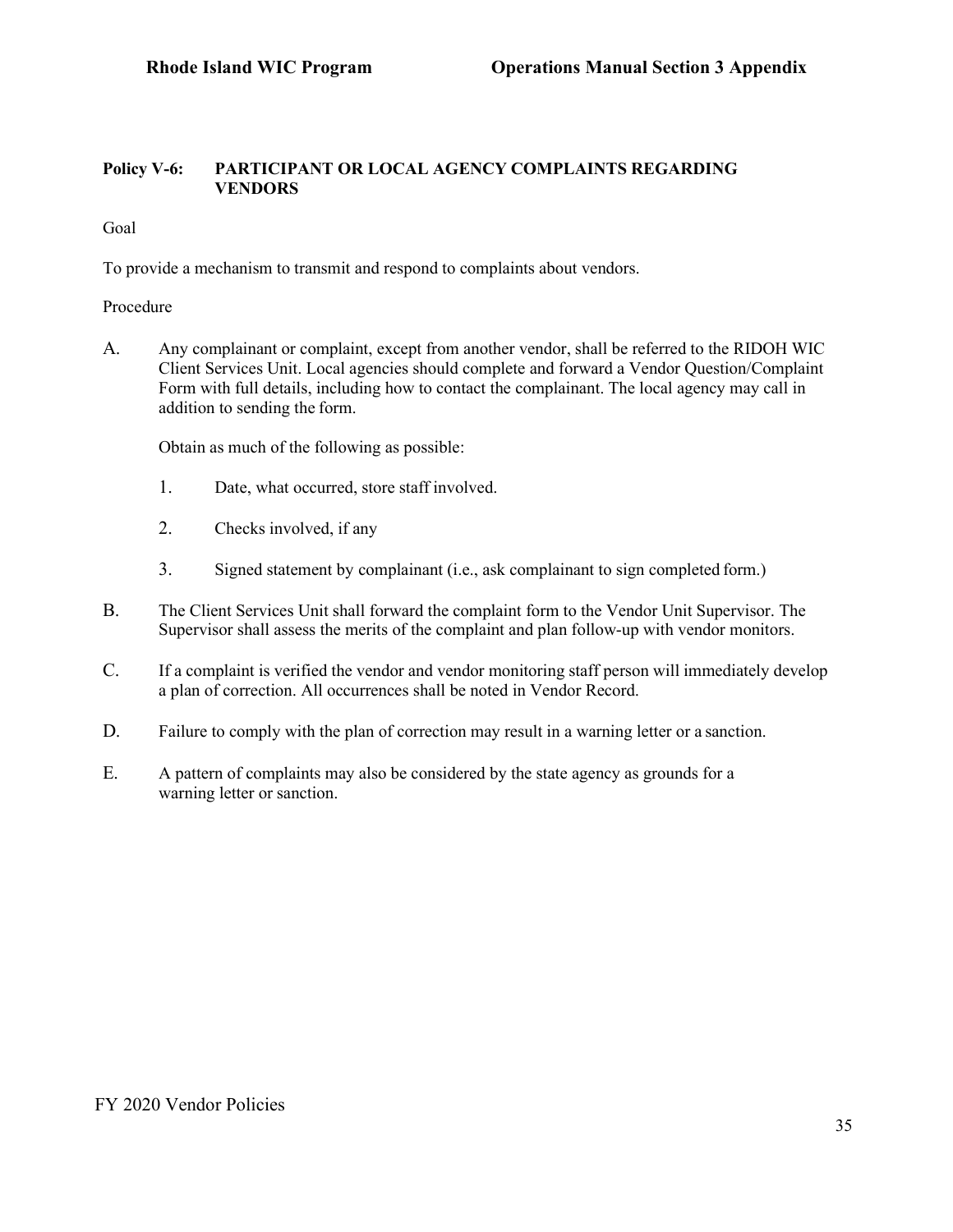### **Policy V-7: VENDOR REPORTS ON PARTICIPANTS CHOOSING NON-WIC FOODS**

Goal

To provide a mechanism for dealing with participants who attempt to buy non-WIC foods.

#### Procedure

- A. When a vendor notices that a participant has chosen non-allowable food items to purchase with WIC benefits, he should:
	- 1. Ask a participant to exchange non-allowable food items for foods listed on the WIC Allowed Foods list.
	- 2. Write down the participant's name, date of selecting wrong foods, WIC ID number and local agency, as well as the types of non-allowable food items she/he wastrying to purchase.
	- 3. Call the RIDOH WIC Program and relate the incident as it occurred.
- B. At this point the RIDOH WIC Program staff liaison person for the local agency in question will:
	- 1. Call the local agency and report the incident as told by the vendor, naming the participant and types of food that the participant had incorrectly chosen.
	- 2. File a report on the incident at the RIDOH WIC Program
- C. The local agency will then:
	- 1. Flag the chart of the participant in question, with recount of the incident.
	- 2. At the next appointment, the participant will be referred to the nutritionist or nurse for an education session that covers the following information:
		- a. What occurred, and where, in a tone such that the participant is given the benefit of the doubt. (For instance: It was reported that you tried to purchase such and such with your WIC benefits; since these are not allowable WIC foods, we feel that perhaps you did not get the appropriate education concerning the list, or perhaps you lost your list; here is another one.)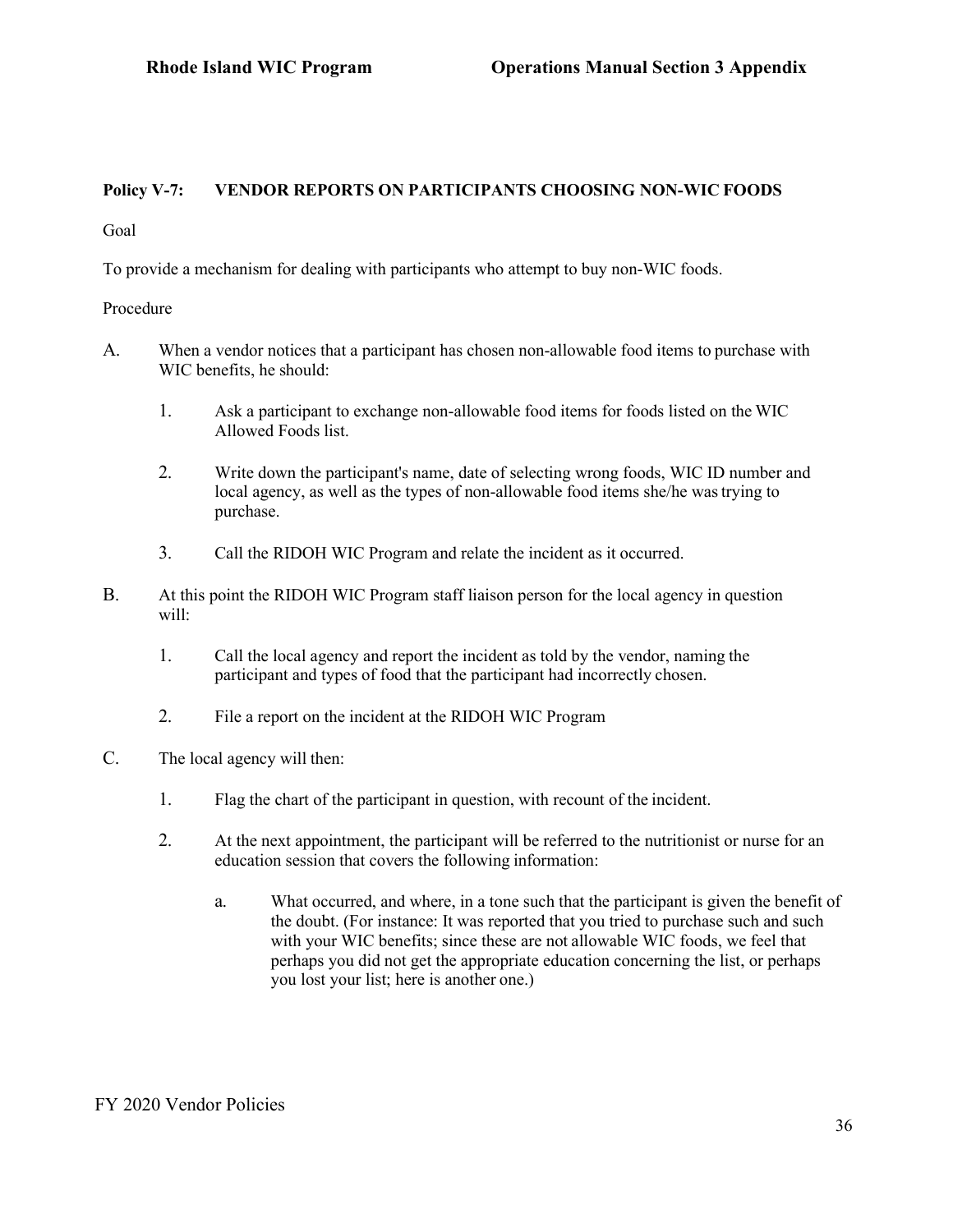- b. Attempt to discover the reason for non-WIC food choice (ex, food intolerance, lack of knowledge).
- c. Go over the list category by category naming allowed items.
- d. Then tell why each food was chosen and why it is important for the participant to purchase it.
- e. Ask if the participant has any questions and answer them.
- D. The state liaison would then do a follow-up call with local to see what occurred, and so record on the same report originated earlier.
- E. A determination will be made of the participant's intention and the severity of any actual Program violation. The local agency will take appropriate additional measures (warning letter, suspension) if warranted.
- F. Other participant violations will be handled in a similar manner.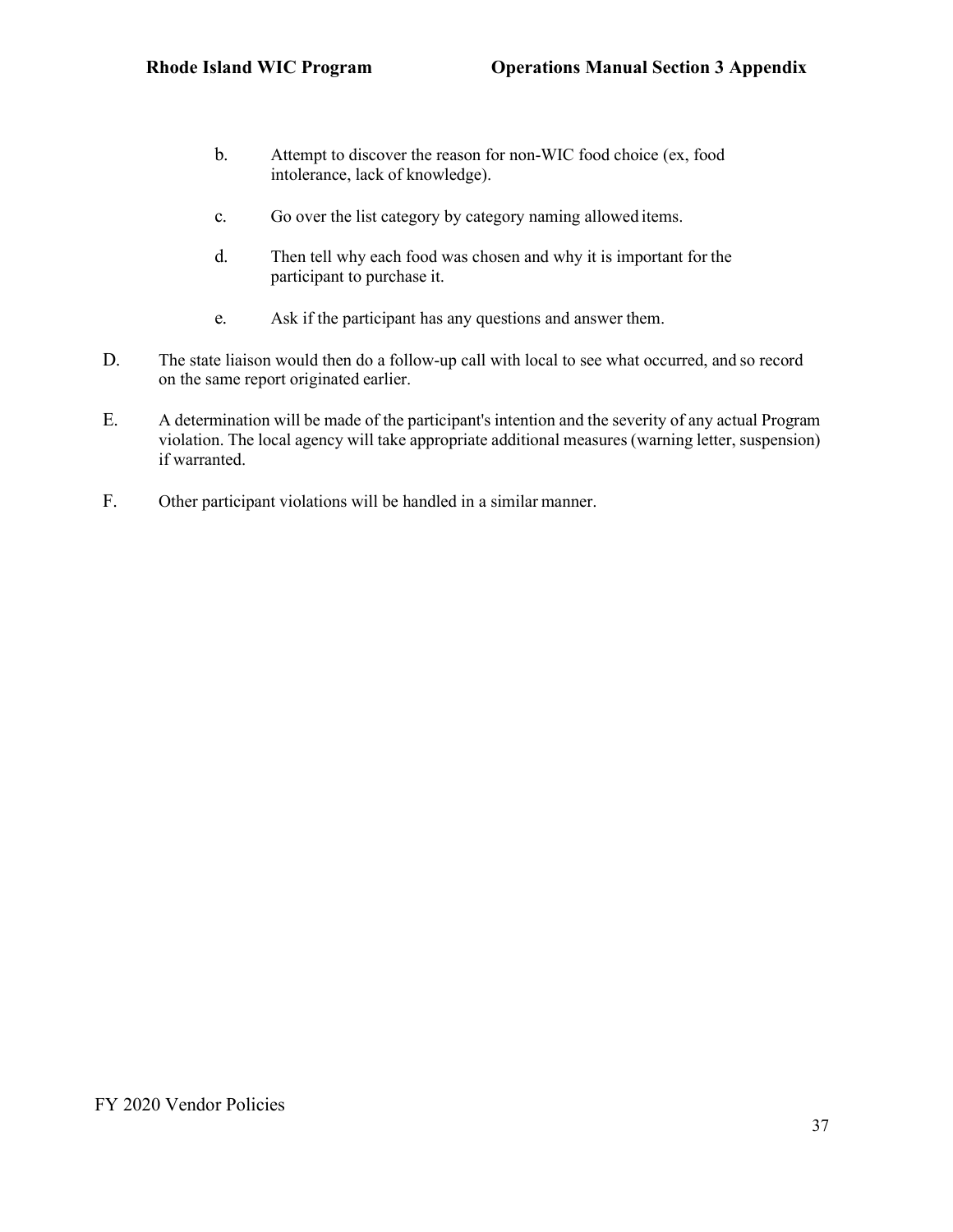# **Policy V-8: VENDOR MINIMUM INVENTORY REQUIREMENTS**

Goal

To ensure that each authorized WIC vendor maintains a sufficient minimum inventory of WIC Allowed Foods.

#### Procedure

- A. For each food group, the vendor shall maintain a minimum inventory according to the WIC Vendor Minimum Inventory Requirements in effect at the time. WIC grocery vendors need to maintain a minimum inventory based on the WIC-39G requirements, while WIC pharmacy vendors need to maintain a minimum inventory based on the WIC –39P requirements.
- B. The minimum inventory must be comprised only of foods designated by the RIDOH WIC Program as WIC ALLOWED or Contract Brand.
- C. The RIDOH WIC Program reserves the right to exclude excessive priced, damaged, outdated, unsanitary or contaminated foods in calculating inventory levels.
- D. For purposes of determining compliance with this Policy, the RIDOH WIC Program representative shall consider only such inventory as displayed, shown in shopping areas or shown by on-site store staff during the time of a monitoring visit. The foods must be reasonably accessible and available for vendor monitoring review and for WIC customer purchase at the time of the monitoring visit.
- E. Failure to comply with the WIC Allowed Foods List and Minimum InventoryRequirements shall be noted as a deficiency when a store is surveyed.
- F. If the store is a pharmacy, they are only authorized for specialty formulas.
- G. Grocery stores authorized to provide special formula products must maintain the minimum inventory quantities for said products.
- H. Vendor applicants shall be required to comply with the WIC Allowed Foods List and such minimum inventory as required by Vendor Applicant Selection Policy V-1.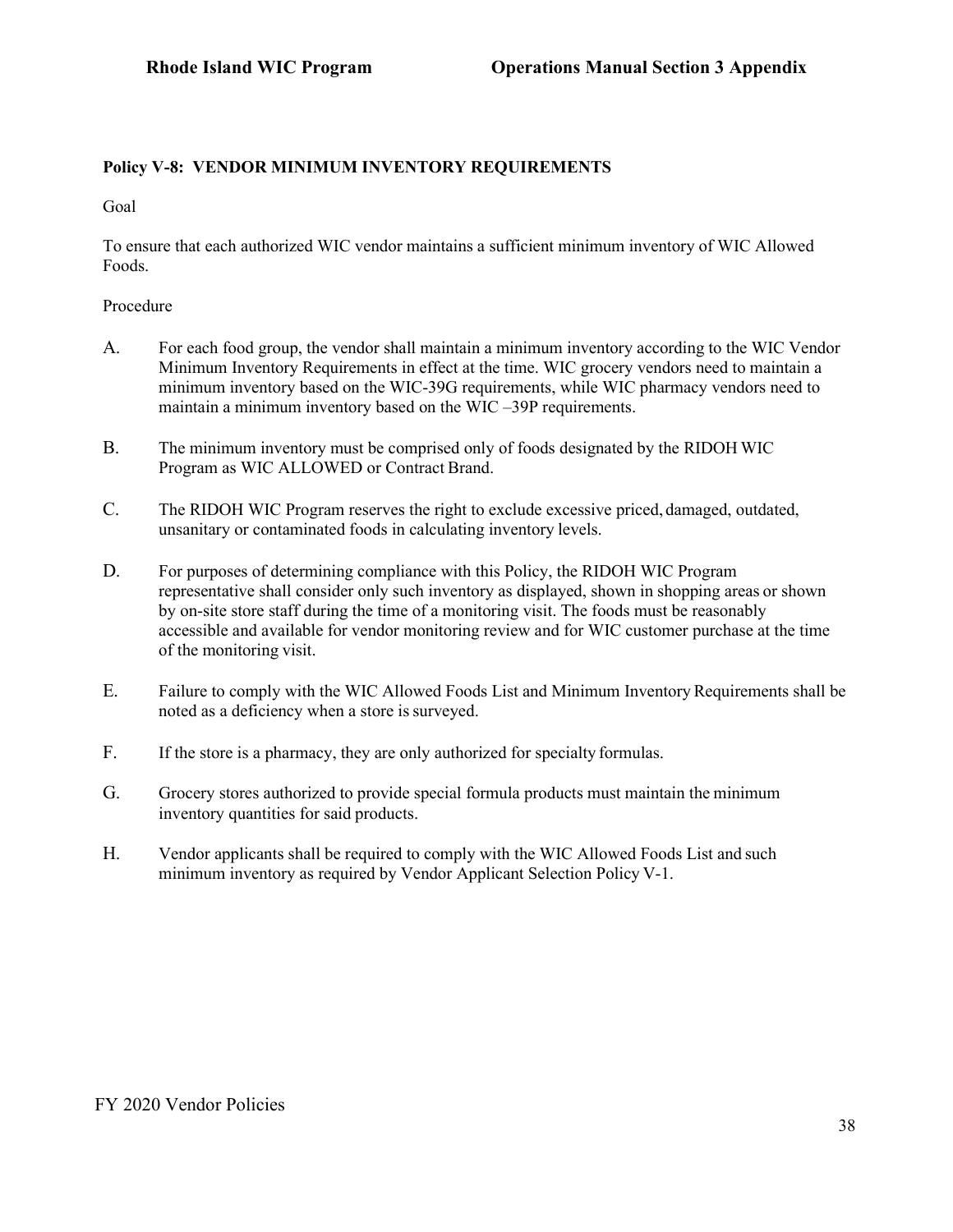#### **Policy V-10: PRICE STANDARDS AND PEER GROUP CLASSIFICATIONS**

Goal

To ensure that Program food funds are utilized for the maximum benefit to eligible persons, by preventing excessive charges by vendors.

Policy

Excessive price standards for vendors are based upon comparative prices of each vendor in relation to prices charged to WIC by other WIC vendors in the same peer group. It is the responsibility of the vendor to set prices that are not unduly higher than prices charged to WIC by other vendors in the same peer group. An evaluation of prices shows that geography does not play a significant role in price variation across the state. RI WIC excludes prices from above- 50%-vendors from the calculation of average/competitive, and maximum price calculations.

Procedure

*A.* Peer Group Classification of stores - WIC vendors shall be classified according to the total value of yearly food sales for grocery vendors (WIC and non-WIC foods) and the number of stores in the chain (if a local vs. national chain). Stores will be grouped as follows:

Type of Business

| Grocery Vendors                                         | *Total value of yearly food sales for<br>grocery vendors (WIC and non-WIC)      |
|---------------------------------------------------------|---------------------------------------------------------------------------------|
| Peer Group 1                                            | Vendors whose total<br>WIC -<br>sales                                           |
| Current Above 50% Stores                                | comprise more than 50% of their total food<br>sales. (RI does not approve A50V) |
| Peer Group 2                                            |                                                                                 |
| <b>Small Grocers</b>                                    | Less than $$500,000*$<br>1-2 cash registers                                     |
| Peer Group 3                                            |                                                                                 |
| Medium Grocers                                          | \$500,000 up to \$3,000,000* 3-<br>5 cash registers                             |
| Peer Group 4                                            |                                                                                 |
| Small Local Chain or                                    | \$3,000,001 to \$20,000,000*                                                    |
| Large Independent Store                                 | $6 +$ cash registers                                                            |
| Peer Group 5                                            |                                                                                 |
| Large National Chain /<br>Extra Large Independent Store | Over \$20,000,001*                                                              |
|                                                         |                                                                                 |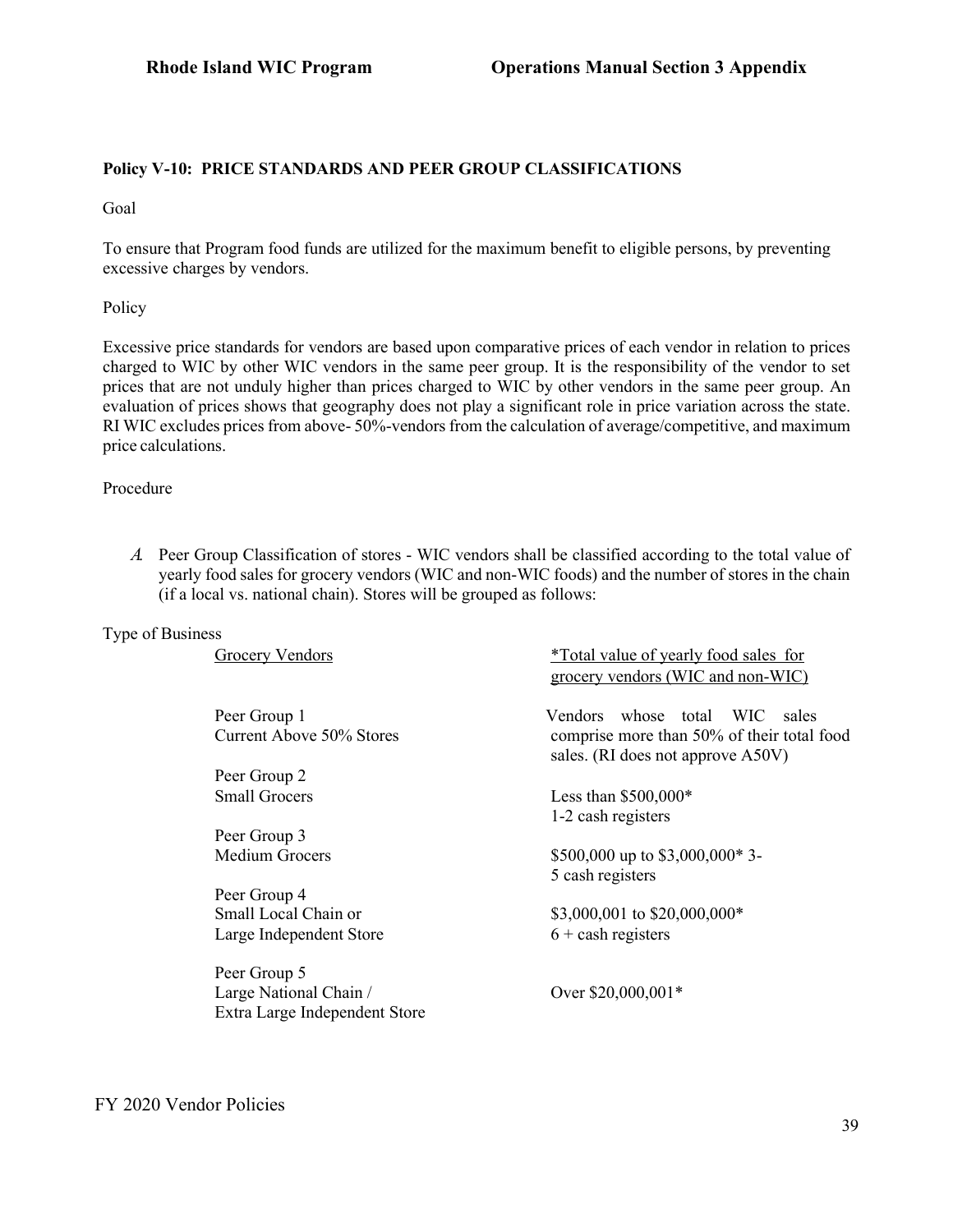Peer Group 6 Commissary (military)

Peer Group 7 Farmers Market

Peer Group 8 Independent Pharmacy

Peer Group 9 National Chain Pharmacy

Peer Group 10

Potential Above 50% Stores New Stores with no data to analyze

Peer Group 11 Large National Chain with Pharmacy

Rhode Island vendor peer groups' classifications are established based on a combination of factors such as Vendor size, total volume, food and non-food sales, WIC volume, square footage of store, number of cash registers, Type of store etc.

### *B.* Competitive Pricing of WIC Allowed Foods

Prices reported, posted or charged for WIC foods shall not be excessive, as compared with those vendors within their peer group, or of other Rhode Island WIC vendors.

- 1. The State WIC Office collects prices through vendor redemptions. Prices charged should be fair and competitive to the store type. Prices charged by a vendor that are higher than the peer group average will be reduced to the not-to-exceed (NTE) amount during the WIC transaction.
- 2. Never charge the WIC Program for products not actually purchased and received by the WIC customer.
- 3. Never charge WIC customers more for WIC products than non-WIC customers.
- 4. Never collect sales tax on WIC products purchased.
- 5. Never charge WIC participant a surcharge or a fee for making purchases with the WIC card.
- 6. Never seek restitution from WIC customers for benefits not paid by the RIDOH, WIC Program.
- 7. All vendor prices must meet the WIC Program's price limitations.
- 8. Never charge a WIC participants money for approved WIC foods obtained with a WIC benefits, except when the purchase price for fruits and vegetables exceeds the maximum benefit allowed.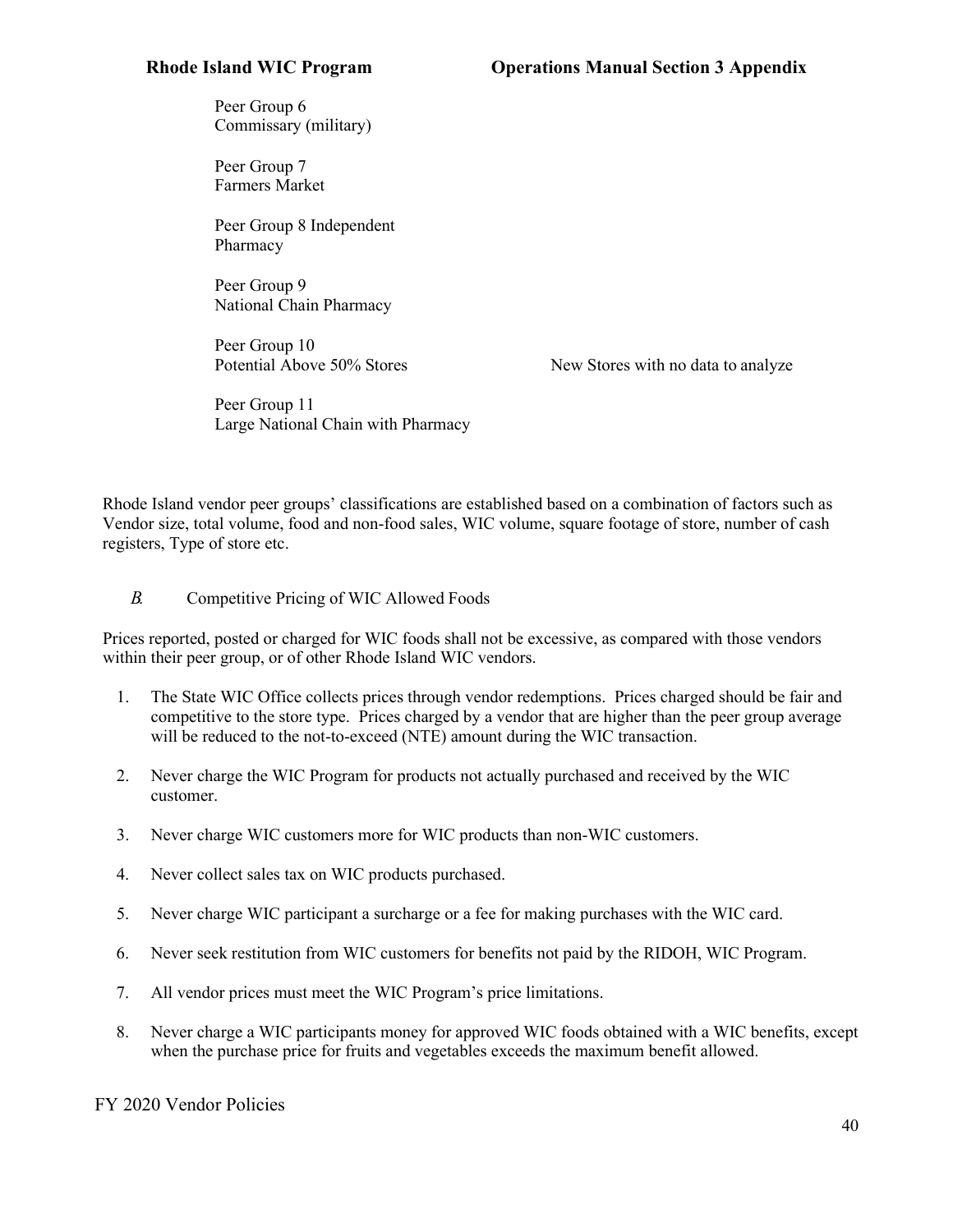- 9. A WIC participant should be offered same courtesies offered to other customers. Vendor's must accept manufacturer's coupons from a WIC participant and allow other store promotions such as store savings cards, "buy one, get one free" offers, and any other types of sales to a WIC customer if these are being offered to other customers. Deduct the savings before completing the WIC transaction.
- 10. WIC transactions must be made through the store's business bank account that is reported to Conduent or the store's third-party processor. Report any change of bank or bank account in writing to Conduent or the third-party processor.

Not-to-exceed Prices (NTE)

- 1. A Not-to-exceed price (NTE) is established for each WIC Approved food item for each peer group. The NTE is based on each peer group redemption plus a factor to reflect fluctuations in the market place.
- 2. Periodically, vendor's redemption patterns will be analyzed for the rate of redemptions near or at the NTE. Those vendors with a pattern of inflated food prices that is higher than other retailers / peers will be given an opportunity to reduce their prices. If they choose not to reduce their prices, the store will not be authorized by WIC, and rejected because of high prices.
- 3. For applicants, the determination of excessive pricing may be based upon their submitted WIC Price Sheet, vendor redemptions and/or other methods of estimating or projecting the applicant's charges for WIC foods if authorized.

The federal regulations require state agencies to collect vendor applicant's current shelf price at the time of application. The intent of this provision is to ensure that all vendor applicants, whether new applicants or current vendors, submit the same type of price information so that the RIDOH WIC may objectively consider the prices a vendor applicant charges as compare to other vendor applicants. The RIDOH WIC program requires that all vendors participating in the WIC program submit a price list at the time of application and reapplication.

### *3.* Incentives

- A. WIC does not allow vendors to provide incentive items or other free merchandise (except food or merchandise of nominal value) to WIC shoppers unless the vendor can provide proof that the incentive items were obtained at no cost to the vendor.
- B. Acceptable Incentive Items would be:
	- a. Merchandise obtained at no cost to the vendor and provided to participants without charge, or sold to participants at or above cost (subject to documentation),
	- b. Food or merchandise of nominal value (i.e., having a per item cost of less than \$2.00)
	- c. Food sales and specials which:
		- i. Involve no cost, or only a nominal cost for the vendor
		- ii. Do not result in a charge to WIC program for foods in excess of the foods listed on the food benefit list.
- C. This applies to for**-**profit vendors for which more than 50% of their annual food sales result from WIC sales (i.e., "Above 50% Vendors) or new vendor applicants likely to be "Above 50% Vendors".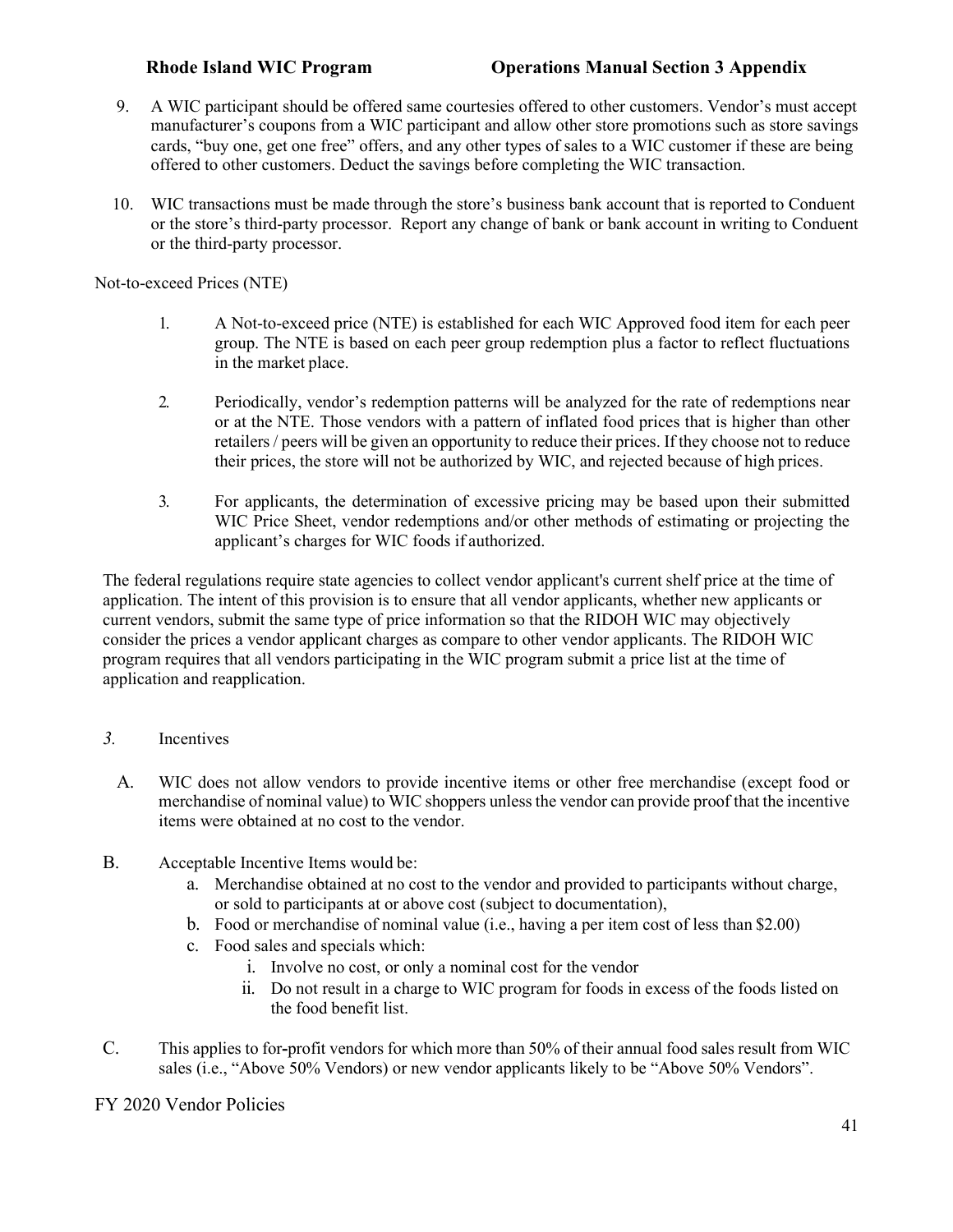# **Policy V-12: CHANGE OF VENDOR OWNERSHIP**

Goal

To evaluate each "change of ownership" to determine if there is a continuity of the business, management and personnel at the store.

- I. Policy
- A. The retail store shall notify the WIC Office in advance is there is a modification or change of ownership, change of operations and/or control to be the subject of a determination of a "continuity of the business" and shall provide to the RIDOH WIC Program all information requested by the RIDOH WIC Program necessary for the proper review of the transaction. All information provided by the retail store at the request of the RIDOH WIC Program will be kept confidential. Failure to notify in advance will result in immediate termination of the Vendor Participation Agreement and will jeopardize the new application. (Vendor Participation Agreement, IB5).
- B. Continuity of the business, for purposes of this policy, is defined as:
	- 1. Change of a single proprietorship to a partnership or corporation where the original sole proprietor remains a partner or shareholder with at least a 45% interest in the new partnership/corporation.
	- 2. Change in a partnership by adding partners where the original partners still maintain at least a 45% interest in the new partnership.
	- 3. Change in a partnership by loss of one or more partners. This would include conversion of a partnership to sole proprietorship through loss of one or more partners, where the one of the original partners still maintains at least a 45% interest in the business. In the case of a change to a sole proprietorship, one of the original partners must have 100% interest.
	- 4. Incorporation of an existing partnership where the original partners still maintain at least a 66% interest in the corporation.
	- 5. Corporate mergers or buy-outs where the original corporation is merged with another or becomes a subsidiary.
	- 6. In reviewing B4 and B5, the RIDOH WIC Program may deny the retail store a determination of "continuity of the business" even though it meets all other criteria identified in this policy if the RIDOH WIC Program determines that the change in the structure of the business was for an inappropriate reason. In reviewing the purpose for which the business structure was changed, the RIDOH WIC Program may review the following circumstances regarding the transaction to justify the denial:
		- (a) Under capitalization;
		- (b) Failure to adhere to corporate formalities;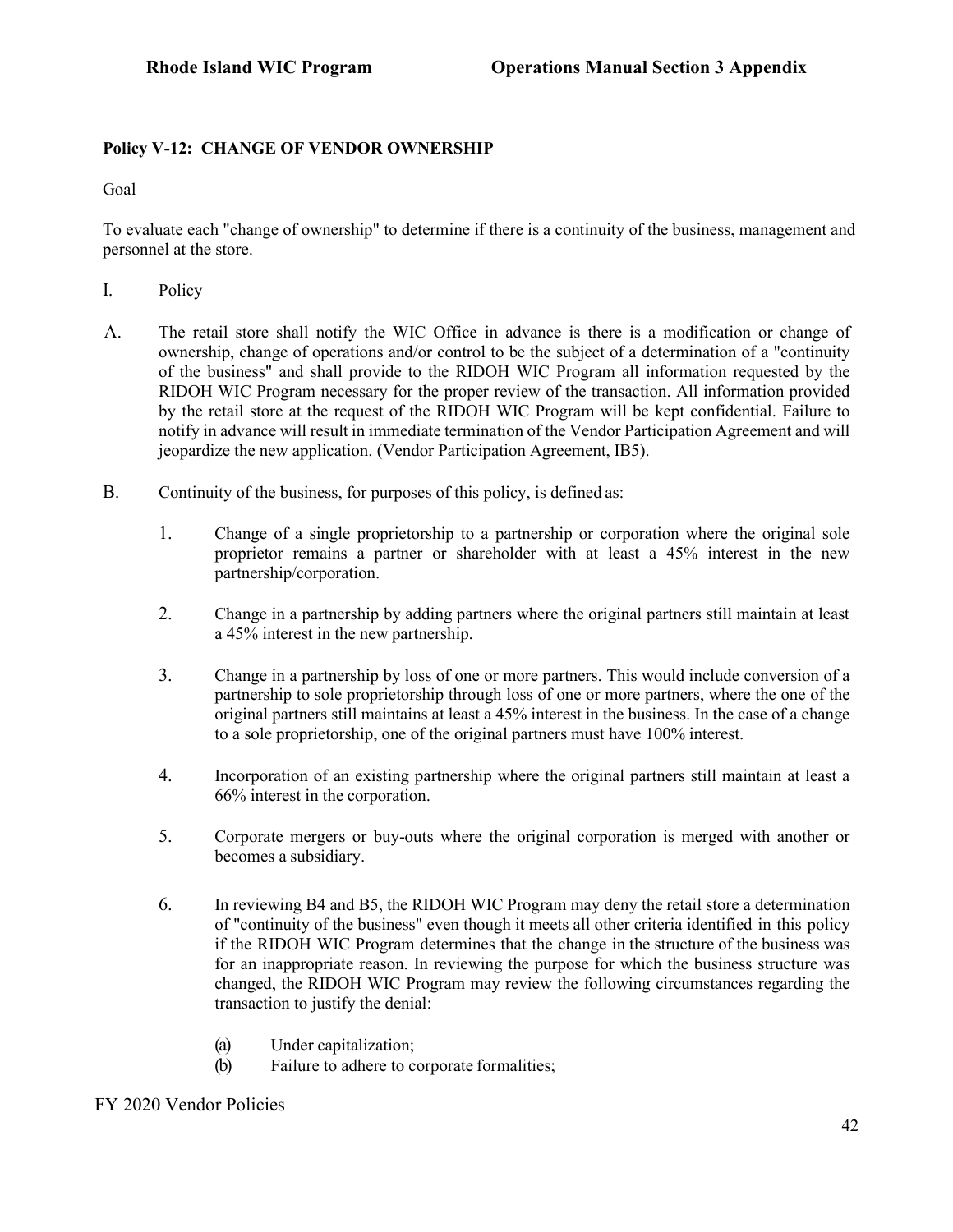- (c) Substantial intermingling of corporate and personal affairs;
- (d) The use of the corporate form to perpetrate fraud; and
- (e) Any other circumstances relevant to the determination of the appropriateness of the transaction.
- 7. Appointment by the Court of a Receiver to oversee the assets and operation of the Vendor.
- 8. Appointment by the Court of an Executor to oversee the assets and operation of the Vendor.
- C. Continuity of management and personnel is defined as when a majority of the management and personnel in the store that deal with the WIC policy and procedure and WIC transactions will continue to be employed in the same position under the new ownership structure.
- D. Instances where there is no continuity of the business as defined in B will be considered a "modification/change of operations/ownership/ control, etc."; the WIC agreement is immediately considered null and void and the procedures described in Policy V-1 will be implemented or hardship procedures described in C., below will be followed if pre- notification of the change of ownership is received.
- E. Instances where there is a continuity of the business, management and personnel will be considered a "modification of ownership" rather than a "change of ownership" and will be processed as follows:
	- 1. The "new" business entity will be permitted to continue to transact WIC food instruments (as defined in Policy V-4, IA1a) maintained.
	- 2. Additional review or training of the "new" proprietary person(s) will be required.
	- 3. The appropriate signatory authority of the "new" business entity will be required to sign a new agreement and a Certification of Prospective or Modification of Store Ownership form (WIC-56), a Certification of Prospective or Modification of Store Ownership - Court Appointed Receiver (WIC-56A), or a Certification of Prospective or Modification of Store Ownership - Probate Court Appointed Executor (WIC-56B), signifying their continued intent to conform with WIC Policy and Procedures.
	- 4. The vendor number will change and the modification of the ownership will be transparent to WIC participants and clinic employees.
- F. Instances where there is a continuity of the business but no continuity of management and personnel will be considered a "modification of ownership" and will be processed as follows:
	- 1. The "new" business entity will be required to undergo training before being able to continue transacting WIC food instruments (as defined in Policy V-4, IA1a).
	- 2. Arrangements will be made to forward participants to alternate stores until the "new" business entity receives training.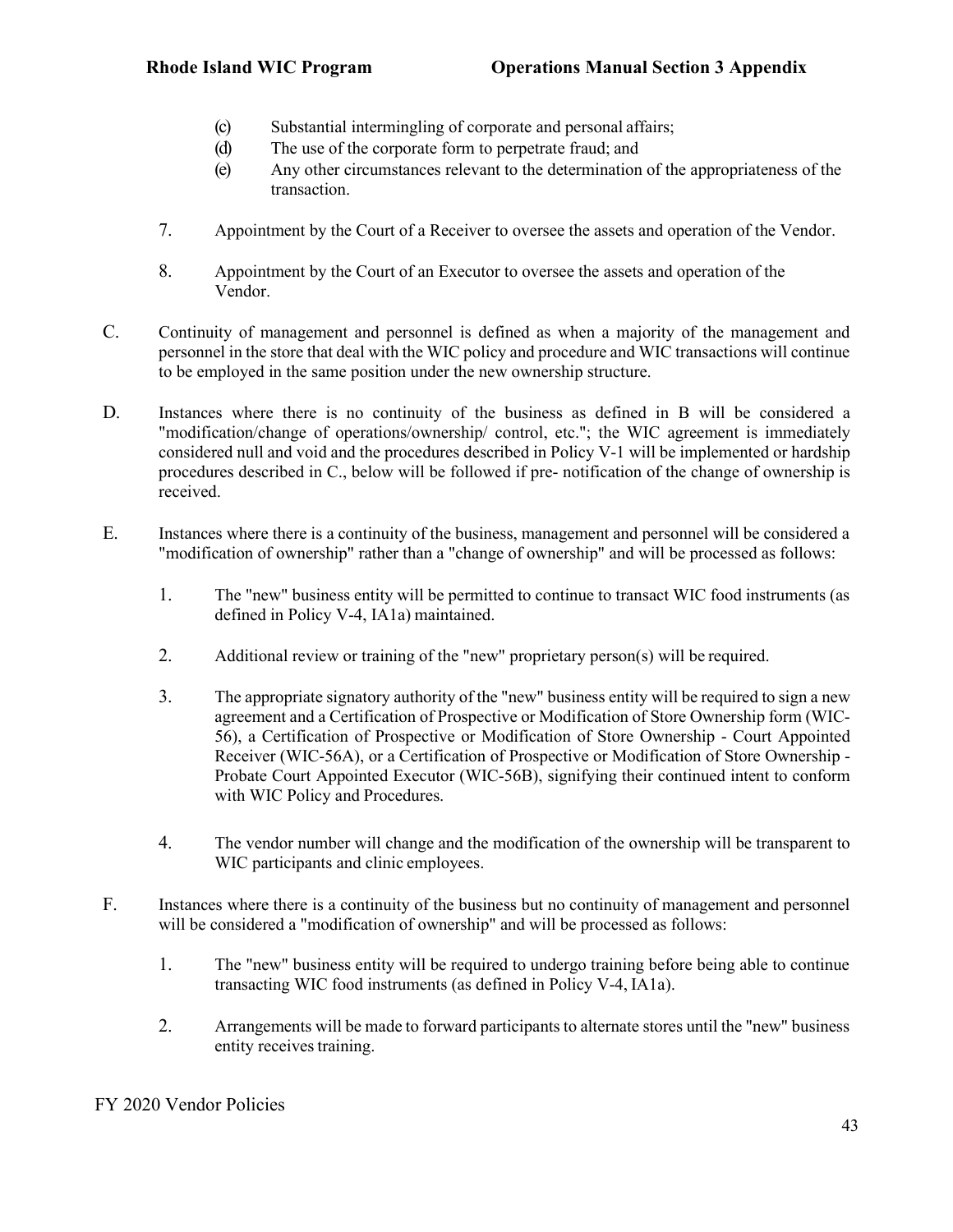- 3. The appropriate signature authority of the "new" business entity will be required to sign a new agreement signifying their continued intent to conform to WIC Policy and Procedures.
- 4. The "new" business entity will be placed on probationary status for six months during which time the store will be reviewed to ensure continued compliance with WIC Policy and Procedures.
- 5. The vendor number will not change, however, there will be service disruption until the appropriate training is held. In such instances training will be expedited to the extent feasible.
- II. Procedure
- A. The "old" and "new" business entities must notify the RIDOH WIC Program vendor unit of reported/identified change/modification of retail store operation and/or ownership, as soon as identified.
- B. The RIDOH WIC Program will determine appropriate status of change/modification of operation/ownership based on this policy.
- C. When the RIDOH WIC Program is informed that an authorized WIC retail store plans to change operation/ownership, as described in D, above, and the RIDOH WIC Program determines Inadequate Participant Access (not inconvenience) would occur, the RIDOH WIC Program may:
	- 1. Instruct the owner to schedule a store review and application pickup date.
	- 2. Conduct review or data scheduled and complete new store paperwork with written justification for Inadequate Participant Access. The RIDOH WIC Program will review the prospective store's application package in an expedited manner. If the prospective storeowner's application package is approved by the RIDOH WIC Program, the store will be provided Probationary Authorization only. A follow-up unannounced probationary review will be required within 6 months of the change of ownership to insure that the new store ownership is continuing to adhere to all WIC Selection and Limitation Criteria.
- D. The RIDOH WIC Program will complete follow-up action as required.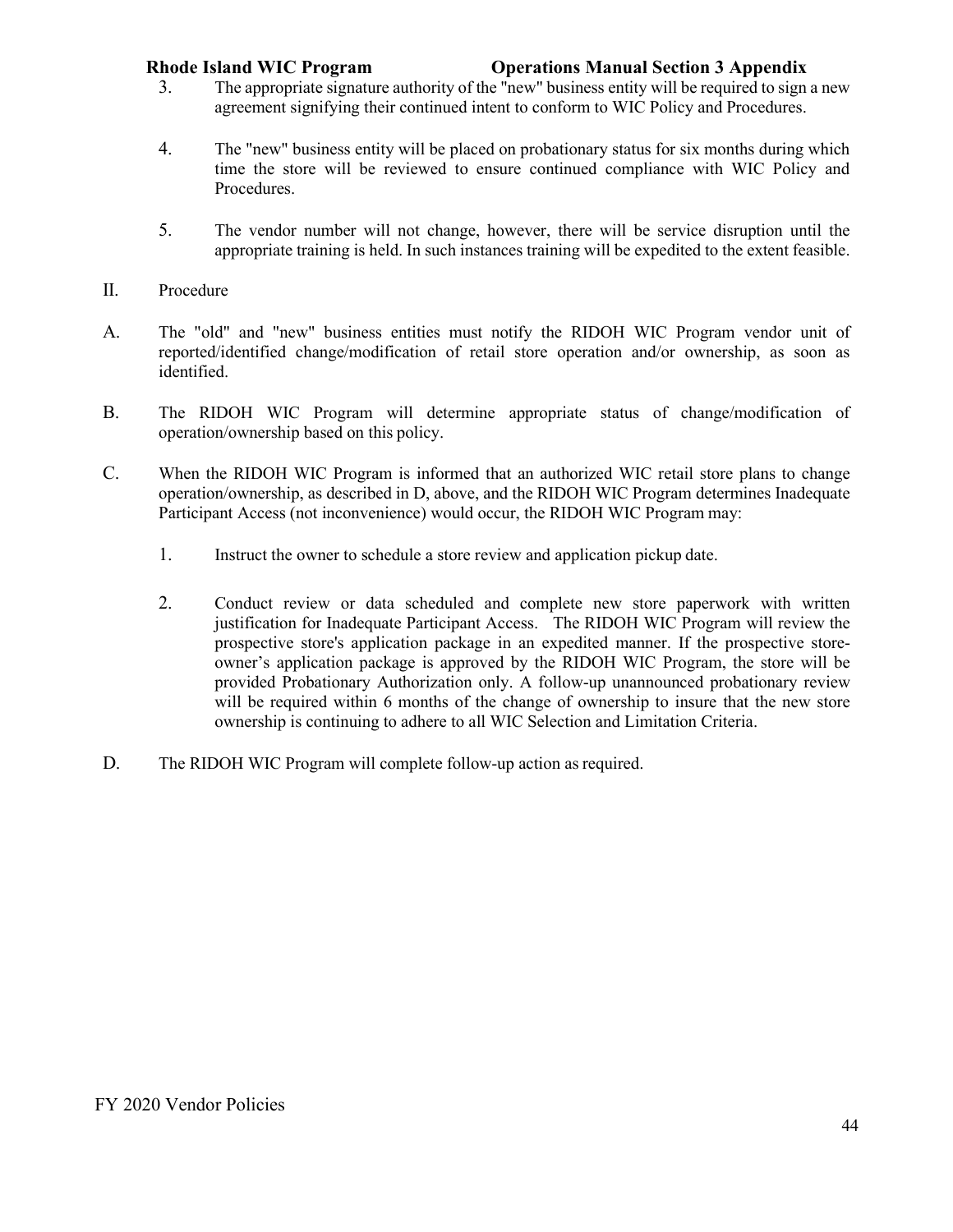# **Policy V-13: RI WIC LICENSED / AUTHORIZED INFANT FORMULA SUPPLIERS**

Goal: To ensure that infant formula purchased by WIC participants in WIC authorized stores has been obtained from licensed / authorized sources.

- I. An annually updated listing of licensed infant formula providers will be maintained by the State WIC Office. This listing will be comprised of:
	- A. A listing of the Primary Infant Formula Suppliers:
		- 1. This "Primary List" is generated from the WIC Vendor Application forms. Vendors are required to list the source(s) of their infant formulas. The source is compared to the retail and wholesale food vendors currently licensed in Rhode Island by RIDOH. If the source is actively licensed in Rhode Island, they are considered a licensed / authorized infant formula supplier for WIC vendors and added to the Primary List.
			- a) The Primary List will be provided to each WIC vendor on an annual basis.
	- B. A current Comprehensive listing of RIDOH licensed retail and wholesale food vendors.
		- 1. The "Comprehensive List" is composed of all retail sales and wholesale
			- distributors currently licensed by RIDOH Division of Food Protection.
				- a) The Comprehensive listing will be available upon request.
- II. All WIC Vendor Applicants must demonstrate that the infant formula sold to WIC participants has been provided by an approved infant formula supplier on the above lists.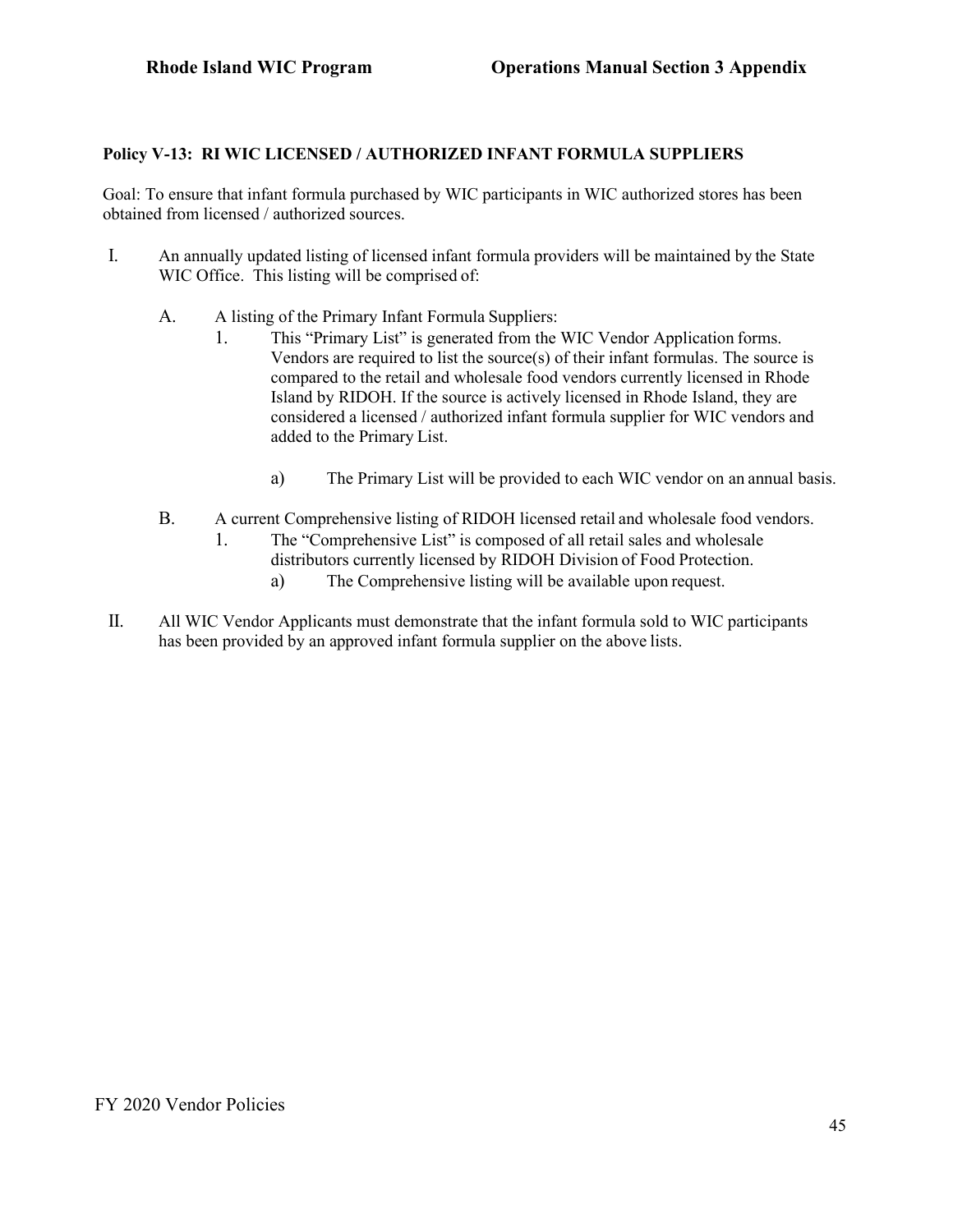# WIC VENDOR POLICIES - APPENDIX H - GLOSSARY

**Adverse action** means a denial of authorization, termination, disqualification or imposition of a fine or civil money penalty against a vendor for any violation found during monitoring, compliance investigation, inventory audit or reassessment.

**APL** means the approved product listing that contains all WIC approved products allowed to be purchased with WIC benefits.

**Change of ownership** means a transfer of more than 50% of the interest in a vendor's business entity within a one-year period or a change in business entities except for a change from sole proprietorship to a singlemember limited liability company or single-shareholder corporation where the sole proprietor is the member or shareholder and when there is a change from one entity to another, e.g., a corporation to a limited liability company when the business retains the same federal tax identification number.

**Change of location** means an authorized WIC vendor, under the same ownership and same tax ID number, relocates the business. If the distance moved is greater than one mile, the agreement will be terminated.

**Compliance buy** means a covert, on-site investigation in which a representative of the Program poses as a WIC customer and transacts one or more WIC benefits, and does not reveal during the visit that he or she is a Program representative.

**Days** mean calendar days. If a "due date" falls on a State holiday or weekend, the due date is the next business day.

**Disqualification** means the act of ending the authorization of a vendor, whether as a punitive sanction or for administrative reasons.

**EBT (Electronic Benefits Transfer) or eWIC** means a method that permits electronic access to WIC food benefits using a card.

**EBT or eWIC Capable** means the WIC vendor demonstrates their cash register system or payment equipment can accurately and securely obtain WIC food balances associated with an EBT card, maintain the necessary files such as the authorized product list, hot card file and claim file and successfully complete eWIC purchase.

#### **Equipment**

**Multi-function equipment** (Integrated cash register systems) means Point-of Sale equipment obtained by a WIC vendor through commercial suppliers, which is capable of supporting WIC EBT and other payment tender types.

**Single-function equipment** means Point-of-Sale equipment, such as barcode scanners, card readers, PIN pads and printers, provided to an authorized WIC vendor solely for use with the WIC Program.

**Food sales** means sales of all foods, based on all payment methods that are eligible items under SNAP. These include breads and cereals, dairy products, fruits and vegetables, meat, fish, and poultry, as well as non- alcoholic beverages, snack foods, soft drinks, candy, ice, and seeds and plants intended to grow food.

**High risk vendor** means a vendor identified as having a high probability of committing a vendor violation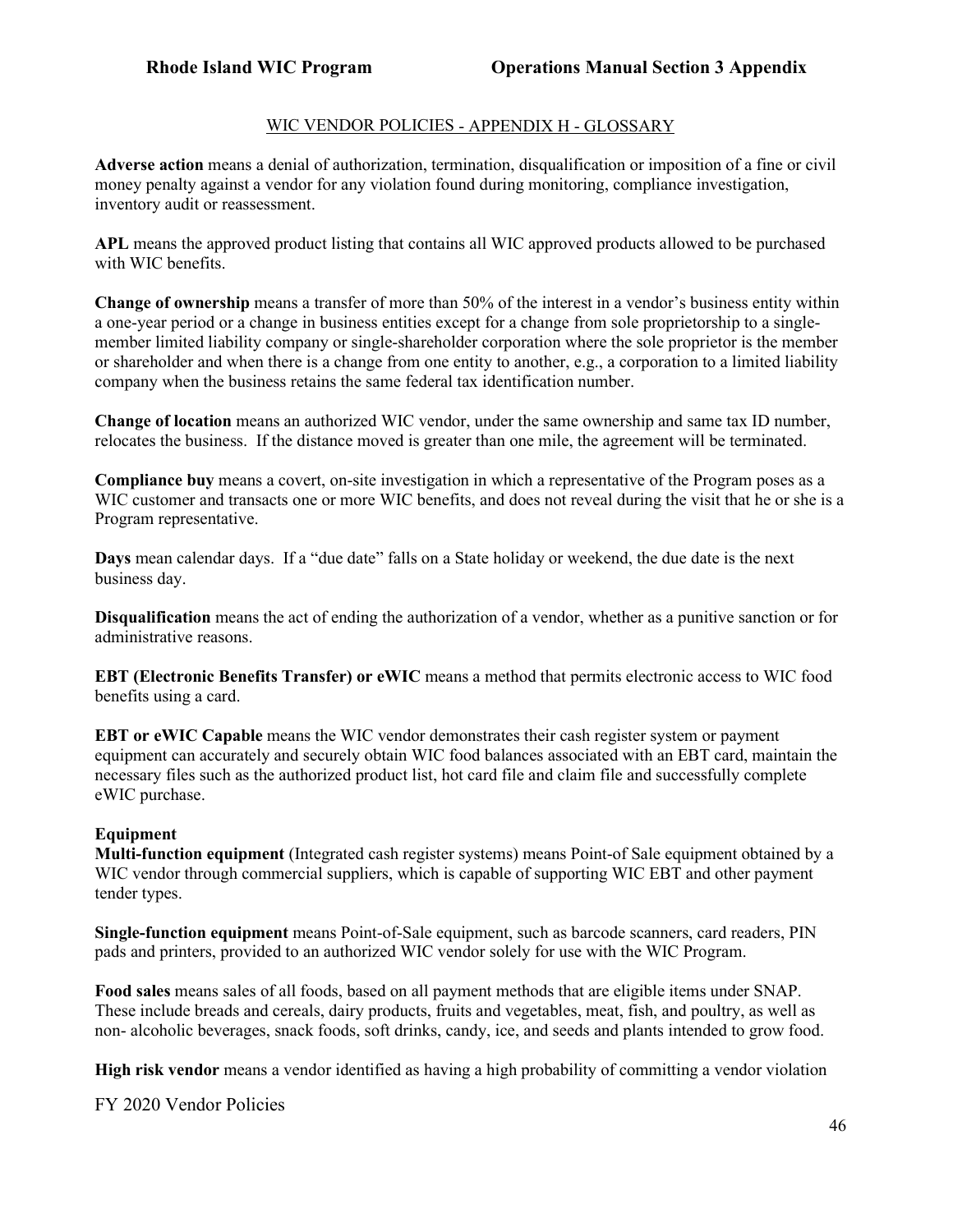through application of the criteria established in federal or state regulations.

**Inventory audit** means the examination of food invoices or other proofs of purchase to determine whether a vendor has purchased sufficient quantities of WIC food items to provide participants the quantities specified on WIC benefits that have been redeemed by the vendor during a given period of time.

**Investigation** means the use of on-site monitoring, transaction audits, inventory audits, and undercover compliance buys to determine if a vendor is committing Program violations. An undercover compliance investigation is considered complete when the WIC Program determines that a sufficient number of compliance buys have been conducted to provide evidence of Program noncompliance or when two consecutive compliance buys have been conducted in which no Federal Mandatory Sanction violations are found.

**Lack of business integrity** means fraud, antitrust violation, embezzlement, theft, forgery, bribery, falsification or destruction of records, making false statement, receiving stolen property, making false claims, or obstruction of justice. Examples include but are not limited to liquor, cigarette or tax violations, falsifying invoices, etc.

**Maximum not to exceed (NTE) price** means the highest price at which the vendor may be paid for a food item. The maximum not to exceed prices are based on average vendor prices for WIC food items within a peer group and are used by the WIC Program to determine the reimbursement level for each food item.

**Number of incidences or occurrences** means the number of individual WIC items that result in a violation(s) during an investigation.

**On-site monitoring** means a visit from a WIC Program representative to determine compliance with program rules and procedures. Monitoring includes but is not limited to checking the types and quantities of minimum inventory items, reviewing records, observing transactions, follow up on complaints, etc.

**Peer group** means a category of vendors that are assigned based on the number of checkout lanes or cash registers, sales volume, square footage of the store. There is a total of 11 basic peer groups.

**Redemption** means the act of payment of WIC transactions according to WIC regulations and banking standards.

**Retail food delivery system** means a system in which WIC customers exchange WIC benefits for approved WIC foods at the vendor's fixed location that is covered by the WIC Vendor Agreement.

**SNAP** means The Supplemental Nutrition Assistance Program.

**Unauthorized food** means any food items or package sizes not included in the Approved Food Guide or not printed on a WIC benefit. Unauthorized food may be a WIC approved food that is substituted for a different food item that is printed on a WIC benefits list.

**Vendor** means a sole proprietorship, partnership, cooperative association, corporation, or other business entity operating one or more stores authorized by the WIC Program to provide authorized WIC foods to participants under a retail food delivery system. Each store operated by a business entity constitutes a separate vendor and must be authorized separately from other stores operated by the business entity. Each store must have a single, fixed location. A vendor may be a food store, pharmacy or farmer.

**Vendor authorization** means the process by which the WIC Program assesses, selects, and enters into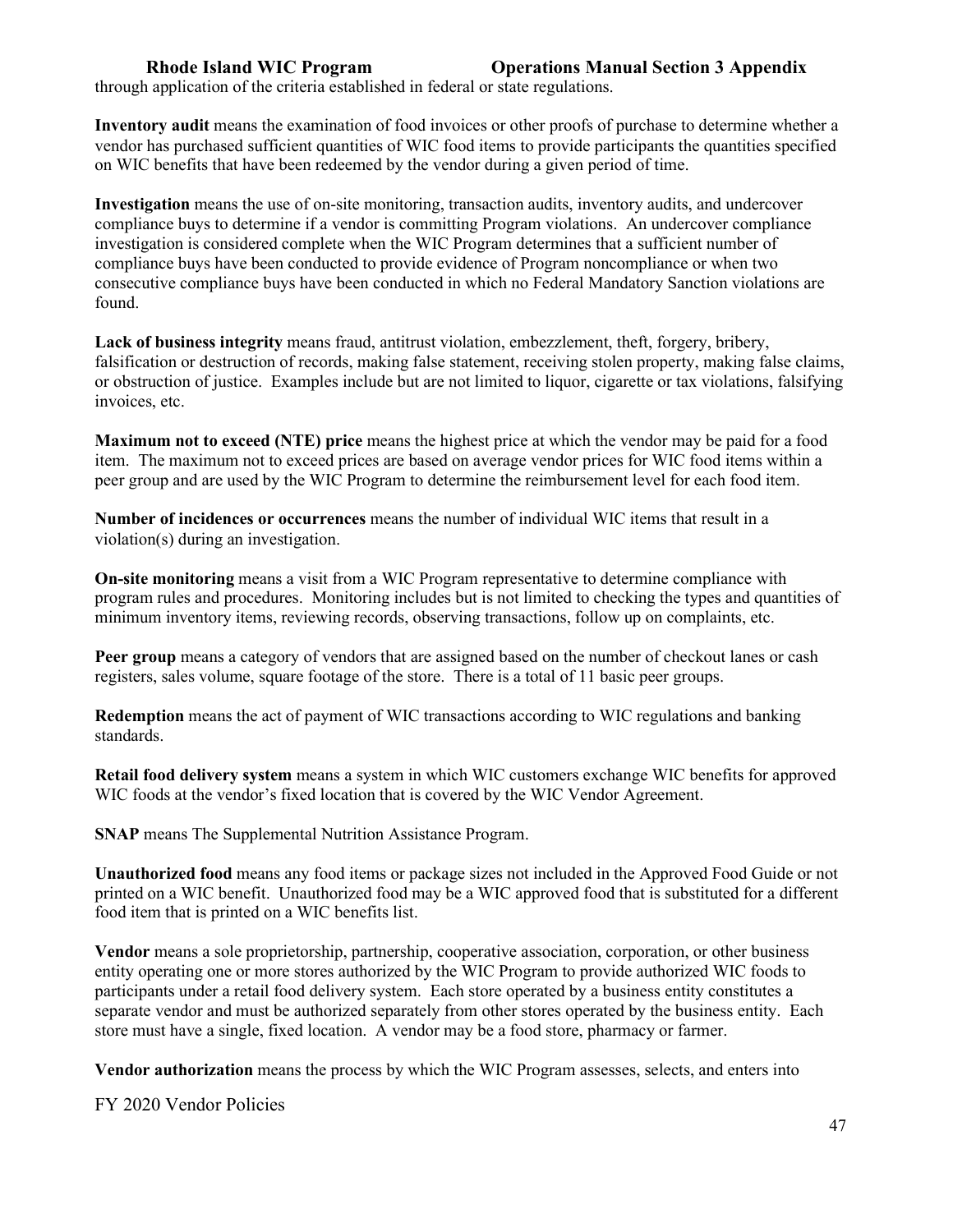agreements with stores that apply or subsequently reapply to be authorized as vendors.

**Vendor overcharge** means intentionally or unintentionally charging the WIC Program more for authorized WIC foods than is permitted under the vendor agreement.

**Vendor selection criteria** means the criteria established by the WIC Program to select individual vendors for authorization consistent with the requirements in  $\S246.12(g)(3)$  and (g)(4).

**Vendor violation** means any intentional or unintentional action of a vendor's current owners, officers, managers, agent, or employees (with or without the knowledge of management) that violates the vendor agreement or Federal or State statutes, regulations, policies, or procedures governing the Program.

**WIC benefits for fruits and vegetables** means a WIC benefit that has a stated dollar value and is the equivalent to the cash value benefits (CVV) in the Federal Regulations that allows the purchase of all allowable fruits and vegetables.

**WIC Approved Foods** means all foods, which are approved by the WIC Program and provided to a WIC participant. Each participant's approved foods in the specific sizes allowed are listed in the CT Approved Food Guide or printed on a WIC benefit list.

**WIC participant** means anyone using an eWIC card as payment for a WIC transaction.